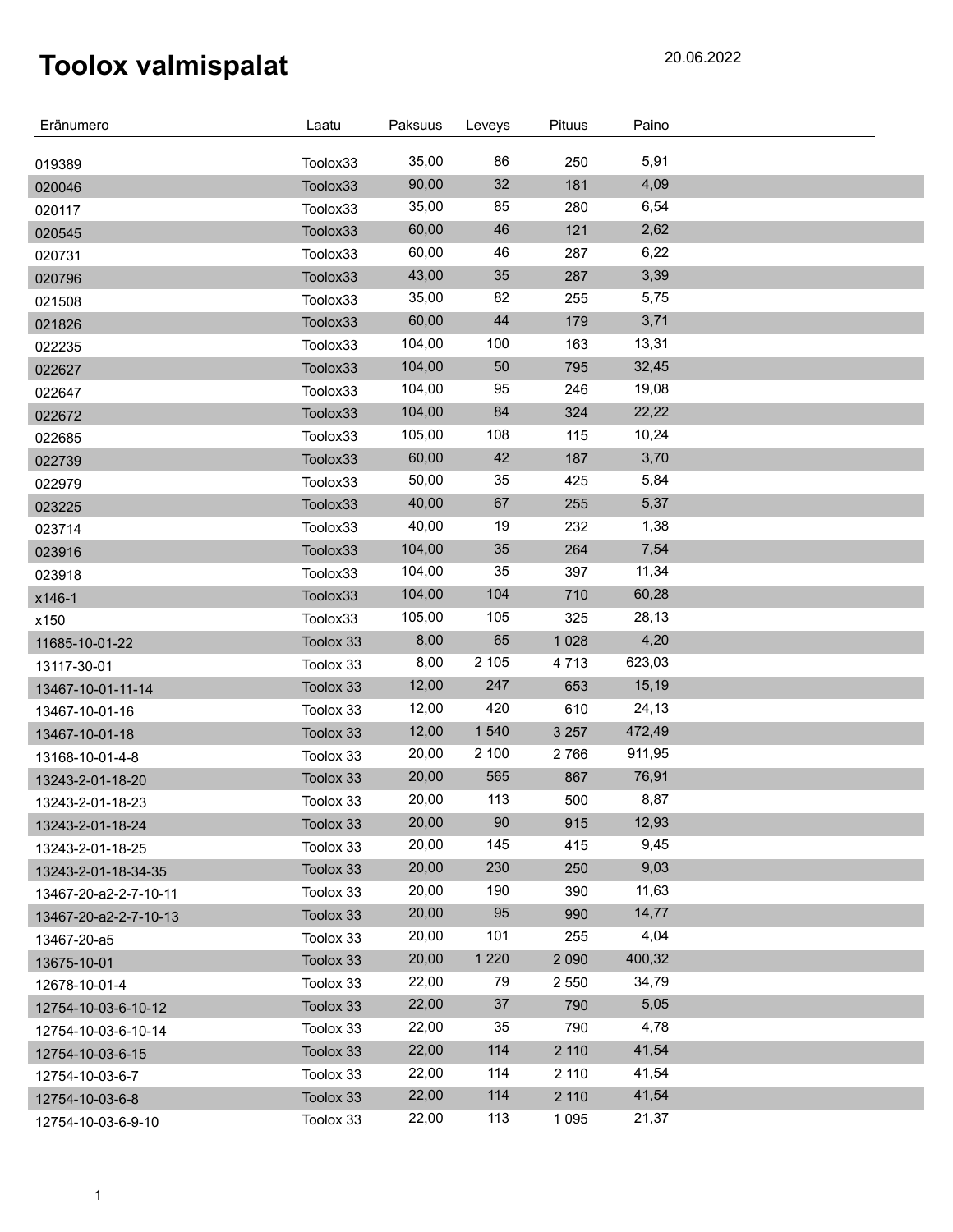| Eränumero                         | Laatu     | Paksuus | Leveys  | <b>Pituus</b> | Paino    |  |
|-----------------------------------|-----------|---------|---------|---------------|----------|--|
|                                   | Toolox 33 | 22,00   | 152     | 515           | 13,52    |  |
| 13322-10-01-7<br>13322-10-01-8-11 | Toolox 33 | 20,00   | 895     | 1 300         | 182,67   |  |
| 13322-10-01-8-9                   | Toolox 33 | 20,00   | 260     | 5793          | 236,47   |  |
| 13425-10-01-2                     | Toolox 33 | 22,00   | 495     | 2 0 3 5       | 173,97   |  |
| 13425-10-01-6                     | Toolox 33 | 22,00   | 2 0 3 5 | 4 6 6 5       | 1 639,49 |  |
| 13718-20-01                       | Toolox 33 | 22,00   | 2 0 9 5 | 5790          | 2 094,86 |  |
| 13022-60-01-4-15-16-17            | Toolox 33 | 25,00   | 450     | 1 2 4 7       | 110,13   |  |
| 13022-60-01-4-15-17-18            | Toolox 33 | 25,00   | 285     | 700           | 39,15    |  |
| 13022-60-01-4-15-17-19-21         | Toolox 33 | 25,00   | 141     | 1485          | 41,09    |  |
| 13022-60-01-4-15-17-21            | Toolox 33 | 25,00   | 143     | 1 2 4 5       | 34,94    |  |
| 13430-10-01-2                     | Toolox 33 | 25,00   | 328     | 693           | 44,61    |  |
| 13430-10-01-6-10-12               | Toolox 33 | 25,00   | 193     | 458           | 17,35    |  |
| 13430-10-01-6-11-16               | Toolox 33 | 25,00   | 596     | 3 0 1 5       | 352,65   |  |
| 13430-10-01-6-11-16-17            | Toolox 33 | 25,00   | 90      | 3015          | 53,25    |  |
| 13430-10-01-6-13                  | Toolox 33 | 25,00   | 625     | 945           | 115,91   |  |
| 13430-10-01-6-8-10                | Toolox 33 | 25,00   | 130     | 555           | 14,16    |  |
| 13430-10-01-6-8-12-14-17          | Toolox 33 | 25,00   | 45      | 3610          | 31,88    |  |
| 13430-10-01-6-9                   | Toolox 33 | 25,00   | 188     | 4813          | 177,58   |  |
| 13675-20-01-4-5                   | Toolox 33 | 25,00   | 905     | 1574          | 279,55   |  |
| 13675-20-01-4-5-6                 | Toolox 33 | 25,00   | 192     | 545           | 20,54    |  |
| 13675-20-01-6                     | Toolox 33 | 25,00   | 970     | 1767          | 336,37   |  |
| 13675-20-01-7                     | Toolox 33 | 25,00   | 2 0 8 5 | 2 2 5 3       | 921,89   |  |
| 11865-15-01-2                     | Toolox 33 | 30,00   | 95      | 143           | 3,20     |  |
| 11981-30-01-3-6-12                | Toolox 33 | 30,00   | 56      | 188           | 2,48     |  |
| 12218-20-01-25                    | Toolox 33 | 20,00   | 30      | 732           | 3,45     |  |
| 12606-10-01-17                    | Toolox 33 | 30,00   | 49      | 413           | 4,77     |  |
| 12606-10-01-17-20                 | Toolox 33 | 30,00   | 48      | 413           | 4,67     |  |
| 12606-20-a1-1-2-3-4-6-7           | Toolox 33 | 30,00   | 145     | 162           | 5,53     |  |
| 12947-40-01-13-24-26-28-29        | Toolox 33 | 30,00   | 49      | 667           | 7,70     |  |
| 13022-40-a2-4-5-7                 | Toolox 33 | 30,00   | 67      | 242           | 3,82     |  |
| 13022-40-a2-4-7-9                 | Toolox 33 | 30,00   | 47      | 1875          | 20,75    |  |
| 13168-20-01-17-21-23              | Toolox 33 | 30,00   | 120     | 251           | 7,09     |  |
| 13168-20-01-17-21-25              | Toolox 33 | 30,00   | 120     | 251           | 7,09     |  |
| 13168-20-01-17-21-26              | Toolox 33 | 30,00   | 222     | 245           | 12,81    |  |
| 13168-20-01-6                     | Toolox 33 | 30,00   | 379     | 475           | 42,40    |  |
| 13168-30-01-5-8-9                 | Toolox 33 | 30,00   | 35      | 737           | 6,08     |  |
| 13168-30-a1                       | Toolox 33 | 30,00   | 173     | 215           | 8,76     |  |
| 13243-3-01-10-14-15               | Toolox 33 | 30,00   | 183     | 1 2 4 0       | 53,44    |  |
| 13243-3-01-10-14-18               | Toolox 33 | 30,00   | 572     | 617           | 83,11    |  |
| 13243-3-01-7-10-12                | Toolox 33 | 30,00   | 128     | 235           | 7,08     |  |
| 13332-10-01-3                     | Toolox 33 | 30,00   | 155     | 2 0 5 5       | 75,01    |  |
| 13332-10-01-4                     | Toolox 33 | 30,00   | 398     | 1 3 3 5       | 125,13   |  |
| 13332-10-01-6                     | Toolox 33 | 30,00   | 1 3 7 0 | 4 8 9 0       | 1577,69  |  |
| 13332-10-01-6-8                   | Toolox 33 | 30,00   | 585     | 645           | 88,86    |  |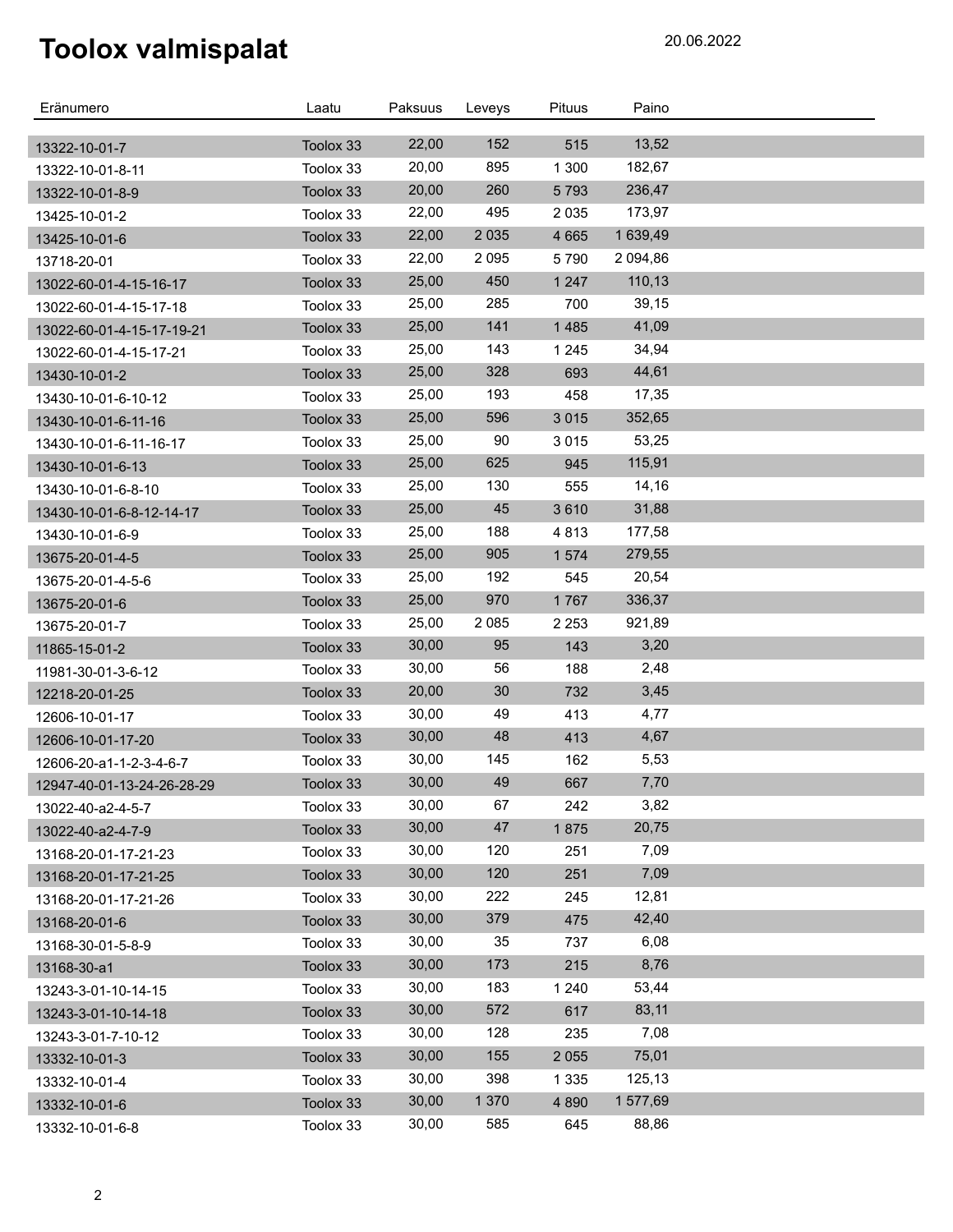| Eränumero                                | Laatu     | Paksuus | Leveys  | <b>Pituus</b> | Paino    |  |
|------------------------------------------|-----------|---------|---------|---------------|----------|--|
|                                          | Toolox 33 | 30,00   | 128     | 471           | 14,20    |  |
| 13332-10-02-10-12-14<br>13332-10-02-4-10 | Toolox 33 | 30,00   | 36      | 732           | 6,21     |  |
| 13332-10-02-4-7                          | Toolox 33 | 30,00   | 242     | 242           | 13,79    |  |
| 13332-10-02-5-6-8-10                     | Toolox 33 | 30,00   | 530     | 618           | 77,14    |  |
| 13332-10-02-5-6-8-9-11                   | Toolox 33 | 30,00   | 427     | 1 2 0 5       | 121,17   |  |
| 13532-10-01-4-7-8-9                      | Toolox 33 | 30,00   | 125     | 447           | 13,16    |  |
| 13532-10-01-4-7-9-12                     | Toolox 33 | 30,00   | 202     | 210           | 9,99     |  |
| 13532-10-01-6-10-14                      | Toolox 33 | 30,00   | 326     | 663           | 50,90    |  |
| 13532-10-01-6-12-15                      | Toolox 33 | 30,00   | 82      | 2 1 6 3       | 41,77    |  |
| 13532-10-01-6-12-16                      | Toolox 33 | 30,00   | 271     | 598           | 38,17    |  |
| 13532-10-01-6-12-17                      | Toolox 33 | 30,00   | 395     | 635           | 59,07    |  |
| 13532-10-01-6-12-18                      | Toolox 33 | 30,00   | 635     | 1 0 2 5       | 153,28   |  |
| 13532-10-01-6-9-12                       | Toolox 33 | 30,00   | 244     | 1775          | 102,00   |  |
| 13532-10-01-6-9-12-13                    | Toolox 33 | 30,00   | 123     | 1775          | 51,42    |  |
| 13532-10-01-6-9-12-14                    | Toolox 33 | 30,00   | 133     | 1775          | 55,60    |  |
| 13532-15-01                              | Toolox 33 | 30,00   | 2 0 6 0 | 5790          | 2 808,90 |  |
| 13675-30-01-3-6                          | Toolox 33 | 30,00   | 550     | 5 0 0 0       | 647,63   |  |
| 13675-30-01-3-7                          | Toolox 33 | 30,00   | 1 2 1 5 | 5 0 0 0       | 1430,66  |  |
| 13675-30-01-4                            | Toolox 33 | 30,00   | 590     | 1 2 4 5       | 172,99   |  |
| 13675-30-01-5                            | Toolox 33 | 30,00   | 185     | 300           | 13,07    |  |
| 10975-40-01-26-30                        | Toolox 33 | 35,00   | 51      | 128           | 1,79     |  |
| 10975-40-01-26-31                        | Toolox 33 | 35,00   | 51      | 128           | 1,79     |  |
| 11981-40-01-7-10-11-14                   | Toolox 33 | 35,00   | 135     | 325           | 12,06    |  |
| 11981-40-01-7-10-12                      | Toolox 33 | 35,00   | 29      | 565           | 4,50     |  |
| 11981-40-01-7-11-12-13-16                | Toolox 33 | 35,00   | 36      | 338           | 3,34     |  |
| 11981-40-01-7-18-19                      | Toolox 33 | 35,00   | 53      | 505           | 7,35     |  |
| 12108-30-01-3-23-26-29                   | Toolox 33 | 35,00   | 115     | 135           | 4,27     |  |
| 12970-40-01-4-10                         | Toolox 33 | 35,00   | 67      | 401           | 7,38     |  |
| 12970-40-01-4-11                         | Toolox 33 | 35,00   | 35      | 690           | 6,64     |  |
| 12970-40-01-5-6                          | Toolox 33 | 35,00   | 247     | 415           | 28,16    |  |
| 12970-40-01-5-7-9                        | Toolox 33 | 35,00   | 125     | 304           | 10,44    |  |
| 12970-40-01-7-10-11                      | Toolox 33 | 35,00   | 185     | 1 0 5 3       | 53,52    |  |
| 12970-40-01-7-10-13-17                   | Toolox 33 | 35,00   | 107     | 3 100         | 91,14    |  |
| 12970-40-01-7-12-13-16                   | Toolox 33 | 35,00   | 265     | 1 900         | 138,34   |  |
| 12970-40-01-7-12-14-15                   | Toolox 33 | 35,00   | 211     | 216           | 12,52    |  |
| 12970-40-01-7-12-14-16                   | Toolox 33 | 35,00   | 211     | 217           | 12,58    |  |
| 12970-40-01-7-12-14-17                   | Toolox 33 | 35,00   | 155     | 1 1 9 8       | 51,02    |  |
| 12970-40-01-7-12-14-19-20                | Toolox 33 | 35,00   | 267     | 362           | 26,56    |  |
| 12970-40-01-7-12-14-19-22                | Toolox 33 | 35,00   | 233     | 1 0 7 0       | 68,50    |  |
| 12970-6-01-3-12-13                       | Toolox 33 | 35,00   | 43      | 680           | 8,03     |  |
| 12970-6-01-3-12-17                       | Toolox 33 | 35,00   | 295     | 611           | 49,52    |  |
| 12970-6-01-3-14-16                       | Toolox 33 | 35,00   | 37      | 1 0 0 0       | 10,17    |  |
| 12970-6-01-3-14-18-22-24                 | Toolox 33 | 35,00   | 62      | 126           | 2,15     |  |
| 12970-6-01-3-14-18-22-25                 | Toolox 33 | 35,00   | 82      | 185           | 4,17     |  |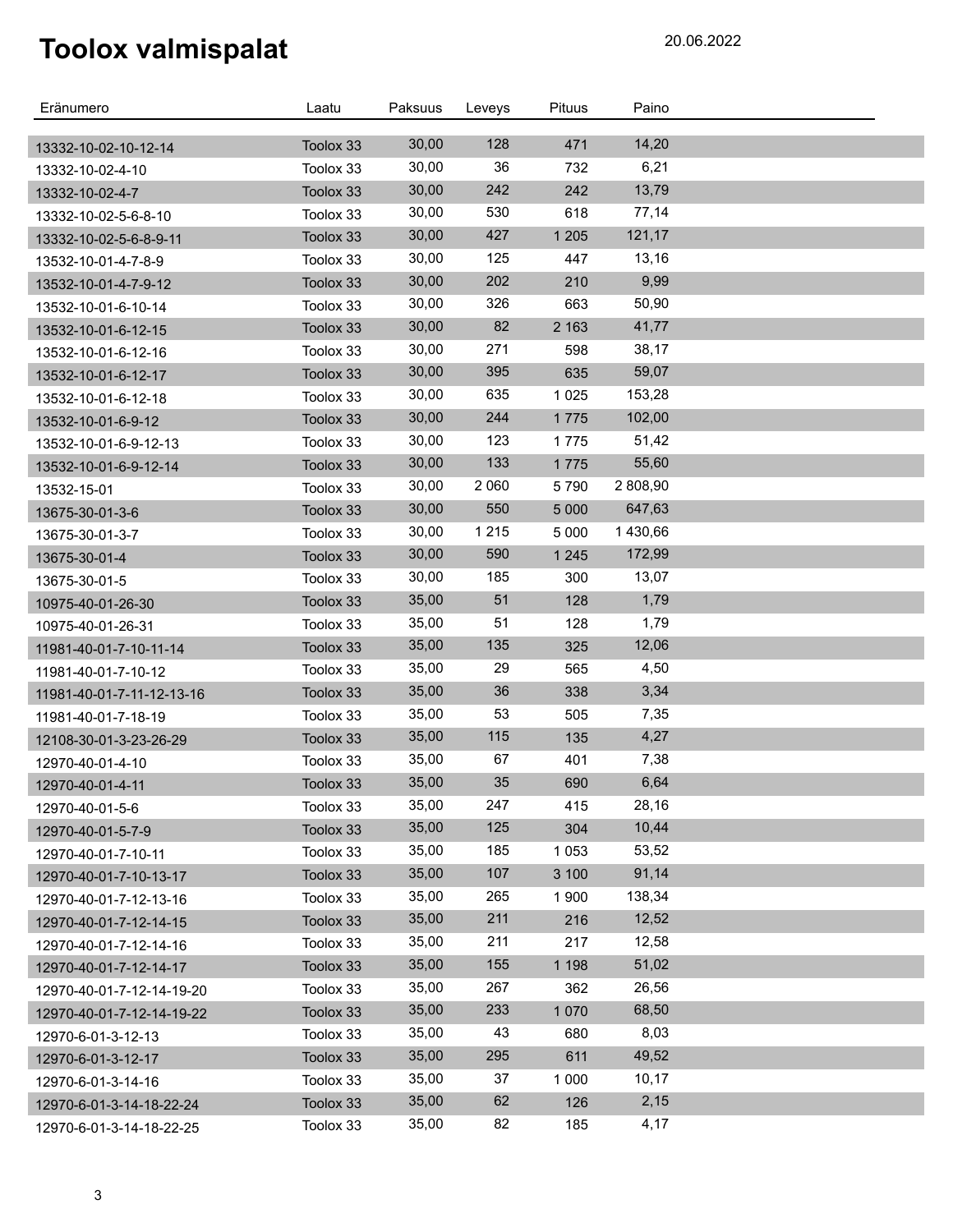| Eränumero                                        | Laatu                  | Paksuus | Leveys  | Pituus  | Paino         |  |
|--------------------------------------------------|------------------------|---------|---------|---------|---------------|--|
|                                                  |                        | 35,00   | 83      | 187     | 4,26          |  |
| 12970-6-01-3-14-18-22-26                         | Toolox 33<br>Toolox 33 | 35,00   | 537     | 822     | 121,28        |  |
| 12970-6-01-3-14-18-22-28                         | Toolox 33              | 35,00   | 181     | 295     | 14,67         |  |
| 12970-6-01-3-15-16-18-21                         |                        | 35,00   | 301     | 318     | 26,30         |  |
| 12970-6-01-3-16-18-19                            | Toolox 33<br>Toolox 33 | 35,00   | 184     | 228     | 11,53         |  |
| 12970-6--a1                                      | Toolox 33              | 35,00   | 184     | 228     | 11,53         |  |
| 12970-6--a2                                      | Toolox 33              | 35,00   | 184     | 228     | 11,53         |  |
| 12970-6--a3                                      | Toolox 33              | 35,00   | 184     | 228     | 11,53         |  |
| 12970-6--a4                                      | Toolox 33              | 35,00   | 60      | 205     | 3,38          |  |
| 12970-6--a5                                      | Toolox 33              | 35,00   | 60      | 205     | 3,38          |  |
| 12970-6--a6                                      | Toolox 33              | 0,00    |         |         |               |  |
| 13627-30-01                                      | Toolox 33              | 35,00   | 2 0 5 0 | 5790    | 3 2 6 1 , 1 5 |  |
| 13627-30-02                                      | Toolox 33              | 35,00   | 28      | 378     | 2,91          |  |
| x120                                             | Toolox 33              | 40,00   | 154     | 154     | 7,45          |  |
| 023943                                           | Toolox 33              | 40,00   | 27      | 875     | 7,42          |  |
| 10980-10-01-6                                    | Toolox 33              | 40,00   | 136     | 151     | 6,45          |  |
| 11444-40-01-12-14-15                             | Toolox 33              | 40,00   | 91      | 107     | 3,06          |  |
| 11614-20-a3-1-7-10                               | Toolox 33              | 40,00   | 90      | 108     | 3,05          |  |
| 11614-20-a3-1-7-9                                | Toolox 33              | 38,00   | 40      | 820     | 9,78          |  |
| 11767-10-01-24                                   | Toolox 33              | 39,00   | 40      | 385     | 4,72          |  |
| 12438-30-01-7-9                                  | Toolox 33              | 40,00   | 147     | 305     | 14,08         |  |
| 12692-20-01-3-16-25-29<br>12692-20-01-3-16-29-32 | Toolox 33              | 40,00   | 142     | 242     | 10,79         |  |
|                                                  | Toolox 33              | 40,00   | 98      | 301     | 9,26          |  |
| 12947-50-01-21-23-28-29-30                       | Toolox 33              | 40,00   | 32      | 420     | 4,22          |  |
| 12947-50-a1-1                                    | Toolox 33              | 40,00   | 80      | 182     | 4,57          |  |
| 12947-50-a1-3                                    | Toolox 33              | 40,00   | 20      | 1 0 2 5 | 6,44          |  |
| 12947-50-a1-4-5-6                                | Toolox 33              | 40,00   | 101     | 246     | 7,80          |  |
| 13048-25-01-12-13-15-18                          | Toolox 33              | 40,00   | 67      | 402     | 8,46          |  |
| 13243-5-01-2-5-8<br>13243-5-01-4-5-6-8-11        | Toolox 33              | 40,00   | 98      | 311     | 9,57          |  |
|                                                  | Toolox 33              | 40,00   | 685     | 830     | 178,53        |  |
| 13243-5-a3<br>13467-25-01-10-13                  | Toolox 33              | 40,00   | $71$    | 885     | 19,73         |  |
| 13467-25-01-14-17                                | Toolox 33              | 40,00   | 155     | 383     | 18,64         |  |
| 13467-25-01-16-17-20                             | Toolox 33              | 40,00   | 251     | 265     | 20,89         |  |
| 13467-25-01-16-17-21                             | Toolox 33              | 40,00   | 275     | 888     | 76,68         |  |
| 13467-25-01-16-17-22                             | Toolox 33              | 40,00   | 901     | 920     | 260,28        |  |
| 13467-25-01-16-17-23                             | Toolox 33              | 40,00   | 250     | 257     | 20,17         |  |
| 13467-25-01-16-17-25                             | Toolox 33              | 40,00   | 2 0 5 5 | 2 0 8 0 | 1 342,16      |  |
| 13467-25-01-3-6-7                                | Toolox 33              | 40,00   | 85      | 184     | 4,91          |  |
| 40502-2                                          | Toolox 33              | 40,00   | 27      | 805     | 6,83          |  |
| 10405-20-01-23                                   | Toolox33               | 43,00   | 148     | 158     | 7,89          |  |
| 10588-10-01-26-28                                | Toolox33               | 43,00   | 29      | 442     | 4,33          |  |
| 10588-10-01-28-31                                | Toolox33               | 43,00   | 101     | 284     | 9,68          |  |
| 10690-20-01-13-15                                | Toolox33               | 43,00   | 104     | 296     | 10,39         |  |
| 10690-20-01-15-16-17-18-19                       | Toolox33               | 43,00   | 75      | 221     | 5,60          |  |
|                                                  |                        |         |         |         |               |  |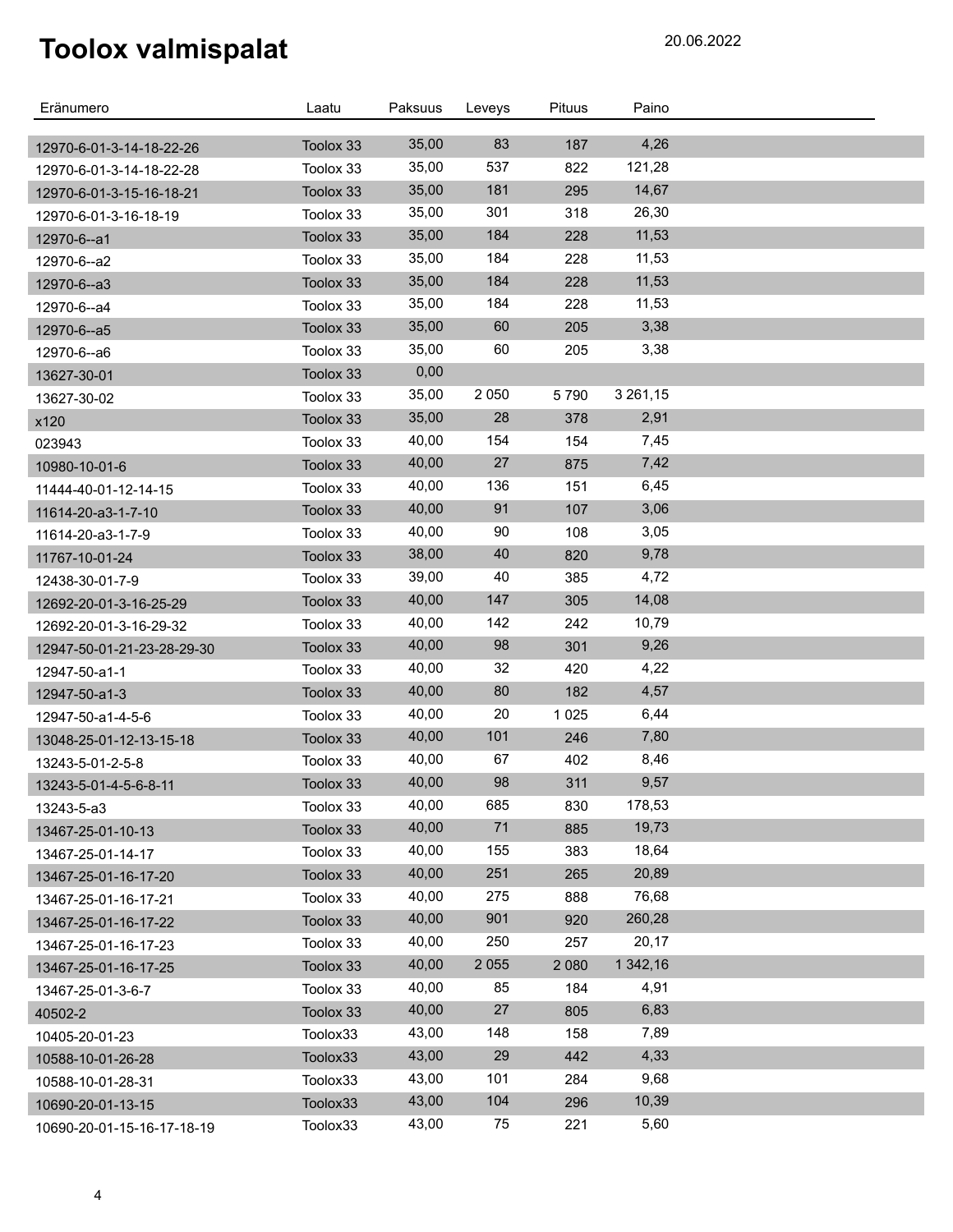| Eränumero                 | Laatu     | Paksuus | Leveys | Pituus  | Paino    |  |
|---------------------------|-----------|---------|--------|---------|----------|--|
|                           | Toolox 33 | 45,00   | 66     | 129     | 3,01     |  |
| 023105<br>023235          | Toolox 33 | 45,00   | 91     | 185     | 5,95     |  |
| 11641-30-01-4-6           | Toolox 33 | 45,00   | 135    | 150     | 7,15     |  |
| 12436-10-01-3-6           | Toolox 33 | 40,00   | 45     | 395     | 5,58     |  |
| 12586-100-a4-1            | Toolox 33 | 45,00   | 199    | 310     | 21,79    |  |
| 12586-100-a6-5            | Toolox 33 | 45,00   | 373    | 385     | 50,73    |  |
| 12802-30-01-11-13         | Toolox 33 | 45,00   | 60     | 1 1 4 2 | 24,21    |  |
| 12802-30-01-11-14         | Toolox 33 | 45,00   | 340    | 1 2 3 0 | 147,73   |  |
| 12802-30-01-11-16         | Toolox 33 | 45,00   | 395    | 855     | 119,30   |  |
| 12802-30-01-12-15         | Toolox 33 | 45,00   | 1610   | 3805    | 2 164,03 |  |
| 12802-30-01-12-15-17      | Toolox 33 | 45,00   | 220    | 740     | 57,51    |  |
| 12802-30-01-12-15-18      | Toolox 33 | 45,00   | 220    | 735     | 57,12    |  |
| 12802-30-01-13            | Toolox 33 | 45,00   | 140    | 840     | 41,54    |  |
| 12802-30-01-8             | Toolox 33 | 45,00   | 167    | 380     | 22,42    |  |
| 170720-6                  | Toolox 33 | 45,00   | 625    | 625     | 137,99   |  |
| 170720-7                  | Toolox 33 | 45,00   | 625    | 625     | 137,99   |  |
| 170720-8                  | Toolox 33 | 45,00   | 625    | 625     | 137,99   |  |
| 170720-9                  | Toolox 33 | 45,00   | 625    | 625     | 137,99   |  |
| X175                      | Toolox 33 | 45,00   | 83     | 273     | 8,00     |  |
| 10371-80-01-22-66         | Toolox 33 | 50,00   | 38     | 265     | 3,95     |  |
| 10525-20-01-43-48         | Toolox 33 | 50,00   | 40     | 202     | 3,17     |  |
| 11281-50-01-19-22         | Toolox 33 | 50,00   | 45     | 323     | 5,71     |  |
| 11281-50-01-26-28         | Toolox 33 | 50,00   | 26     | 222     | 2,27     |  |
| 11281-50-01-5-6-8         | Toolox 33 | 50,00   | 25     | 176     | 1,73     |  |
| 11281-50-01-5-8-10        | Toolox 33 | 50,00   | 25     | 175     | 1,72     |  |
| 11281-50-01-5-8-9-10      | Toolox 33 | 50,00   | 25     | 172     | 1,69     |  |
| 11685-50-a1               | Toolox 33 | 50,00   | 114    | 127     | 5,68     |  |
| 11865-20-01-7-8-9-14      | Toolox 33 | 50,00   | 119    | 135     | 6,31     |  |
| 11865-20-01-7-8-9-15      | Toolox 33 | 50,00   | 37     | 181     | 2,63     |  |
| 12554-10-a1               | Toolox 33 | 50,00   | 47     | 218     | 4,02     |  |
| 12609-10-01-8-16-23-24-26 | Toolox 33 | 50,00   | 36     | 250     | 3,53     |  |
| 12609-10-01-8-16-28-30    | Toolox 33 | 50,00   | 67     | 295     | 7,76     |  |
| 12765-30-01-10-12-13      | Toolox 33 | 50,00   | 25     | 960     | 9,42     |  |
| 12765-30-01-16-18-25      | Toolox 33 | 50,00   | 83     | 245     | 7,98     |  |
| 12951-10-01-15-16-18      | Toolox 33 | 50,00   | 48     | 438     | 8,25     |  |
| 12951-10-01-16            | Toolox 33 | 50,00   | 26     | 1 142   | 11,65    |  |
| 13012-10-01-10-11-12      | Toolox 33 | 50,00   | 99     | 132     | 5,13     |  |
| 13012-10-01-10-11-13-14   | Toolox 33 | 50,00   | 68     | 180     | 4,80     |  |
| 13012-10-01-10-11-13-15   | Toolox 33 | 50,00   | 100    | 132     | 5,18     |  |
| 13012-10-01-2-10-13-14-16 | Toolox 33 | 50,00   | 46     | 350     | 6,32     |  |
| 13012-10-a1               | Toolox 33 | 50,00   | 125    | 141     | 6,92     |  |
| 13012-20-a2-1             | Toolox 33 | 50,00   | 75     | 145     | 4,27     |  |
| 13168-40-01-3-5-8-10      | Toolox 33 | 50,00   | 128    | 133     | 6,68     |  |
| 13308-10-01-3-5-6-7       | Toolox 33 | 50,00   | 131    | 165     | 8,48     |  |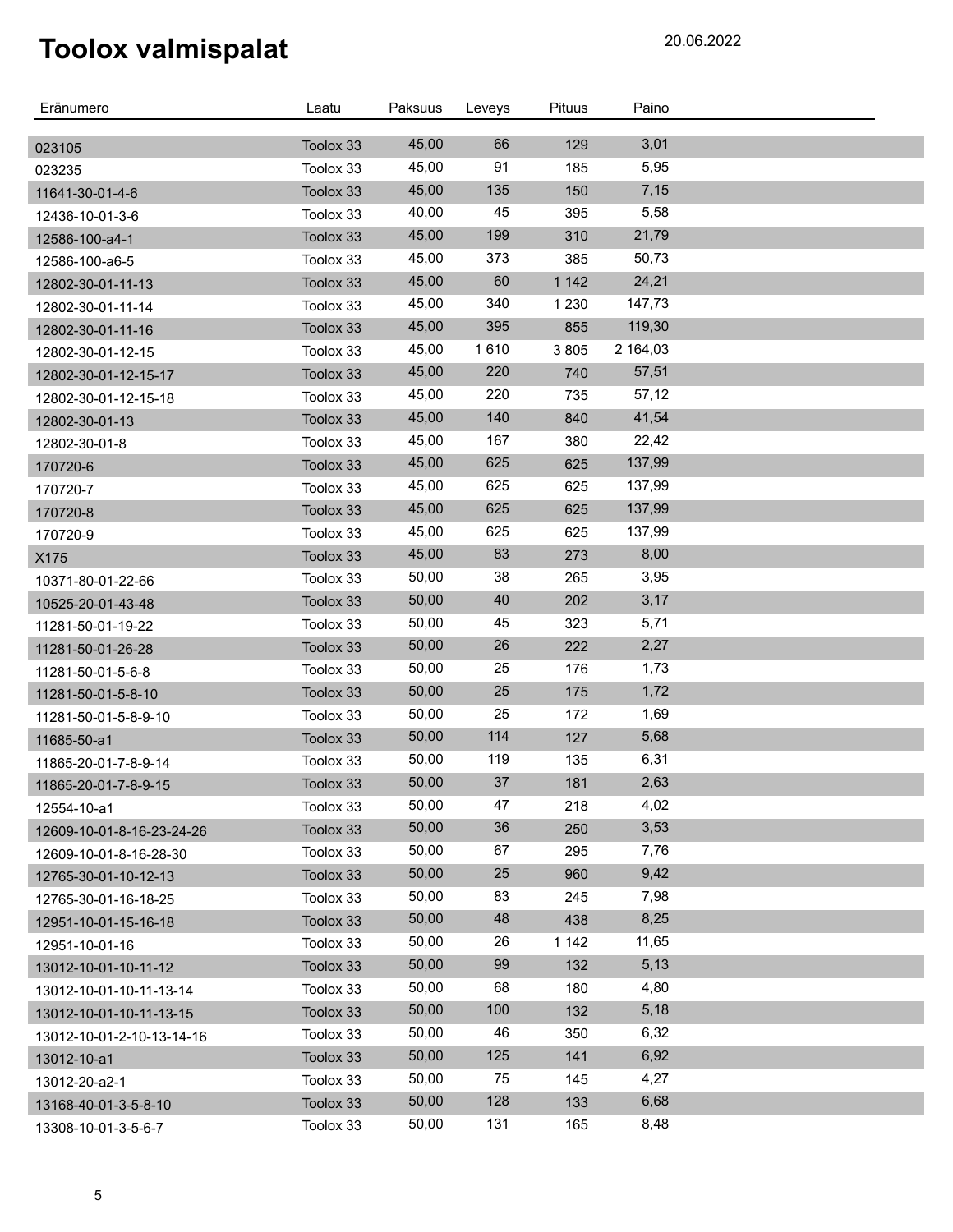| Eränumero                  | Laatu     | Paksuus | Leveys  | Pituus  | Paino    |  |
|----------------------------|-----------|---------|---------|---------|----------|--|
| 13308-10-01-3-5-6-8-9      | Toolox 33 | 50,00   | 45      | 1 1 4 0 | 20,14    |  |
| 13308-10-a1-2-3            | Toolox 33 | 50,00   | 40      | 559     | 8,78     |  |
| 13363-40-01-2              | Toolox 33 | 50,00   | 178     | 625     | 43,67    |  |
| 13363-40-01-4-6-7-10-12    | Toolox 33 | 50,00   | 225     | 352     | 31,09    |  |
| 13363-40-01-4-6-7-8        | Toolox 33 | 50,00   | 69      | 240     | 6,50     |  |
| 13363-40-02-3-6-7          | Toolox 33 | 50,00   | 125     | 140     | 6,87     |  |
| 13363-40-02-4-5-6-8        | Toolox 33 | 50,00   | 45      | 405     | 7,15     |  |
| 13363-40-02-4-5-6-9        | Toolox 33 | 50,00   | 32      | 495     | 6,22     |  |
| 13363-40-a1                | Toolox 33 | 50,00   | 100     | 320     | 12,56    |  |
| 13396-15-01-3-5            | Toolox 33 | 50,00   | 45      | 503     | 8,88     |  |
| 13396-15-01-3-6-7          | Toolox 33 | 50,00   | 115     | 504     | 22,75    |  |
| 13396-15-01-4-6            | Toolox 33 | 50,00   | 48      | 2 0 6 0 | 38,81    |  |
| 13396-15-01-4-9-11-12-13   | Toolox 33 | 50,00   | 65      | 1 0 4 3 | 26,61    |  |
| 13396-15-01-4-9-11-15      | Toolox 33 | 50,00   | 52      | 1 0 3 7 | 21,17    |  |
| 13396-15-a1                | Toolox 33 | 50,00   | 163     | 507     | 32,44    |  |
| 13627-40-01-4-11           | Toolox 33 | 50,00   | 204     | 210     | 16,82    |  |
| 13627-40-01-4-13-15        | Toolox 33 | 50,00   | 520     | 559     | 114,09   |  |
| 13627-40-01-4-13-16-17     | Toolox 33 | 50,00   | 50      | 914     | 17,94    |  |
| 13627-40-01-4-7            | Toolox 33 | 50,00   | 96      | 295     | 11,12    |  |
| 13675-40-01                | Toolox 33 | 50,00   | 2070    | 5688    | 4 621,36 |  |
| 13675-40-02                | Toolox 33 | 50,00   | 2 0 6 5 | 5 6 9 5 | 4 615,87 |  |
| 13675-40-02-5-6            | Toolox 33 | 50,00   | 335     | 705     | 92,70    |  |
| 13675-40-02-7              | Toolox 33 | 50,00   | 105     | 705     | 29,06    |  |
| x108                       | Toolox 33 | 50,00   | 43      | 480     | 8,10     |  |
| X231                       | Toolox 33 | 50,00   | 27      | 1 3 0 3 | 13,81    |  |
| 53295                      | Toolox33  | 53,00   | 29      | 575     | 6,94     |  |
| 023506                     | Toolox 33 | 60,00   | 38      | 432     | 7,73     |  |
| 023811-10-3                | Toolox 33 | 60,00   | 31      | 410     | 5,99     |  |
| 10249-10-01-77             | Toolox 33 | 60,00   | 39      | 660     | 12,12    |  |
| 10975-50-01-3-9            | Toolox 33 | 60,00   | 35      | 677     | 11,16    |  |
| 11075-10-01-3              | Toolox 33 | 60,00   | 45      | 178     | 3,77     |  |
| 11865-30-01-10-11-12-13-19 | Toolox 33 | 60,00   | 112     | 122     | 6,44     |  |
| 11865-30-01-10-11-12-13-20 | Toolox 33 | 60,00   | 112     | 122     | 6,44     |  |
| 11865-30-01-10-11-12-13-25 | Toolox 33 | 60,00   | 51      | 445     | 10,69    |  |
| 12108-50-01-14-15-18-20    | Toolox 33 | 60,00   | 106     | 130     | 6,49     |  |
| 12108-50-02-5-6-11-21-22   | Toolox 33 | 60,00   | 40      | 223     | 4,20     |  |
| 12108-50-02-5-6-11-23-24   | Toolox 33 | 60,00   | 37      | 200     | 3,49     |  |
| 12108-50-02-5-6-11-24-25   | Toolox 33 | 60,00   | 50      | 188     | 4,43     |  |
| 12108-50-a1                | Toolox 33 | 60,00   | 68      | 190     | 6,09     |  |
| 12152-50-02-5-15           | Toolox 33 | 60,00   | 89      | 545     | 22,85    |  |
| 12539-10-01-14-20-22       | Toolox 33 | 42,00   | 45      | 411     | 6, 10    |  |
| 12733-30-01-3-5-8-10-11-14 | Toolox 33 | 60,00   | 40      | 675     | 12,72    |  |
| 12765-10-01-12-13-14-15-17 | Toolox 33 | 60,00   | 85      | 165     | 6,61     |  |
| 12765-10-01-13-19-21       | Toolox 33 | 60,00   | 49      | 365     | 8,42     |  |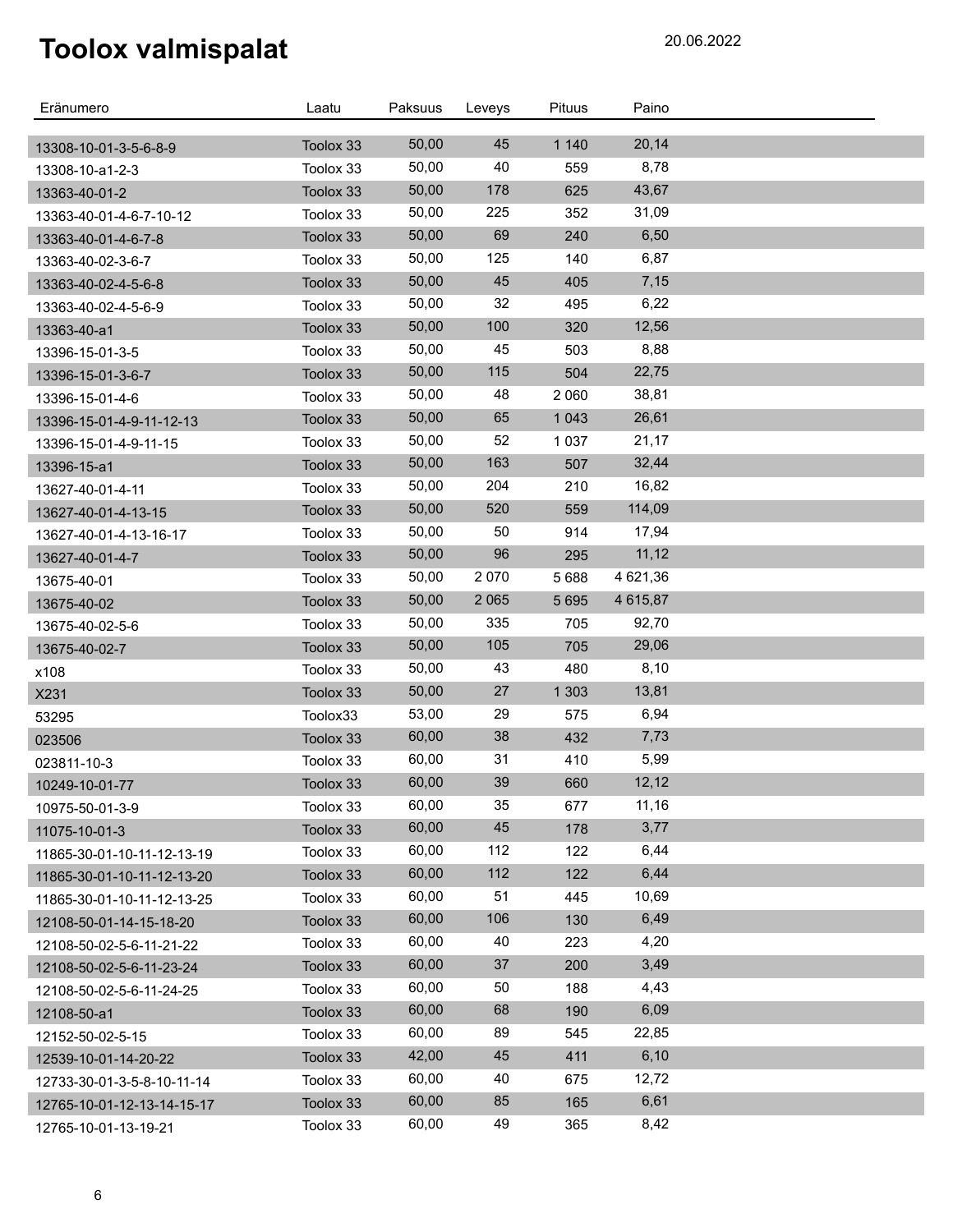| 76<br>2,86<br>60,00<br>80<br>Toolox 33<br>12765-20-01-23-25-27<br>4,18<br>60,00<br>71<br>125<br>Toolox 33<br>12765-20-01-24-27-33<br>43<br>60,00<br>10,53<br>520<br>Toolox 33<br>12765-20-01-4-7<br>41<br>60,00<br>14,72<br>762<br>Toolox 33<br>12947-60-01-8-14<br>60,00<br>48<br>348<br>7,87<br>Toolox 33<br>12947-60-01-8-17<br>60,00<br>124<br>8,12<br>139<br>Toolox 33<br>12947-60-01-9-12-13-14<br>60,00<br>68<br>12,11<br>Toolox 33<br>378<br>12947-60-01-9-16<br>95<br>60,00<br>6,71<br>Toolox 33<br>150<br>12947-60-a1-1<br>60,00<br>69<br>7,61<br>234<br>Toolox 33<br>12947-60-a1-2<br>160<br>60,00<br>336,86<br>4 4 7 0<br>Toolox 33<br>13168-50-01-3-5-10<br>60,00<br>125<br>191,93<br>3 2 6 0<br>Toolox 33<br>13168-50-01-3-5-10-13<br>85<br>60,00<br>52,73<br>1 3 1 7<br>Toolox 33<br>13168-50-01-3-5-10-15<br>60,00<br>85<br>20,02<br>500<br>Toolox 33<br>13168-50-01-3-5-10-16<br>60,00<br>85<br>20,02<br>500<br>Toolox 33<br>13168-50-01-3-5-10-17<br>60,00<br>1 0 0 0<br>2 105,37<br>4 4 7 0<br>Toolox 33<br>13168-50-01-3-5-13<br>60,00<br>240<br>864<br>97,67<br>Toolox 33<br>13168-50-01-3-5-13-14<br>36<br>60,00<br>1 3 2 0<br>22,38<br>Toolox 33<br>13168-50-01-3-5-9-12<br>36<br>60,00<br>16,35<br>964<br>Toolox 33<br>13168-50-01-3-5-9-13-15<br>60,00<br>305<br>59,19<br>412<br>Toolox 33<br>13168-50-a1<br>60,00<br>96<br>6, 10<br>135<br>Toolox 33<br>13232-10-01-10<br>60,00<br>82<br>9,35<br>242<br>Toolox 33<br>13232-10-01-13<br>60,00<br>83<br>8,80<br>225<br>Toolox 33<br>13232-10-01-14<br>60,00<br>202<br>33,21<br>349<br>Toolox 33<br>13232-10-01-18-19-21<br>202<br>60,00<br>48,24<br>507<br>Toolox 33<br>13232-10-01-18-20<br>60,00<br>350<br>66,27<br>402<br>Toolox 33<br>13232-10-01-18-22-26-28<br>60,00<br>59<br>7,95<br>Toolox 33<br>286<br>13232-10-a1<br>131<br>60,00<br>10,86<br>176<br>Toolox 33<br>13232-10-a2-3-5-6-7<br>60,00<br>88<br>9,24<br>223<br>Toolox 33<br>13232-10-a3<br>60,00<br>327<br>74,85<br>486<br>Toolox 33<br>13243-10-01-18-20<br>60,00<br>50<br>4,95<br>210<br>Toolox 33<br>13243-10-01-19-20<br>60,00<br>50<br>5,86<br>249<br>Toolox 33<br>13243-10-01-19-21<br>60,00<br>175<br>19,12<br>232<br>Toolox 33<br>13243-10-01-19-23<br>60,00<br>160<br>165<br>12,43<br>Toolox 33<br>13243-10-01-20-22<br>60,00<br>26,23<br>64<br>870<br>Toolox 33<br>13243-10-01-22-23-26<br>60,00<br>66<br>20,18<br>649<br>Toolox 33<br>13243-10-01-22-23-27-28<br>60,00<br>45,09<br>248<br>Toolox 33<br>386<br>13243-10-01-22-24-26-29<br>60,00<br>2 0 4 0<br>5 275,01<br>5490<br>Toolox 33<br>13675-50-01<br>60,00<br>125<br>10,95<br>186<br>Toolox 33<br>13675-50-01-2<br>60,00<br>744<br>975,58<br>2 7 8 4<br>Toolox 33<br>188628<br>60,00<br>4,56<br>45<br>Toolox 33<br>215<br>60452<br>60,00<br>61<br>12,12<br>422<br>Toolox 33<br>x125<br>60,00<br>60<br>10,88<br>385<br>Toolox 33<br>X188<br>63,00<br>55<br>4,71<br>173<br>Toolox33<br>021923 | Eränumero | Laatu    | Paksuus | Leveys | <b>Pituus</b> | Paino |  |
|----------------------------------------------------------------------------------------------------------------------------------------------------------------------------------------------------------------------------------------------------------------------------------------------------------------------------------------------------------------------------------------------------------------------------------------------------------------------------------------------------------------------------------------------------------------------------------------------------------------------------------------------------------------------------------------------------------------------------------------------------------------------------------------------------------------------------------------------------------------------------------------------------------------------------------------------------------------------------------------------------------------------------------------------------------------------------------------------------------------------------------------------------------------------------------------------------------------------------------------------------------------------------------------------------------------------------------------------------------------------------------------------------------------------------------------------------------------------------------------------------------------------------------------------------------------------------------------------------------------------------------------------------------------------------------------------------------------------------------------------------------------------------------------------------------------------------------------------------------------------------------------------------------------------------------------------------------------------------------------------------------------------------------------------------------------------------------------------------------------------------------------------------------------------------------------------------------------------------------------------------------------------------------------------------------------------------------------------------------------------------------------------------------------------------------------------------------------------------------------------------------------------------------------------------------------------------------------------------------------------------------------------------------------------------------------------------------------------------------------------------------------------------------------------------------------------------------------------------------------------------------------------------------|-----------|----------|---------|--------|---------------|-------|--|
|                                                                                                                                                                                                                                                                                                                                                                                                                                                                                                                                                                                                                                                                                                                                                                                                                                                                                                                                                                                                                                                                                                                                                                                                                                                                                                                                                                                                                                                                                                                                                                                                                                                                                                                                                                                                                                                                                                                                                                                                                                                                                                                                                                                                                                                                                                                                                                                                                                                                                                                                                                                                                                                                                                                                                                                                                                                                                                          |           |          |         |        |               |       |  |
|                                                                                                                                                                                                                                                                                                                                                                                                                                                                                                                                                                                                                                                                                                                                                                                                                                                                                                                                                                                                                                                                                                                                                                                                                                                                                                                                                                                                                                                                                                                                                                                                                                                                                                                                                                                                                                                                                                                                                                                                                                                                                                                                                                                                                                                                                                                                                                                                                                                                                                                                                                                                                                                                                                                                                                                                                                                                                                          |           |          |         |        |               |       |  |
|                                                                                                                                                                                                                                                                                                                                                                                                                                                                                                                                                                                                                                                                                                                                                                                                                                                                                                                                                                                                                                                                                                                                                                                                                                                                                                                                                                                                                                                                                                                                                                                                                                                                                                                                                                                                                                                                                                                                                                                                                                                                                                                                                                                                                                                                                                                                                                                                                                                                                                                                                                                                                                                                                                                                                                                                                                                                                                          |           |          |         |        |               |       |  |
|                                                                                                                                                                                                                                                                                                                                                                                                                                                                                                                                                                                                                                                                                                                                                                                                                                                                                                                                                                                                                                                                                                                                                                                                                                                                                                                                                                                                                                                                                                                                                                                                                                                                                                                                                                                                                                                                                                                                                                                                                                                                                                                                                                                                                                                                                                                                                                                                                                                                                                                                                                                                                                                                                                                                                                                                                                                                                                          |           |          |         |        |               |       |  |
|                                                                                                                                                                                                                                                                                                                                                                                                                                                                                                                                                                                                                                                                                                                                                                                                                                                                                                                                                                                                                                                                                                                                                                                                                                                                                                                                                                                                                                                                                                                                                                                                                                                                                                                                                                                                                                                                                                                                                                                                                                                                                                                                                                                                                                                                                                                                                                                                                                                                                                                                                                                                                                                                                                                                                                                                                                                                                                          |           |          |         |        |               |       |  |
|                                                                                                                                                                                                                                                                                                                                                                                                                                                                                                                                                                                                                                                                                                                                                                                                                                                                                                                                                                                                                                                                                                                                                                                                                                                                                                                                                                                                                                                                                                                                                                                                                                                                                                                                                                                                                                                                                                                                                                                                                                                                                                                                                                                                                                                                                                                                                                                                                                                                                                                                                                                                                                                                                                                                                                                                                                                                                                          |           |          |         |        |               |       |  |
|                                                                                                                                                                                                                                                                                                                                                                                                                                                                                                                                                                                                                                                                                                                                                                                                                                                                                                                                                                                                                                                                                                                                                                                                                                                                                                                                                                                                                                                                                                                                                                                                                                                                                                                                                                                                                                                                                                                                                                                                                                                                                                                                                                                                                                                                                                                                                                                                                                                                                                                                                                                                                                                                                                                                                                                                                                                                                                          |           |          |         |        |               |       |  |
|                                                                                                                                                                                                                                                                                                                                                                                                                                                                                                                                                                                                                                                                                                                                                                                                                                                                                                                                                                                                                                                                                                                                                                                                                                                                                                                                                                                                                                                                                                                                                                                                                                                                                                                                                                                                                                                                                                                                                                                                                                                                                                                                                                                                                                                                                                                                                                                                                                                                                                                                                                                                                                                                                                                                                                                                                                                                                                          |           |          |         |        |               |       |  |
|                                                                                                                                                                                                                                                                                                                                                                                                                                                                                                                                                                                                                                                                                                                                                                                                                                                                                                                                                                                                                                                                                                                                                                                                                                                                                                                                                                                                                                                                                                                                                                                                                                                                                                                                                                                                                                                                                                                                                                                                                                                                                                                                                                                                                                                                                                                                                                                                                                                                                                                                                                                                                                                                                                                                                                                                                                                                                                          |           |          |         |        |               |       |  |
|                                                                                                                                                                                                                                                                                                                                                                                                                                                                                                                                                                                                                                                                                                                                                                                                                                                                                                                                                                                                                                                                                                                                                                                                                                                                                                                                                                                                                                                                                                                                                                                                                                                                                                                                                                                                                                                                                                                                                                                                                                                                                                                                                                                                                                                                                                                                                                                                                                                                                                                                                                                                                                                                                                                                                                                                                                                                                                          |           |          |         |        |               |       |  |
|                                                                                                                                                                                                                                                                                                                                                                                                                                                                                                                                                                                                                                                                                                                                                                                                                                                                                                                                                                                                                                                                                                                                                                                                                                                                                                                                                                                                                                                                                                                                                                                                                                                                                                                                                                                                                                                                                                                                                                                                                                                                                                                                                                                                                                                                                                                                                                                                                                                                                                                                                                                                                                                                                                                                                                                                                                                                                                          |           |          |         |        |               |       |  |
|                                                                                                                                                                                                                                                                                                                                                                                                                                                                                                                                                                                                                                                                                                                                                                                                                                                                                                                                                                                                                                                                                                                                                                                                                                                                                                                                                                                                                                                                                                                                                                                                                                                                                                                                                                                                                                                                                                                                                                                                                                                                                                                                                                                                                                                                                                                                                                                                                                                                                                                                                                                                                                                                                                                                                                                                                                                                                                          |           |          |         |        |               |       |  |
|                                                                                                                                                                                                                                                                                                                                                                                                                                                                                                                                                                                                                                                                                                                                                                                                                                                                                                                                                                                                                                                                                                                                                                                                                                                                                                                                                                                                                                                                                                                                                                                                                                                                                                                                                                                                                                                                                                                                                                                                                                                                                                                                                                                                                                                                                                                                                                                                                                                                                                                                                                                                                                                                                                                                                                                                                                                                                                          |           |          |         |        |               |       |  |
|                                                                                                                                                                                                                                                                                                                                                                                                                                                                                                                                                                                                                                                                                                                                                                                                                                                                                                                                                                                                                                                                                                                                                                                                                                                                                                                                                                                                                                                                                                                                                                                                                                                                                                                                                                                                                                                                                                                                                                                                                                                                                                                                                                                                                                                                                                                                                                                                                                                                                                                                                                                                                                                                                                                                                                                                                                                                                                          |           |          |         |        |               |       |  |
|                                                                                                                                                                                                                                                                                                                                                                                                                                                                                                                                                                                                                                                                                                                                                                                                                                                                                                                                                                                                                                                                                                                                                                                                                                                                                                                                                                                                                                                                                                                                                                                                                                                                                                                                                                                                                                                                                                                                                                                                                                                                                                                                                                                                                                                                                                                                                                                                                                                                                                                                                                                                                                                                                                                                                                                                                                                                                                          |           |          |         |        |               |       |  |
|                                                                                                                                                                                                                                                                                                                                                                                                                                                                                                                                                                                                                                                                                                                                                                                                                                                                                                                                                                                                                                                                                                                                                                                                                                                                                                                                                                                                                                                                                                                                                                                                                                                                                                                                                                                                                                                                                                                                                                                                                                                                                                                                                                                                                                                                                                                                                                                                                                                                                                                                                                                                                                                                                                                                                                                                                                                                                                          |           |          |         |        |               |       |  |
|                                                                                                                                                                                                                                                                                                                                                                                                                                                                                                                                                                                                                                                                                                                                                                                                                                                                                                                                                                                                                                                                                                                                                                                                                                                                                                                                                                                                                                                                                                                                                                                                                                                                                                                                                                                                                                                                                                                                                                                                                                                                                                                                                                                                                                                                                                                                                                                                                                                                                                                                                                                                                                                                                                                                                                                                                                                                                                          |           |          |         |        |               |       |  |
|                                                                                                                                                                                                                                                                                                                                                                                                                                                                                                                                                                                                                                                                                                                                                                                                                                                                                                                                                                                                                                                                                                                                                                                                                                                                                                                                                                                                                                                                                                                                                                                                                                                                                                                                                                                                                                                                                                                                                                                                                                                                                                                                                                                                                                                                                                                                                                                                                                                                                                                                                                                                                                                                                                                                                                                                                                                                                                          |           |          |         |        |               |       |  |
|                                                                                                                                                                                                                                                                                                                                                                                                                                                                                                                                                                                                                                                                                                                                                                                                                                                                                                                                                                                                                                                                                                                                                                                                                                                                                                                                                                                                                                                                                                                                                                                                                                                                                                                                                                                                                                                                                                                                                                                                                                                                                                                                                                                                                                                                                                                                                                                                                                                                                                                                                                                                                                                                                                                                                                                                                                                                                                          |           |          |         |        |               |       |  |
|                                                                                                                                                                                                                                                                                                                                                                                                                                                                                                                                                                                                                                                                                                                                                                                                                                                                                                                                                                                                                                                                                                                                                                                                                                                                                                                                                                                                                                                                                                                                                                                                                                                                                                                                                                                                                                                                                                                                                                                                                                                                                                                                                                                                                                                                                                                                                                                                                                                                                                                                                                                                                                                                                                                                                                                                                                                                                                          |           |          |         |        |               |       |  |
|                                                                                                                                                                                                                                                                                                                                                                                                                                                                                                                                                                                                                                                                                                                                                                                                                                                                                                                                                                                                                                                                                                                                                                                                                                                                                                                                                                                                                                                                                                                                                                                                                                                                                                                                                                                                                                                                                                                                                                                                                                                                                                                                                                                                                                                                                                                                                                                                                                                                                                                                                                                                                                                                                                                                                                                                                                                                                                          |           |          |         |        |               |       |  |
|                                                                                                                                                                                                                                                                                                                                                                                                                                                                                                                                                                                                                                                                                                                                                                                                                                                                                                                                                                                                                                                                                                                                                                                                                                                                                                                                                                                                                                                                                                                                                                                                                                                                                                                                                                                                                                                                                                                                                                                                                                                                                                                                                                                                                                                                                                                                                                                                                                                                                                                                                                                                                                                                                                                                                                                                                                                                                                          |           |          |         |        |               |       |  |
|                                                                                                                                                                                                                                                                                                                                                                                                                                                                                                                                                                                                                                                                                                                                                                                                                                                                                                                                                                                                                                                                                                                                                                                                                                                                                                                                                                                                                                                                                                                                                                                                                                                                                                                                                                                                                                                                                                                                                                                                                                                                                                                                                                                                                                                                                                                                                                                                                                                                                                                                                                                                                                                                                                                                                                                                                                                                                                          |           |          |         |        |               |       |  |
|                                                                                                                                                                                                                                                                                                                                                                                                                                                                                                                                                                                                                                                                                                                                                                                                                                                                                                                                                                                                                                                                                                                                                                                                                                                                                                                                                                                                                                                                                                                                                                                                                                                                                                                                                                                                                                                                                                                                                                                                                                                                                                                                                                                                                                                                                                                                                                                                                                                                                                                                                                                                                                                                                                                                                                                                                                                                                                          |           |          |         |        |               |       |  |
|                                                                                                                                                                                                                                                                                                                                                                                                                                                                                                                                                                                                                                                                                                                                                                                                                                                                                                                                                                                                                                                                                                                                                                                                                                                                                                                                                                                                                                                                                                                                                                                                                                                                                                                                                                                                                                                                                                                                                                                                                                                                                                                                                                                                                                                                                                                                                                                                                                                                                                                                                                                                                                                                                                                                                                                                                                                                                                          |           |          |         |        |               |       |  |
|                                                                                                                                                                                                                                                                                                                                                                                                                                                                                                                                                                                                                                                                                                                                                                                                                                                                                                                                                                                                                                                                                                                                                                                                                                                                                                                                                                                                                                                                                                                                                                                                                                                                                                                                                                                                                                                                                                                                                                                                                                                                                                                                                                                                                                                                                                                                                                                                                                                                                                                                                                                                                                                                                                                                                                                                                                                                                                          |           |          |         |        |               |       |  |
|                                                                                                                                                                                                                                                                                                                                                                                                                                                                                                                                                                                                                                                                                                                                                                                                                                                                                                                                                                                                                                                                                                                                                                                                                                                                                                                                                                                                                                                                                                                                                                                                                                                                                                                                                                                                                                                                                                                                                                                                                                                                                                                                                                                                                                                                                                                                                                                                                                                                                                                                                                                                                                                                                                                                                                                                                                                                                                          |           |          |         |        |               |       |  |
|                                                                                                                                                                                                                                                                                                                                                                                                                                                                                                                                                                                                                                                                                                                                                                                                                                                                                                                                                                                                                                                                                                                                                                                                                                                                                                                                                                                                                                                                                                                                                                                                                                                                                                                                                                                                                                                                                                                                                                                                                                                                                                                                                                                                                                                                                                                                                                                                                                                                                                                                                                                                                                                                                                                                                                                                                                                                                                          |           |          |         |        |               |       |  |
|                                                                                                                                                                                                                                                                                                                                                                                                                                                                                                                                                                                                                                                                                                                                                                                                                                                                                                                                                                                                                                                                                                                                                                                                                                                                                                                                                                                                                                                                                                                                                                                                                                                                                                                                                                                                                                                                                                                                                                                                                                                                                                                                                                                                                                                                                                                                                                                                                                                                                                                                                                                                                                                                                                                                                                                                                                                                                                          |           |          |         |        |               |       |  |
|                                                                                                                                                                                                                                                                                                                                                                                                                                                                                                                                                                                                                                                                                                                                                                                                                                                                                                                                                                                                                                                                                                                                                                                                                                                                                                                                                                                                                                                                                                                                                                                                                                                                                                                                                                                                                                                                                                                                                                                                                                                                                                                                                                                                                                                                                                                                                                                                                                                                                                                                                                                                                                                                                                                                                                                                                                                                                                          |           |          |         |        |               |       |  |
|                                                                                                                                                                                                                                                                                                                                                                                                                                                                                                                                                                                                                                                                                                                                                                                                                                                                                                                                                                                                                                                                                                                                                                                                                                                                                                                                                                                                                                                                                                                                                                                                                                                                                                                                                                                                                                                                                                                                                                                                                                                                                                                                                                                                                                                                                                                                                                                                                                                                                                                                                                                                                                                                                                                                                                                                                                                                                                          |           |          |         |        |               |       |  |
|                                                                                                                                                                                                                                                                                                                                                                                                                                                                                                                                                                                                                                                                                                                                                                                                                                                                                                                                                                                                                                                                                                                                                                                                                                                                                                                                                                                                                                                                                                                                                                                                                                                                                                                                                                                                                                                                                                                                                                                                                                                                                                                                                                                                                                                                                                                                                                                                                                                                                                                                                                                                                                                                                                                                                                                                                                                                                                          |           |          |         |        |               |       |  |
|                                                                                                                                                                                                                                                                                                                                                                                                                                                                                                                                                                                                                                                                                                                                                                                                                                                                                                                                                                                                                                                                                                                                                                                                                                                                                                                                                                                                                                                                                                                                                                                                                                                                                                                                                                                                                                                                                                                                                                                                                                                                                                                                                                                                                                                                                                                                                                                                                                                                                                                                                                                                                                                                                                                                                                                                                                                                                                          |           |          |         |        |               |       |  |
|                                                                                                                                                                                                                                                                                                                                                                                                                                                                                                                                                                                                                                                                                                                                                                                                                                                                                                                                                                                                                                                                                                                                                                                                                                                                                                                                                                                                                                                                                                                                                                                                                                                                                                                                                                                                                                                                                                                                                                                                                                                                                                                                                                                                                                                                                                                                                                                                                                                                                                                                                                                                                                                                                                                                                                                                                                                                                                          |           |          |         |        |               |       |  |
|                                                                                                                                                                                                                                                                                                                                                                                                                                                                                                                                                                                                                                                                                                                                                                                                                                                                                                                                                                                                                                                                                                                                                                                                                                                                                                                                                                                                                                                                                                                                                                                                                                                                                                                                                                                                                                                                                                                                                                                                                                                                                                                                                                                                                                                                                                                                                                                                                                                                                                                                                                                                                                                                                                                                                                                                                                                                                                          |           |          |         |        |               |       |  |
|                                                                                                                                                                                                                                                                                                                                                                                                                                                                                                                                                                                                                                                                                                                                                                                                                                                                                                                                                                                                                                                                                                                                                                                                                                                                                                                                                                                                                                                                                                                                                                                                                                                                                                                                                                                                                                                                                                                                                                                                                                                                                                                                                                                                                                                                                                                                                                                                                                                                                                                                                                                                                                                                                                                                                                                                                                                                                                          |           |          |         |        |               |       |  |
|                                                                                                                                                                                                                                                                                                                                                                                                                                                                                                                                                                                                                                                                                                                                                                                                                                                                                                                                                                                                                                                                                                                                                                                                                                                                                                                                                                                                                                                                                                                                                                                                                                                                                                                                                                                                                                                                                                                                                                                                                                                                                                                                                                                                                                                                                                                                                                                                                                                                                                                                                                                                                                                                                                                                                                                                                                                                                                          |           |          |         |        |               |       |  |
|                                                                                                                                                                                                                                                                                                                                                                                                                                                                                                                                                                                                                                                                                                                                                                                                                                                                                                                                                                                                                                                                                                                                                                                                                                                                                                                                                                                                                                                                                                                                                                                                                                                                                                                                                                                                                                                                                                                                                                                                                                                                                                                                                                                                                                                                                                                                                                                                                                                                                                                                                                                                                                                                                                                                                                                                                                                                                                          |           |          |         |        |               |       |  |
|                                                                                                                                                                                                                                                                                                                                                                                                                                                                                                                                                                                                                                                                                                                                                                                                                                                                                                                                                                                                                                                                                                                                                                                                                                                                                                                                                                                                                                                                                                                                                                                                                                                                                                                                                                                                                                                                                                                                                                                                                                                                                                                                                                                                                                                                                                                                                                                                                                                                                                                                                                                                                                                                                                                                                                                                                                                                                                          |           |          |         |        |               |       |  |
|                                                                                                                                                                                                                                                                                                                                                                                                                                                                                                                                                                                                                                                                                                                                                                                                                                                                                                                                                                                                                                                                                                                                                                                                                                                                                                                                                                                                                                                                                                                                                                                                                                                                                                                                                                                                                                                                                                                                                                                                                                                                                                                                                                                                                                                                                                                                                                                                                                                                                                                                                                                                                                                                                                                                                                                                                                                                                                          |           |          |         |        |               |       |  |
|                                                                                                                                                                                                                                                                                                                                                                                                                                                                                                                                                                                                                                                                                                                                                                                                                                                                                                                                                                                                                                                                                                                                                                                                                                                                                                                                                                                                                                                                                                                                                                                                                                                                                                                                                                                                                                                                                                                                                                                                                                                                                                                                                                                                                                                                                                                                                                                                                                                                                                                                                                                                                                                                                                                                                                                                                                                                                                          |           |          |         |        |               |       |  |
|                                                                                                                                                                                                                                                                                                                                                                                                                                                                                                                                                                                                                                                                                                                                                                                                                                                                                                                                                                                                                                                                                                                                                                                                                                                                                                                                                                                                                                                                                                                                                                                                                                                                                                                                                                                                                                                                                                                                                                                                                                                                                                                                                                                                                                                                                                                                                                                                                                                                                                                                                                                                                                                                                                                                                                                                                                                                                                          |           |          |         |        |               |       |  |
|                                                                                                                                                                                                                                                                                                                                                                                                                                                                                                                                                                                                                                                                                                                                                                                                                                                                                                                                                                                                                                                                                                                                                                                                                                                                                                                                                                                                                                                                                                                                                                                                                                                                                                                                                                                                                                                                                                                                                                                                                                                                                                                                                                                                                                                                                                                                                                                                                                                                                                                                                                                                                                                                                                                                                                                                                                                                                                          |           |          |         |        |               |       |  |
|                                                                                                                                                                                                                                                                                                                                                                                                                                                                                                                                                                                                                                                                                                                                                                                                                                                                                                                                                                                                                                                                                                                                                                                                                                                                                                                                                                                                                                                                                                                                                                                                                                                                                                                                                                                                                                                                                                                                                                                                                                                                                                                                                                                                                                                                                                                                                                                                                                                                                                                                                                                                                                                                                                                                                                                                                                                                                                          | 022254    | Toolox33 | 63,00   | 55     | 401           | 10,91 |  |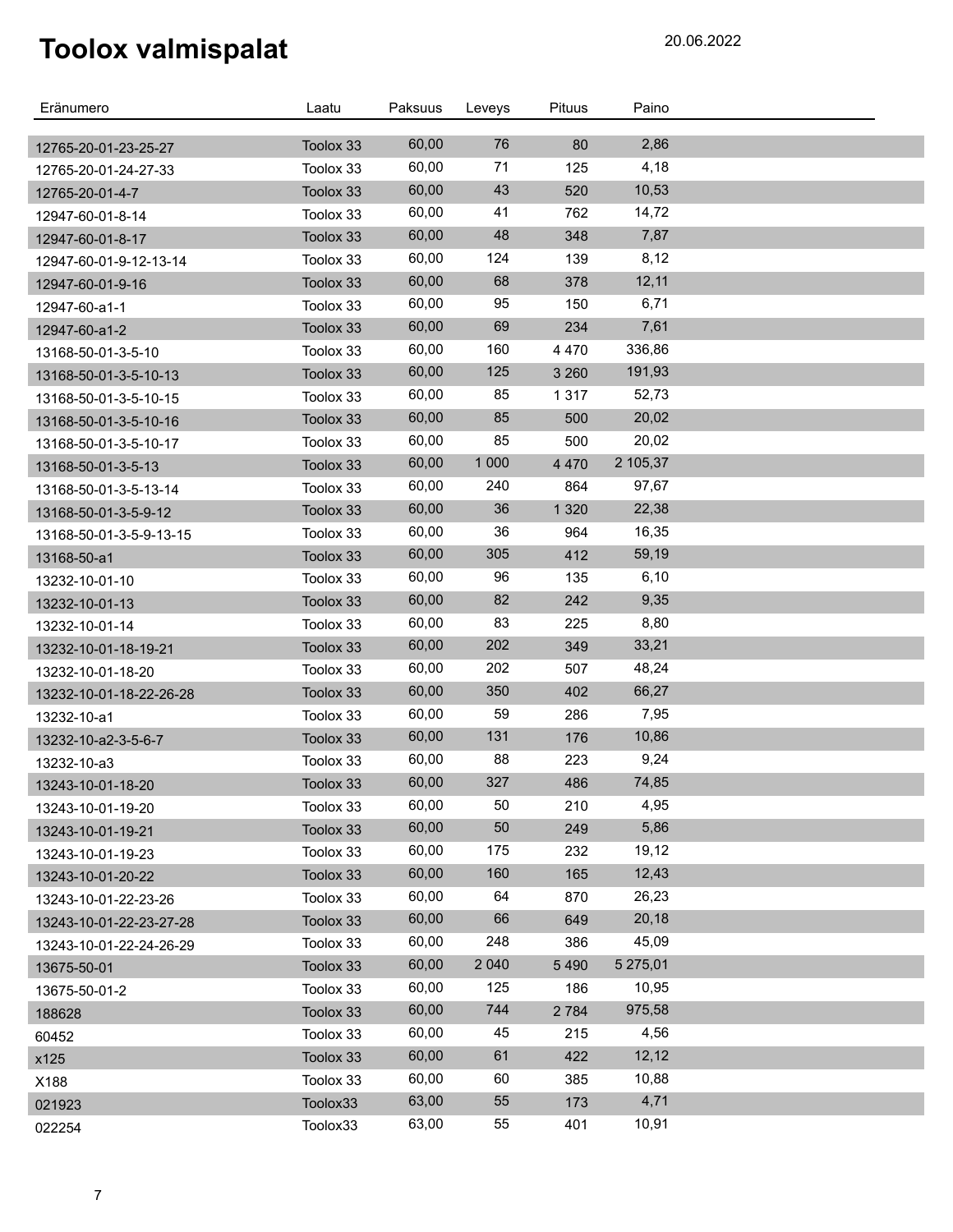| Eränumero                              | Laatu                | Paksuus | Leveys | Pituus  | Paino |  |
|----------------------------------------|----------------------|---------|--------|---------|-------|--|
|                                        |                      | 63,00   | 75     | 127     | 4,71  |  |
| 022260                                 | Toolox33<br>Toolox33 | 64,00   | 108    | 135     | 7,33  |  |
| 019760                                 | Toolox33             | 66,00   | 34     | 205     | 3,61  |  |
| 10289-10-01-12-44<br>10289-10-01-37-42 | Toolox33             | 66,00   | 40     | 400     | 8,29  |  |
|                                        | Toolox33             | 66,00   | 85     | 86      | 3,79  |  |
| 10289-10-01-48-51<br>66102-1           | Toolox33             | 66,00   | 32     | 509     | 8,44  |  |
| 022861-9                               | Toolox 33            | 70,00   | 77     | 90      | 3,81  |  |
| 023949-8                               | Toolox 33            | 70,00   | 60     | 90      | 2,97  |  |
| 023953                                 | Toolox 33            | 70,00   | 40     | 231     | 5,08  |  |
| 10249-20-01-56                         | Toolox 33            | 70,00   | 37     | 212     | 4,31  |  |
| 10330-40-01                            | Toolox 33            | 70,00   | 15     | 719     | 5,93  |  |
| 10330-40-01-33                         | Toolox 33            | 70,00   | 48     | 905     | 23,87 |  |
| 10330-40-01-45                         | Toolox 33            | 70,00   | 19     | 639     | 6,67  |  |
| 10495-20-01-11-12                      | Toolox 33            | 70,00   | 75     | 85      | 3,50  |  |
| 10564-40-01-11-14                      | Toolox 33            | 70,00   | 40     | 255     | 5,61  |  |
| 10803-30-01-14-20                      | Toolox 33            | 70,00   | 26     | 587     | 8,39  |  |
| 10803-30-01-7-9-12                     | Toolox 33            | 70,00   | 45     | 205     | 5,07  |  |
| 10915-10-01-20                         | Toolox 33            | 70,00   | 25     | 581     | 7,98  |  |
| 11160-30-01-15-17-19                   | Toolox 33            | 70,00   | 62     | 153     | 5,21  |  |
| 11160-30-01-29-30                      | Toolox 33            | 70,00   | 31     | 158     | 2,69  |  |
| 11160-30-01-29-31                      | Toolox 33            | 70,00   | 45     | 201     | 4,97  |  |
| 11551-40-01-10-11-12-15-17             | Toolox 33            | 70,00   | 36     | 206     | 4,08  |  |
| 11914-10-01-2-7-8-14                   | Toolox 33            | 70,00   | 87     | 152     | 7,27  |  |
| 12178-40-01-16-17                      | Toolox 33            | 52,00   | 70     | 635     | 18,14 |  |
| 12178-40-01-19-21                      | Toolox 33            | 70,00   | 75     | 192     | 7,91  |  |
| 12178-40-01-21-24                      | Toolox 33            | 70,00   | 56     | 475     | 14,62 |  |
| 12368-15-01-16                         | Toolox 33            | 70,00   | 81     | 106     | 4,72  |  |
| 12368-15-01-22-25-27                   | Toolox 33            | 68,00   | 70     | 438     | 16,37 |  |
| 12368-15-01-36-39-40-41                | Toolox 33            | 70,00   | 34     | 237     | 4,43  |  |
| 12586-110-01-24-32-33                  | Toolox 33            | 70,00   | 38     | 252     | 5,26  |  |
| 12586-110-a1                           | Toolox 33            | 70,00   | 71     | 242     | 9,44  |  |
| 12733-40-01-2-4-7                      | Toolox 33            | 70,00   | 88     | 142     | 6,87  |  |
| 12733-40-01-2-5-7-12                   | Toolox 33            | 70,00   | 47     | 567     | 14,64 |  |
| 12733-40-01-2-5-7-8-10                 | Toolox 33            | 60,00   | 70     | 172     | 5,67  |  |
| 12733-40-01-2-5-8-12-13                | Toolox 33            | 70,00   | 34     | 372     | 6,95  |  |
| 12733-40-01-2-5-8-14-15-17             | Toolox 33            | 30,00   | 70     | 2 5 9 5 | 42,78 |  |
| 12733-40-01-2-5-8-22-23                | Toolox 33            | 70,00   | 23     | 628     | 7,94  |  |
| 12733-40-01-2-5-8-23-24-26             | Toolox 33            | 32,00   | 70     | 915     | 16,09 |  |
| 12733-40-01-2-5-8-27                   | Toolox 33            | 70,00   | 80     | 210     | 9,23  |  |
| 12733-40-a1-1                          | Toolox 33            | 70,00   | 69     | 976     | 37,01 |  |
| 12906-50-01-20-22-24                   | Toolox 33            | 55,00   | 70     | 598     | 18,07 |  |
| 12906-50-01-20-22-25                   | Toolox 33            | 55,00   | 70     | 598     | 18,07 |  |
| 12906-50-01-20-22-26                   | Toolox 33            | 55,00   | 70     | 600     | 18,13 |  |
| 12906-50-01-2-3                        | Toolox 33            | 70,00   | 81     | 263     | 11,71 |  |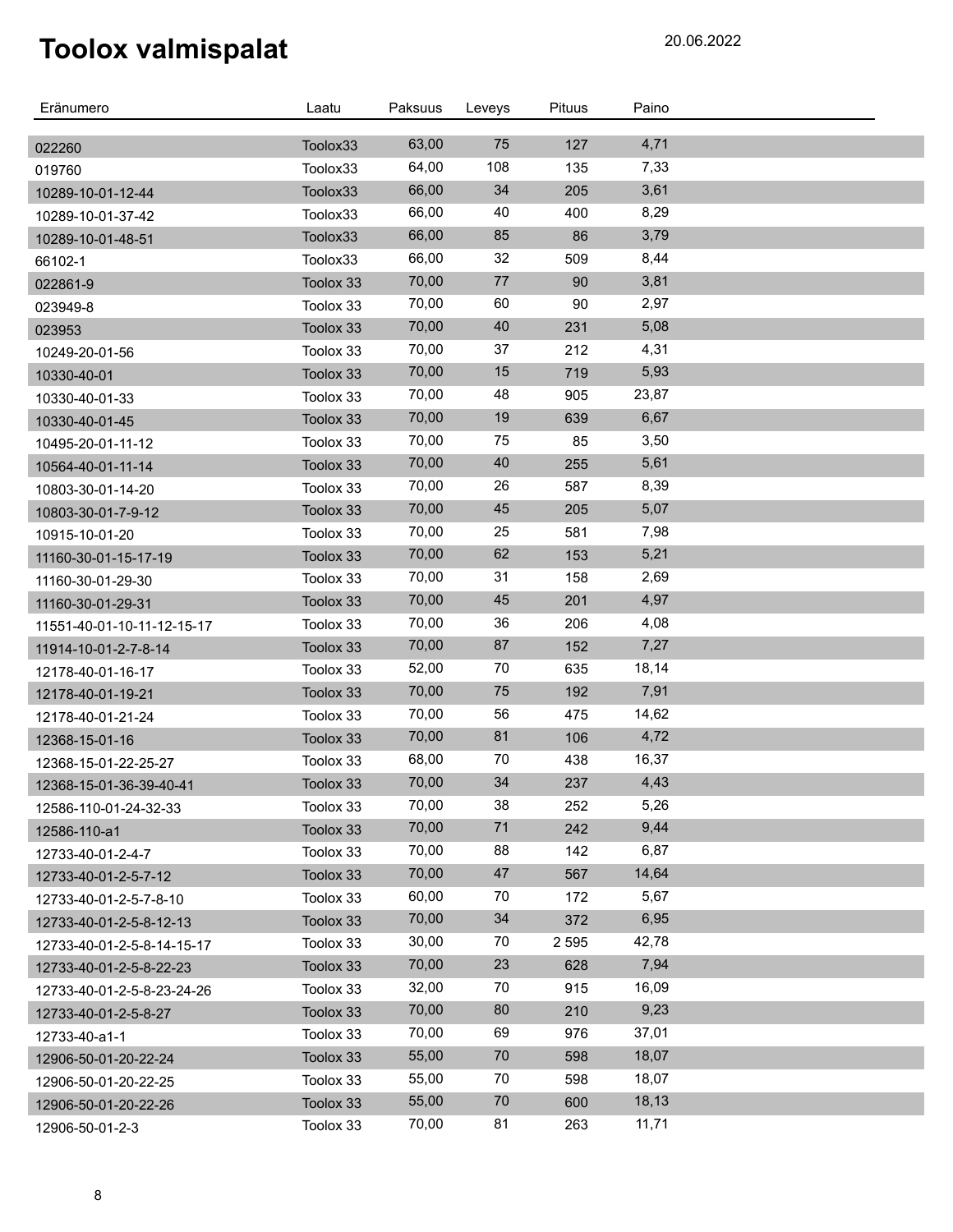| Eränumero                              | Laatu     | Paksuus | Leveys  | Pituus  | Paino    |  |
|----------------------------------------|-----------|---------|---------|---------|----------|--|
|                                        | Toolox 33 | 70,00   | 54      | 655     | 19,44    |  |
| 13022-20-01-2-3-4-6<br>13022-20-01-3-5 | Toolox 33 | 70,00   | 70      | 106     | 4,08     |  |
| 13022-20-01-3-6                        | Toolox 33 | 70,00   | 70      | 106     | 4,08     |  |
| 13022-20-a1-1-4-6                      | Toolox 33 | 70,00   | 87      | 108     | 5,16     |  |
| 13022-20-a1-2                          | Toolox 33 | 70,00   | 48      | 240     | 6,33     |  |
| 13022-20-a5                            | Toolox 33 | 70,00   | 75      | 182     | 7,50     |  |
| 13022-20-a6-5-6-10                     | Toolox 33 | 70,00   | 50      | 90      | 2,47     |  |
| 13022-20-a6-5-6-11                     | Toolox 33 | 70,00   | 50      | 90      | 2,47     |  |
| 13022-20-a6-5-6-12                     | Toolox 33 | 70,00   | 50      | 90      | 2,47     |  |
| 13022-20-a6-5-6-13                     | Toolox 33 | 70,00   | 50      | 90      | 2,47     |  |
| 13022-20-a6-5-6-15                     | Toolox 33 | 70,00   | 80      | 767     | 33,72    |  |
| 13022-20-a6-5-6-7                      | Toolox 33 | 70,00   | 50      | 90      | 2,47     |  |
| 13022-20-a6-5-6-8                      | Toolox 33 | 70,00   | 50      | 90      | 2,47     |  |
| 13022-20-a6-5-6-9                      | Toolox 33 | 70,00   | 50      | 90      | 2,47     |  |
| 13232-20-01-10                         | Toolox 33 | 70,00   | 500     | 600     | 164,85   |  |
| 13232-20-01-11                         | Toolox 33 | 70,00   | 330     | 625     | 113,33   |  |
| 13232-20-01-5-8-11-12                  | Toolox 33 | 70,00   | 32      | 275     | 4,84     |  |
| 13232-20-01-5-8-9-11                   | Toolox 33 | 70,00   | 45      | 1 0 2 5 | 25,35    |  |
| 13232-20-a1-2                          | Toolox 33 | 70,00   | 123     | 348     | 23,52    |  |
| 13308-20-01-2-5-7                      | Toolox 33 | 70,00   | 180     | 326     | 32,25    |  |
| 13308-20-01-2-5-8-10                   | Toolox 33 | 70,00   | 68      | 243     | 9,08     |  |
| 13308-20-01-2-5-9                      | Toolox 33 | 70,00   | 38      | 662     | 13,82    |  |
| 13308-20-01-3-6-8-11                   | Toolox 33 | 70,00   | 45      | 4 0 2 5 | 99,53    |  |
| 13308-20-01-3-6-8-12-13-15             | Toolox 33 | 70,00   | 182     | 242     | 24,20    |  |
| 13308-20-01-3-6-8-12-14                | Toolox 33 | 70,00   | 40      | 240     | 5,28     |  |
| 13308-20-01-3-6-8-12-15                | Toolox 33 | 70,00   | 70      | 240     | 9,23     |  |
| 13308-20-01-3-6-8-9-12-14              | Toolox 33 | 70,00   | 227     | 395     | 49,27    |  |
| 13408-10-01                            | Toolox 33 | 70,00   | 2 2 5 5 | 6 0 0 5 | 7 440,93 |  |
| 13408-10-02-3-4-6-10-13                | Toolox 33 | 70,00   | 86      | 956     | 45,18    |  |
| 13408-10-02-3-4-6-11                   | Toolox 33 | 70,00   | 80      | 205     | 9,01     |  |
| 13408-10-02-4-5-7-10                   | Toolox 33 | 70,00   | 90      | 560     | 27,70    |  |
| 13408-10-02-4-5-7-11                   | Toolox 33 | 70,00   | 87      | 560     | 26,77    |  |
| 13408-10-02-4-5-7-13                   | Toolox 33 | 70,00   | 87      | 560     | 26,77    |  |
| 13408-10-02-4-5-7-9                    | Toolox 33 | 70,00   | 207     | 315     | 35,83    |  |
| 13408-10-02-5-10-13                    | Toolox 33 | 70,00   | 405     | 1 1 5 0 | 255,93   |  |
| 13408-10-02-5-12                       | Toolox 33 | 70,00   | 107     | 297     | 17,46    |  |
| 13408-10-02-5-6                        | Toolox 33 | 70,00   | 64      | 406     | 14,28    |  |
| 13408-10-02-5-7                        | Toolox 33 | 70,00   | 64      | 406     | 14,28    |  |
| 13408-10-02-5-9-11-13-14               | Toolox 33 | 70,00   | 62      | 384     | 13,08    |  |
| 13408-10-a1                            | Toolox 33 | 70,00   | 190     | 283     | 29,55    |  |
| 13408-10-a2                            | Toolox 33 | 70,00   | 32      | 360     | 6,33     |  |
| 13430-15-01-5-7-8-10                   | Toolox 33 | 70,00   | 205     | 735     | 82,80    |  |
| 13430-15-01-5-7-8-12-14                | Toolox 33 | 70,00   | 111     | 317     | 19,34    |  |
| 13430-15-01-5-7-8-12-15                | Toolox 33 | 70,00   | 533     | 646     | 189,20   |  |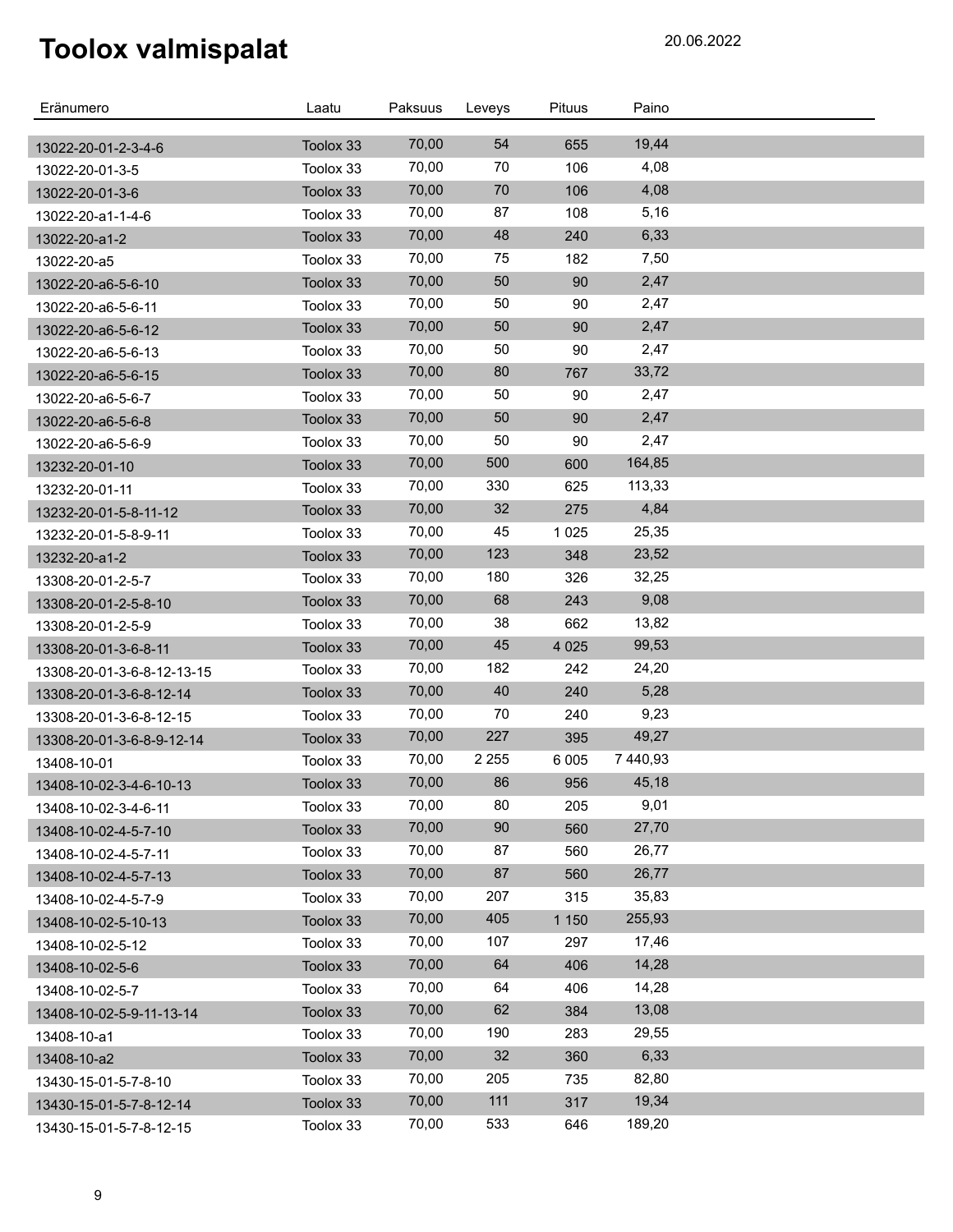| Eränumero                  | Laatu     | Paksuus | Leveys | Pituus  | Paino  |  |
|----------------------------|-----------|---------|--------|---------|--------|--|
| 13430-15-01-5-7-8-12-18-19 | Toolox 33 | 70,00   | 139    | 244     | 18,64  |  |
| 13430-15-01-5-7-8-12-18-21 | Toolox 33 | 70,00   | 88     | 525     | 25,39  |  |
| 13430-15-01-5-7-8-12-19-22 | Toolox 33 | 70,00   | 180    | 3 0 6 0 | 302,67 |  |
| 13430-15-01-6              | Toolox 33 | 70,00   | 80     | 4 2 0 5 | 184,85 |  |
| 13430-15-01-7              | Toolox 33 | 70,00   | 80     | 4 2 0 5 | 184,85 |  |
| 13430-15-01-8-10           | Toolox 33 | 70,00   | 80     | 1 3 3 0 | 58,47  |  |
| x104-1                     | Toolox 33 | 70,00   | 40     | 630     | 13,85  |  |
| x126                       | Toolox 33 | 70,00   | 40     | 190     | 4,18   |  |
| x132-2                     | Toolox 33 | 70,00   | 92     | 228     | 11,53  |  |
| X176-2                     | Toolox 33 | 35,00   | 70     | 295     | 5,67   |  |
| X233                       | Toolox 33 | 48,00   | $70\,$ | 978     | 25,80  |  |
| 018729                     | Toolox33  | 80,00   | 51     | 140     | 4,48   |  |
| 018876                     | Toolox33  | 80,00   | 60     | 336     | 12,66  |  |
| 020034                     | Toolox33  | 80,00   | 71     | 185     | 8,25   |  |
| 020069                     | Toolox33  | 80,00   | 29     | 533     | 9,71   |  |
| 020245                     | Toolox33  | 84,00   | 59     | 344     | 13,38  |  |
| 020330                     | Toolox33  | 80,00   | 35     | 164     | 3,61   |  |
| 020855                     | Toolox33  | 80,00   | 39     | 479     | 11,73  |  |
| 020857                     | Toolox33  | 80,00   | 37     | 478     | 11, 11 |  |
| 020892                     | Toolox33  | 80,00   | 36     | 476     | 10,76  |  |
| 021638                     | Toolox33  | 80,00   | $47\,$ | 175     | 5,17   |  |
| 021795                     | Toolox33  | 80,00   | 35     | 845     | 18,57  |  |
| 021953                     | Toolox33  | 80,00   | 53     | 224     | 7,46   |  |
| 021954                     | Toolox33  | 80,00   | 43     | 324     | 8,75   |  |
| 022127                     | Toolox33  | 80,00   | $70\,$ | 160     | 7,03   |  |
| 022381                     | Toolox33  | 80,00   | 66     | 135     | 5,60   |  |
| 022591                     | Toolox33  | 55,00   | 80     | 152     | 5,25   |  |
| 022728                     | Toolox33  | 80,00   | 38     | 337     | 8,04   |  |
| 023117                     | Toolox33  | 80,00   | 43     | 300     | 8,10   |  |
| 023318                     | Toolox33  | 80,00   | 47     | 455     | 13,43  |  |
| 023519                     | Toolox33  | 80,00   | $70\,$ | 197     | 8,66   |  |
| 023521                     | Toolox33  | 84,00   | 61     | 333     | 13,39  |  |
| 023705                     | Toolox33  | 80,00   | 66     | 216     | 8,95   |  |
| 023706                     | Toolox33  | 80,00   | 20     | 955     | 12,00  |  |
| 023926                     | Toolox33  | 40,00   | 80     | 374     | 9,40   |  |
| 10371-100-01-55            | Toolox33  | 80,00   | 60     | 278     | 10,48  |  |
| 10505-20-01-11-22          | Toolox33  | 80,00   | 36     | 558     | 12,62  |  |
| 10525-30-01-67             | Toolox33  | 80,00   | 26     | 514     | 8,39   |  |
| 10525-30-01-67-80          | Toolox33  | 80,00   | 42     | 520     | 13,72  |  |
| 10564-50-01-14-19          | Toolox33  | 80,00   | 38     | 345     | 8,23   |  |
| 10690-50-01-4              | Toolox33  | 80,00   | 62     | 215     | 8,37   |  |
| 10773-40-01-16-17          | Toolox33  | 80,00   | 36     | 480     | 10,85  |  |
| 10773-40-01-23             | Toolox33  | 54,00   | 80     | 245     | 8,31   |  |
| 11069-20-01-10             | Toolox33  | 80,00   | 71     | 127     | 5,66   |  |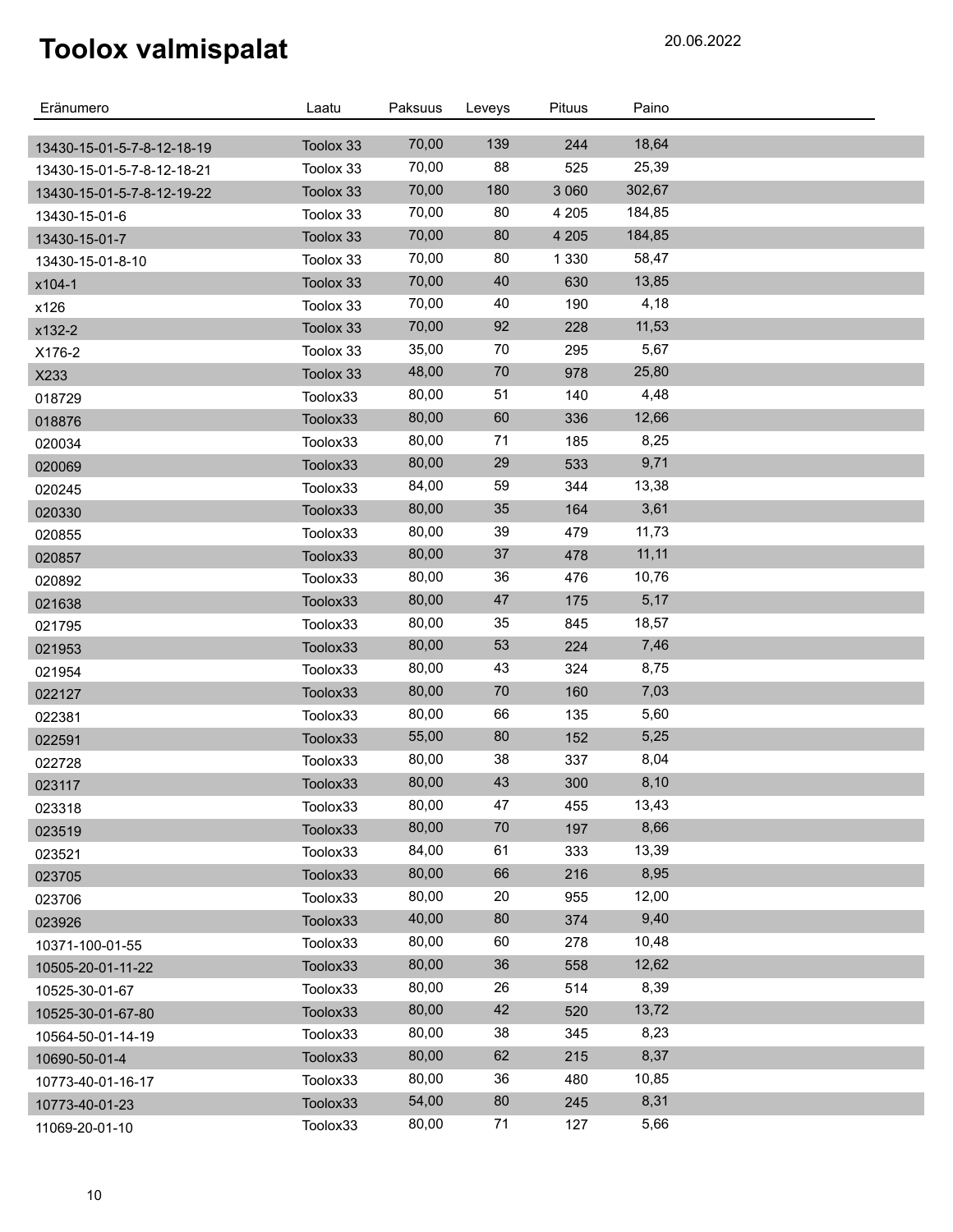| Eränumero                        | Laatu    | Paksuus | Leveys | Pituus  | Paino  |  |
|----------------------------------|----------|---------|--------|---------|--------|--|
|                                  | Toolox33 | 80,00   | 71     | 167     | 7,45   |  |
| 11069-20-01-16-18                | Toolox33 | 80,00   | 121    | 259     | 19,68  |  |
| 11069-20-01-22<br>11069-20-01-26 | Toolox33 | 80,00   | 47     | 268     | 7,91   |  |
| 11281-60-01-27                   | Toolox33 | 80,00   | 62     | 372     | 14,48  |  |
| 11281-60-01-2-8-11-14            | Toolox33 | 80,00   | 27     | 170     | 2,88   |  |
| 11794-50-01-2-16-18              | Toolox33 | 80,00   | 48     | 195     | 5,88   |  |
| 11794-50-01-2-18-19              | Toolox33 | 80,00   | 100    | 103     | 6,47   |  |
| 11865-40-01-4-10                 | Toolox33 | 80,00   | 58     | 171     | 6,23   |  |
| 11865-40-01-4-6                  | Toolox33 | 80,00   | 95     | 165     | 9,84   |  |
| 11865-40-01-4-9                  | Toolox33 | 80,00   | 58     | 169     | 6,16   |  |
| 11865-40-01-5-6-7-8-11           | Toolox33 | 80,00   | 42     | 919     | 24,24  |  |
| 12108-60-03-5                    | Toolox33 | 80,00   | 63     | 279     | 11,04  |  |
| 12108-60-03-6                    | Toolox33 | 80,00   | 35     | 2 2 3 5 | 49,13  |  |
| 12195-10-01-13-15                | Toolox33 | 80,00   | 45     | 265     | 7,49   |  |
| 12195-10-01-14                   | Toolox33 | 75,00   | 80     | 95      | 4,47   |  |
| 12195-10-02-18                   | Toolox33 | 30,00   | 80     | 198     | 3,73   |  |
| 12195-10-02-21-26                | Toolox33 | 77,00   | 80     | 180     | 8,70   |  |
| 12335-10-01-14-16-18-20          | Toolox33 | 80,00   | 47     | 695     | 20,51  |  |
| 12335-10-01-16-17-19-20          | Toolox33 | 40,00   | 80     | 482     | 12,11  |  |
| 12335-10-01-16-17-19-21-22       | Toolox33 | 80,00   | 29     | 406     | 7,39   |  |
| 12335-10-01-21-26-28             | Toolox33 | 80,00   | 42     | 165     | 4,35   |  |
| 12335-10-01-22-23-25-26-27       | Toolox33 | 80,00   | 125    | 187     | 14,68  |  |
| 12335-10-01-22-24                | Toolox33 | 80,00   | 70     | 184     | 8,09   |  |
| 12340-20-01-11-13                | Toolox33 | 68,00   | 80     | 860     | 36,73  |  |
| 12340-20-01-14                   | Toolox33 | 45,00   | 80     | 306     | 8,65   |  |
| 12340-20-01-14-15                | Toolox33 | 60,00   | 80     | 255     | 9,61   |  |
| 12340-20-01-21-22                | Toolox33 | 80,00   | 46     | 690     | 19,93  |  |
| 12340-20-01-4-11-16              | Toolox33 | 80,00   | 88     | 182     | 10,06  |  |
| 13012-30-01-2-4-17-20            | Toolox33 | 80,00   | 42     | 291     | 7,68   |  |
| 13012-30-01-2-4-20-22            | Toolox33 | 80,00   | 66     | 395     | 16,37  |  |
| 13012-30-01-2-4-23-24            | Toolox33 | 55,00   | 80     | 296     | 10,22  |  |
| 13012-30-01-2-4-25-26-27         | Toolox33 | 80,00   | 28     | 649     | 11,41  |  |
| 13048-30-01-4-10                 | Toolox33 | 62,00   | 80     | 553     | 21,53  |  |
| 13048-30-01-4-10-12              | Toolox33 | 80,00   | 95     | 314     | 18,73  |  |
| 13048-30-01-4-10-13              | Toolox33 | 30,00   | 80     | 1 1 6 0 | 21,85  |  |
| 13048-30-01-4-10-14              | Toolox33 | 30,00   | 80     | 457     | 8,61   |  |
| 13048-30-01-4-14-16              | Toolox33 | 80,00   | 160    | 220     | 22,11  |  |
| 13048-30-01-4-14-17-18           | Toolox33 | 80,00   | 142    | 230     | 20,51  |  |
| 13048-30-01-4-14-17-19-24        | Toolox33 | 80,00   | 165    | 217     | 22,49  |  |
| 13048-30-01-4-14-18              | Toolox33 | 80,00   | 145    | 225     | 20,49  |  |
| 13048-30-01-4-14-19              | Toolox33 | 80,00   | 95     | 311     | 18,55  |  |
| 13048-30-01-4-15-16-19           | Toolox33 | 80,00   | 145    | 255     | 23,22  |  |
| 13048-30-01-4-15-18              | Toolox33 | 80,00   | 90     | 296     | 16,73  |  |
| 13048-30-01-4-20                 | Toolox33 | 80,00   | 374    | 649     | 152,43 |  |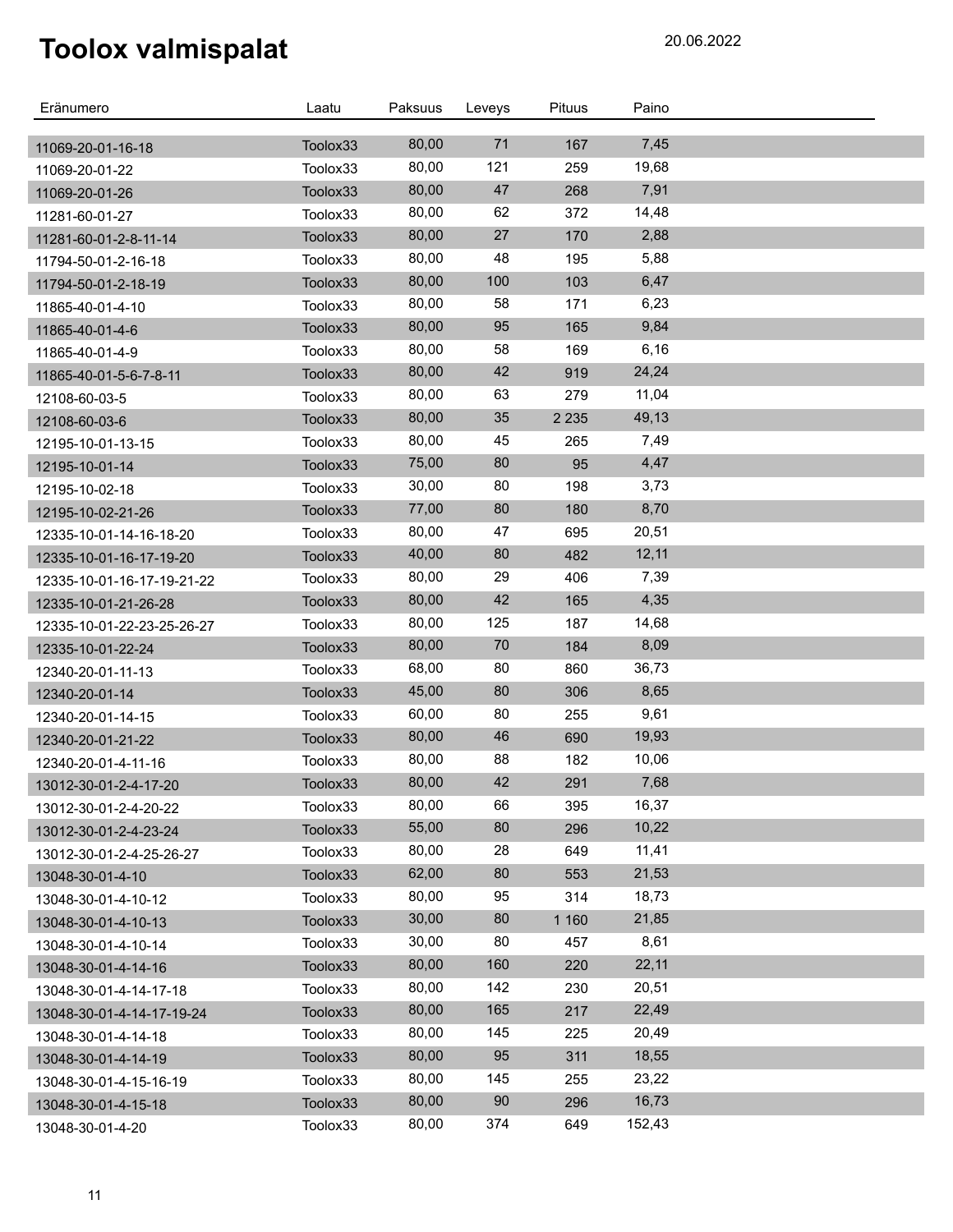| 25<br>80,00<br>887<br>13,93<br>Toolox33<br>13048-30-01-4-8-10<br>219<br>22,00<br>12,18<br>322<br>Toolox33<br>13048-30-01-4-8-9-10-11-12<br>22,00<br>125<br>18,50<br>857<br>Toolox33<br>13048-30-01-4-8-9-10-11-13<br>22,00<br>80<br>1013<br>14,00<br>Toolox33<br>13048-30-01-4-8-9-10-11-14<br>80,00<br>35<br>600<br>13,19<br>Toolox33<br>13243-20-01-4-6-7<br>80,00<br>92<br>9,36<br>162<br>Toolox33<br>13308-30-01-2-4-6-7<br>80,00<br>141<br>14,61<br>Toolox33<br>165<br>13308-30-01-5-6-8-9-10<br>123<br>80,00<br>91,92<br>1 1 9 0<br>Toolox33<br>13308-30-01-5-8-15<br>80,00<br>220<br>37,30<br>270<br>Toolox33<br>13308-30-01-5-8-9-11-12<br>222<br>80,00<br>37,64<br>270<br>Toolox33<br>13308-30-01-5-8-9-11-13<br>80,00<br>222<br>37,64<br>270<br>Toolox33<br>13308-30-01-5-8-9-11-14<br>220<br>80,00<br>37,03<br>268<br>Toolox33<br>13308-30-01-5-8-9-11-15<br>40<br>80,00<br>8,47<br>337<br>Toolox33<br>13308-30-01-5-8-9-12-13<br>80,00<br>96<br>17,48<br>290<br>Toolox33<br>13308-30-01-5-8-9-12-15<br>80,00<br>122<br>16,93<br>221<br>Toolox33<br>13308-30-01-6-8-9-10<br>80,00<br>101<br>18,58<br>293<br>Toolox33<br>13308-30-01-6-8-9-11<br>101<br>80,00<br>294<br>18,65<br>Toolox33<br>13308-30-01-6-8-9-13<br>172<br>80,00<br>39,10<br>362<br>Toolox33<br>13467-30-01-4-6<br>80,00<br>102<br>32,03<br>500<br>Toolox33<br>13467-30-01-6<br>80,00<br>88<br>27,96<br>506<br>Toolox33<br>13467-30-01-9-10<br>155<br>42,34<br>80,00<br>435<br>Toolox33<br>13467-30-01-9-11-12<br>80,00<br>225<br>52,14<br>369<br>Toolox33<br>13467-30-01-9-11-13<br>80,00<br>182<br>38,29<br>335<br>Toolox33<br>13467-30-01-9-13-17-19-20<br>80,00<br>48<br>16,79<br>557<br>Toolox33<br>13467-30-a1<br>74<br>22,73<br>80,00<br>Toolox33<br>489<br>13467-30-a2<br>390<br>80,00<br>131,03<br>535<br>Toolox33<br>13467-30-a3-1-3<br>80,00<br>55<br>10,71<br>310<br>Toolox33<br>13467-30-a3-2<br>80,00<br>18<br>4,94<br>437<br>Toolox33<br>13467-30-a5-3<br>80,00<br>240<br>315,76<br>2 0 9 5<br>Toolox33<br>13467-35-01-10<br>80,00<br>153<br>1 3 4 0<br>128,75<br>Toolox33<br>13467-35-01-11<br>80,00<br>153<br>57,17<br>595<br>Toolox33<br>13467-35-01-12<br>80,00<br>153<br>57,36<br>597<br>Toolox33<br>13467-35-01-13<br>44,87<br>80,00<br>155<br>461<br>Toolox33<br>13467-35-01-15<br>80,00<br>147<br>42,84<br>464<br>Toolox33<br>13467-35-01-16<br>80,00<br>153<br>71,49<br>744<br>Toolox33<br>13467-35-01-17-18<br>80,00<br>153<br>71,49<br>Toolox33<br>744<br>13467-35-01-17-19<br>80,00<br>145<br>104,72<br>1 1 5 0<br>Toolox33<br>13467-35-01-17-20 | Eränumero         | Laatu    | Paksuus | Leveys | Pituus  | Paino  |  |
|--------------------------------------------------------------------------------------------------------------------------------------------------------------------------------------------------------------------------------------------------------------------------------------------------------------------------------------------------------------------------------------------------------------------------------------------------------------------------------------------------------------------------------------------------------------------------------------------------------------------------------------------------------------------------------------------------------------------------------------------------------------------------------------------------------------------------------------------------------------------------------------------------------------------------------------------------------------------------------------------------------------------------------------------------------------------------------------------------------------------------------------------------------------------------------------------------------------------------------------------------------------------------------------------------------------------------------------------------------------------------------------------------------------------------------------------------------------------------------------------------------------------------------------------------------------------------------------------------------------------------------------------------------------------------------------------------------------------------------------------------------------------------------------------------------------------------------------------------------------------------------------------------------------------------------------------------------------------------------------------------------------------------------------------------------------------------------------------------------------------------------------------------------------------------------------------------------------------------------------------------------------------------------------------------------------------------------------------------------------------------------------------------------------------------------------------------------------------------------------------------------------------------------------------------------|-------------------|----------|---------|--------|---------|--------|--|
|                                                                                                                                                                                                                                                                                                                                                                                                                                                                                                                                                                                                                                                                                                                                                                                                                                                                                                                                                                                                                                                                                                                                                                                                                                                                                                                                                                                                                                                                                                                                                                                                                                                                                                                                                                                                                                                                                                                                                                                                                                                                                                                                                                                                                                                                                                                                                                                                                                                                                                                                                        |                   |          |         |        |         |        |  |
|                                                                                                                                                                                                                                                                                                                                                                                                                                                                                                                                                                                                                                                                                                                                                                                                                                                                                                                                                                                                                                                                                                                                                                                                                                                                                                                                                                                                                                                                                                                                                                                                                                                                                                                                                                                                                                                                                                                                                                                                                                                                                                                                                                                                                                                                                                                                                                                                                                                                                                                                                        |                   |          |         |        |         |        |  |
|                                                                                                                                                                                                                                                                                                                                                                                                                                                                                                                                                                                                                                                                                                                                                                                                                                                                                                                                                                                                                                                                                                                                                                                                                                                                                                                                                                                                                                                                                                                                                                                                                                                                                                                                                                                                                                                                                                                                                                                                                                                                                                                                                                                                                                                                                                                                                                                                                                                                                                                                                        |                   |          |         |        |         |        |  |
|                                                                                                                                                                                                                                                                                                                                                                                                                                                                                                                                                                                                                                                                                                                                                                                                                                                                                                                                                                                                                                                                                                                                                                                                                                                                                                                                                                                                                                                                                                                                                                                                                                                                                                                                                                                                                                                                                                                                                                                                                                                                                                                                                                                                                                                                                                                                                                                                                                                                                                                                                        |                   |          |         |        |         |        |  |
|                                                                                                                                                                                                                                                                                                                                                                                                                                                                                                                                                                                                                                                                                                                                                                                                                                                                                                                                                                                                                                                                                                                                                                                                                                                                                                                                                                                                                                                                                                                                                                                                                                                                                                                                                                                                                                                                                                                                                                                                                                                                                                                                                                                                                                                                                                                                                                                                                                                                                                                                                        |                   |          |         |        |         |        |  |
|                                                                                                                                                                                                                                                                                                                                                                                                                                                                                                                                                                                                                                                                                                                                                                                                                                                                                                                                                                                                                                                                                                                                                                                                                                                                                                                                                                                                                                                                                                                                                                                                                                                                                                                                                                                                                                                                                                                                                                                                                                                                                                                                                                                                                                                                                                                                                                                                                                                                                                                                                        |                   |          |         |        |         |        |  |
|                                                                                                                                                                                                                                                                                                                                                                                                                                                                                                                                                                                                                                                                                                                                                                                                                                                                                                                                                                                                                                                                                                                                                                                                                                                                                                                                                                                                                                                                                                                                                                                                                                                                                                                                                                                                                                                                                                                                                                                                                                                                                                                                                                                                                                                                                                                                                                                                                                                                                                                                                        |                   |          |         |        |         |        |  |
|                                                                                                                                                                                                                                                                                                                                                                                                                                                                                                                                                                                                                                                                                                                                                                                                                                                                                                                                                                                                                                                                                                                                                                                                                                                                                                                                                                                                                                                                                                                                                                                                                                                                                                                                                                                                                                                                                                                                                                                                                                                                                                                                                                                                                                                                                                                                                                                                                                                                                                                                                        |                   |          |         |        |         |        |  |
|                                                                                                                                                                                                                                                                                                                                                                                                                                                                                                                                                                                                                                                                                                                                                                                                                                                                                                                                                                                                                                                                                                                                                                                                                                                                                                                                                                                                                                                                                                                                                                                                                                                                                                                                                                                                                                                                                                                                                                                                                                                                                                                                                                                                                                                                                                                                                                                                                                                                                                                                                        |                   |          |         |        |         |        |  |
|                                                                                                                                                                                                                                                                                                                                                                                                                                                                                                                                                                                                                                                                                                                                                                                                                                                                                                                                                                                                                                                                                                                                                                                                                                                                                                                                                                                                                                                                                                                                                                                                                                                                                                                                                                                                                                                                                                                                                                                                                                                                                                                                                                                                                                                                                                                                                                                                                                                                                                                                                        |                   |          |         |        |         |        |  |
|                                                                                                                                                                                                                                                                                                                                                                                                                                                                                                                                                                                                                                                                                                                                                                                                                                                                                                                                                                                                                                                                                                                                                                                                                                                                                                                                                                                                                                                                                                                                                                                                                                                                                                                                                                                                                                                                                                                                                                                                                                                                                                                                                                                                                                                                                                                                                                                                                                                                                                                                                        |                   |          |         |        |         |        |  |
|                                                                                                                                                                                                                                                                                                                                                                                                                                                                                                                                                                                                                                                                                                                                                                                                                                                                                                                                                                                                                                                                                                                                                                                                                                                                                                                                                                                                                                                                                                                                                                                                                                                                                                                                                                                                                                                                                                                                                                                                                                                                                                                                                                                                                                                                                                                                                                                                                                                                                                                                                        |                   |          |         |        |         |        |  |
|                                                                                                                                                                                                                                                                                                                                                                                                                                                                                                                                                                                                                                                                                                                                                                                                                                                                                                                                                                                                                                                                                                                                                                                                                                                                                                                                                                                                                                                                                                                                                                                                                                                                                                                                                                                                                                                                                                                                                                                                                                                                                                                                                                                                                                                                                                                                                                                                                                                                                                                                                        |                   |          |         |        |         |        |  |
|                                                                                                                                                                                                                                                                                                                                                                                                                                                                                                                                                                                                                                                                                                                                                                                                                                                                                                                                                                                                                                                                                                                                                                                                                                                                                                                                                                                                                                                                                                                                                                                                                                                                                                                                                                                                                                                                                                                                                                                                                                                                                                                                                                                                                                                                                                                                                                                                                                                                                                                                                        |                   |          |         |        |         |        |  |
|                                                                                                                                                                                                                                                                                                                                                                                                                                                                                                                                                                                                                                                                                                                                                                                                                                                                                                                                                                                                                                                                                                                                                                                                                                                                                                                                                                                                                                                                                                                                                                                                                                                                                                                                                                                                                                                                                                                                                                                                                                                                                                                                                                                                                                                                                                                                                                                                                                                                                                                                                        |                   |          |         |        |         |        |  |
|                                                                                                                                                                                                                                                                                                                                                                                                                                                                                                                                                                                                                                                                                                                                                                                                                                                                                                                                                                                                                                                                                                                                                                                                                                                                                                                                                                                                                                                                                                                                                                                                                                                                                                                                                                                                                                                                                                                                                                                                                                                                                                                                                                                                                                                                                                                                                                                                                                                                                                                                                        |                   |          |         |        |         |        |  |
|                                                                                                                                                                                                                                                                                                                                                                                                                                                                                                                                                                                                                                                                                                                                                                                                                                                                                                                                                                                                                                                                                                                                                                                                                                                                                                                                                                                                                                                                                                                                                                                                                                                                                                                                                                                                                                                                                                                                                                                                                                                                                                                                                                                                                                                                                                                                                                                                                                                                                                                                                        |                   |          |         |        |         |        |  |
|                                                                                                                                                                                                                                                                                                                                                                                                                                                                                                                                                                                                                                                                                                                                                                                                                                                                                                                                                                                                                                                                                                                                                                                                                                                                                                                                                                                                                                                                                                                                                                                                                                                                                                                                                                                                                                                                                                                                                                                                                                                                                                                                                                                                                                                                                                                                                                                                                                                                                                                                                        |                   |          |         |        |         |        |  |
|                                                                                                                                                                                                                                                                                                                                                                                                                                                                                                                                                                                                                                                                                                                                                                                                                                                                                                                                                                                                                                                                                                                                                                                                                                                                                                                                                                                                                                                                                                                                                                                                                                                                                                                                                                                                                                                                                                                                                                                                                                                                                                                                                                                                                                                                                                                                                                                                                                                                                                                                                        |                   |          |         |        |         |        |  |
|                                                                                                                                                                                                                                                                                                                                                                                                                                                                                                                                                                                                                                                                                                                                                                                                                                                                                                                                                                                                                                                                                                                                                                                                                                                                                                                                                                                                                                                                                                                                                                                                                                                                                                                                                                                                                                                                                                                                                                                                                                                                                                                                                                                                                                                                                                                                                                                                                                                                                                                                                        |                   |          |         |        |         |        |  |
|                                                                                                                                                                                                                                                                                                                                                                                                                                                                                                                                                                                                                                                                                                                                                                                                                                                                                                                                                                                                                                                                                                                                                                                                                                                                                                                                                                                                                                                                                                                                                                                                                                                                                                                                                                                                                                                                                                                                                                                                                                                                                                                                                                                                                                                                                                                                                                                                                                                                                                                                                        |                   |          |         |        |         |        |  |
|                                                                                                                                                                                                                                                                                                                                                                                                                                                                                                                                                                                                                                                                                                                                                                                                                                                                                                                                                                                                                                                                                                                                                                                                                                                                                                                                                                                                                                                                                                                                                                                                                                                                                                                                                                                                                                                                                                                                                                                                                                                                                                                                                                                                                                                                                                                                                                                                                                                                                                                                                        |                   |          |         |        |         |        |  |
|                                                                                                                                                                                                                                                                                                                                                                                                                                                                                                                                                                                                                                                                                                                                                                                                                                                                                                                                                                                                                                                                                                                                                                                                                                                                                                                                                                                                                                                                                                                                                                                                                                                                                                                                                                                                                                                                                                                                                                                                                                                                                                                                                                                                                                                                                                                                                                                                                                                                                                                                                        |                   |          |         |        |         |        |  |
|                                                                                                                                                                                                                                                                                                                                                                                                                                                                                                                                                                                                                                                                                                                                                                                                                                                                                                                                                                                                                                                                                                                                                                                                                                                                                                                                                                                                                                                                                                                                                                                                                                                                                                                                                                                                                                                                                                                                                                                                                                                                                                                                                                                                                                                                                                                                                                                                                                                                                                                                                        |                   |          |         |        |         |        |  |
|                                                                                                                                                                                                                                                                                                                                                                                                                                                                                                                                                                                                                                                                                                                                                                                                                                                                                                                                                                                                                                                                                                                                                                                                                                                                                                                                                                                                                                                                                                                                                                                                                                                                                                                                                                                                                                                                                                                                                                                                                                                                                                                                                                                                                                                                                                                                                                                                                                                                                                                                                        |                   |          |         |        |         |        |  |
|                                                                                                                                                                                                                                                                                                                                                                                                                                                                                                                                                                                                                                                                                                                                                                                                                                                                                                                                                                                                                                                                                                                                                                                                                                                                                                                                                                                                                                                                                                                                                                                                                                                                                                                                                                                                                                                                                                                                                                                                                                                                                                                                                                                                                                                                                                                                                                                                                                                                                                                                                        |                   |          |         |        |         |        |  |
|                                                                                                                                                                                                                                                                                                                                                                                                                                                                                                                                                                                                                                                                                                                                                                                                                                                                                                                                                                                                                                                                                                                                                                                                                                                                                                                                                                                                                                                                                                                                                                                                                                                                                                                                                                                                                                                                                                                                                                                                                                                                                                                                                                                                                                                                                                                                                                                                                                                                                                                                                        |                   |          |         |        |         |        |  |
|                                                                                                                                                                                                                                                                                                                                                                                                                                                                                                                                                                                                                                                                                                                                                                                                                                                                                                                                                                                                                                                                                                                                                                                                                                                                                                                                                                                                                                                                                                                                                                                                                                                                                                                                                                                                                                                                                                                                                                                                                                                                                                                                                                                                                                                                                                                                                                                                                                                                                                                                                        |                   |          |         |        |         |        |  |
|                                                                                                                                                                                                                                                                                                                                                                                                                                                                                                                                                                                                                                                                                                                                                                                                                                                                                                                                                                                                                                                                                                                                                                                                                                                                                                                                                                                                                                                                                                                                                                                                                                                                                                                                                                                                                                                                                                                                                                                                                                                                                                                                                                                                                                                                                                                                                                                                                                                                                                                                                        |                   |          |         |        |         |        |  |
|                                                                                                                                                                                                                                                                                                                                                                                                                                                                                                                                                                                                                                                                                                                                                                                                                                                                                                                                                                                                                                                                                                                                                                                                                                                                                                                                                                                                                                                                                                                                                                                                                                                                                                                                                                                                                                                                                                                                                                                                                                                                                                                                                                                                                                                                                                                                                                                                                                                                                                                                                        |                   |          |         |        |         |        |  |
|                                                                                                                                                                                                                                                                                                                                                                                                                                                                                                                                                                                                                                                                                                                                                                                                                                                                                                                                                                                                                                                                                                                                                                                                                                                                                                                                                                                                                                                                                                                                                                                                                                                                                                                                                                                                                                                                                                                                                                                                                                                                                                                                                                                                                                                                                                                                                                                                                                                                                                                                                        |                   |          |         |        |         |        |  |
|                                                                                                                                                                                                                                                                                                                                                                                                                                                                                                                                                                                                                                                                                                                                                                                                                                                                                                                                                                                                                                                                                                                                                                                                                                                                                                                                                                                                                                                                                                                                                                                                                                                                                                                                                                                                                                                                                                                                                                                                                                                                                                                                                                                                                                                                                                                                                                                                                                                                                                                                                        |                   |          |         |        |         |        |  |
|                                                                                                                                                                                                                                                                                                                                                                                                                                                                                                                                                                                                                                                                                                                                                                                                                                                                                                                                                                                                                                                                                                                                                                                                                                                                                                                                                                                                                                                                                                                                                                                                                                                                                                                                                                                                                                                                                                                                                                                                                                                                                                                                                                                                                                                                                                                                                                                                                                                                                                                                                        |                   |          |         |        |         |        |  |
|                                                                                                                                                                                                                                                                                                                                                                                                                                                                                                                                                                                                                                                                                                                                                                                                                                                                                                                                                                                                                                                                                                                                                                                                                                                                                                                                                                                                                                                                                                                                                                                                                                                                                                                                                                                                                                                                                                                                                                                                                                                                                                                                                                                                                                                                                                                                                                                                                                                                                                                                                        |                   |          |         |        |         |        |  |
|                                                                                                                                                                                                                                                                                                                                                                                                                                                                                                                                                                                                                                                                                                                                                                                                                                                                                                                                                                                                                                                                                                                                                                                                                                                                                                                                                                                                                                                                                                                                                                                                                                                                                                                                                                                                                                                                                                                                                                                                                                                                                                                                                                                                                                                                                                                                                                                                                                                                                                                                                        |                   |          |         |        |         |        |  |
|                                                                                                                                                                                                                                                                                                                                                                                                                                                                                                                                                                                                                                                                                                                                                                                                                                                                                                                                                                                                                                                                                                                                                                                                                                                                                                                                                                                                                                                                                                                                                                                                                                                                                                                                                                                                                                                                                                                                                                                                                                                                                                                                                                                                                                                                                                                                                                                                                                                                                                                                                        |                   |          |         |        |         |        |  |
|                                                                                                                                                                                                                                                                                                                                                                                                                                                                                                                                                                                                                                                                                                                                                                                                                                                                                                                                                                                                                                                                                                                                                                                                                                                                                                                                                                                                                                                                                                                                                                                                                                                                                                                                                                                                                                                                                                                                                                                                                                                                                                                                                                                                                                                                                                                                                                                                                                                                                                                                                        |                   |          |         |        |         |        |  |
|                                                                                                                                                                                                                                                                                                                                                                                                                                                                                                                                                                                                                                                                                                                                                                                                                                                                                                                                                                                                                                                                                                                                                                                                                                                                                                                                                                                                                                                                                                                                                                                                                                                                                                                                                                                                                                                                                                                                                                                                                                                                                                                                                                                                                                                                                                                                                                                                                                                                                                                                                        |                   |          |         |        |         |        |  |
|                                                                                                                                                                                                                                                                                                                                                                                                                                                                                                                                                                                                                                                                                                                                                                                                                                                                                                                                                                                                                                                                                                                                                                                                                                                                                                                                                                                                                                                                                                                                                                                                                                                                                                                                                                                                                                                                                                                                                                                                                                                                                                                                                                                                                                                                                                                                                                                                                                                                                                                                                        | 13467-35-01-17-21 | Toolox33 | 80,00   | 460    | 1 5 5 0 | 447,76 |  |
| 80,00<br>10,89<br>123<br>141<br>Toolox33<br>13467-35-01-4-6                                                                                                                                                                                                                                                                                                                                                                                                                                                                                                                                                                                                                                                                                                                                                                                                                                                                                                                                                                                                                                                                                                                                                                                                                                                                                                                                                                                                                                                                                                                                                                                                                                                                                                                                                                                                                                                                                                                                                                                                                                                                                                                                                                                                                                                                                                                                                                                                                                                                                            |                   |          |         |        |         |        |  |
| 80,00<br>105<br>33,50<br>508<br>Toolox33<br>13467-35-01-4-7                                                                                                                                                                                                                                                                                                                                                                                                                                                                                                                                                                                                                                                                                                                                                                                                                                                                                                                                                                                                                                                                                                                                                                                                                                                                                                                                                                                                                                                                                                                                                                                                                                                                                                                                                                                                                                                                                                                                                                                                                                                                                                                                                                                                                                                                                                                                                                                                                                                                                            |                   |          |         |        |         |        |  |
| 80,00<br>125<br>12,01<br>Toolox33<br>153<br>13467-35-01-7                                                                                                                                                                                                                                                                                                                                                                                                                                                                                                                                                                                                                                                                                                                                                                                                                                                                                                                                                                                                                                                                                                                                                                                                                                                                                                                                                                                                                                                                                                                                                                                                                                                                                                                                                                                                                                                                                                                                                                                                                                                                                                                                                                                                                                                                                                                                                                                                                                                                                              |                   |          |         |        |         |        |  |
| 80,00<br>127<br>12,20<br>153<br>Toolox33<br>13467-35-01-8                                                                                                                                                                                                                                                                                                                                                                                                                                                                                                                                                                                                                                                                                                                                                                                                                                                                                                                                                                                                                                                                                                                                                                                                                                                                                                                                                                                                                                                                                                                                                                                                                                                                                                                                                                                                                                                                                                                                                                                                                                                                                                                                                                                                                                                                                                                                                                                                                                                                                              |                   |          |         |        |         |        |  |
| 80,00<br>140<br>184,63<br>2 100<br>Toolox33<br>13675-60-01-11                                                                                                                                                                                                                                                                                                                                                                                                                                                                                                                                                                                                                                                                                                                                                                                                                                                                                                                                                                                                                                                                                                                                                                                                                                                                                                                                                                                                                                                                                                                                                                                                                                                                                                                                                                                                                                                                                                                                                                                                                                                                                                                                                                                                                                                                                                                                                                                                                                                                                          |                   |          |         |        |         |        |  |
| 80,00<br>155<br>22,39<br>230<br>Toolox33<br>13675-60-01-3-4                                                                                                                                                                                                                                                                                                                                                                                                                                                                                                                                                                                                                                                                                                                                                                                                                                                                                                                                                                                                                                                                                                                                                                                                                                                                                                                                                                                                                                                                                                                                                                                                                                                                                                                                                                                                                                                                                                                                                                                                                                                                                                                                                                                                                                                                                                                                                                                                                                                                                            |                   |          |         |        |         |        |  |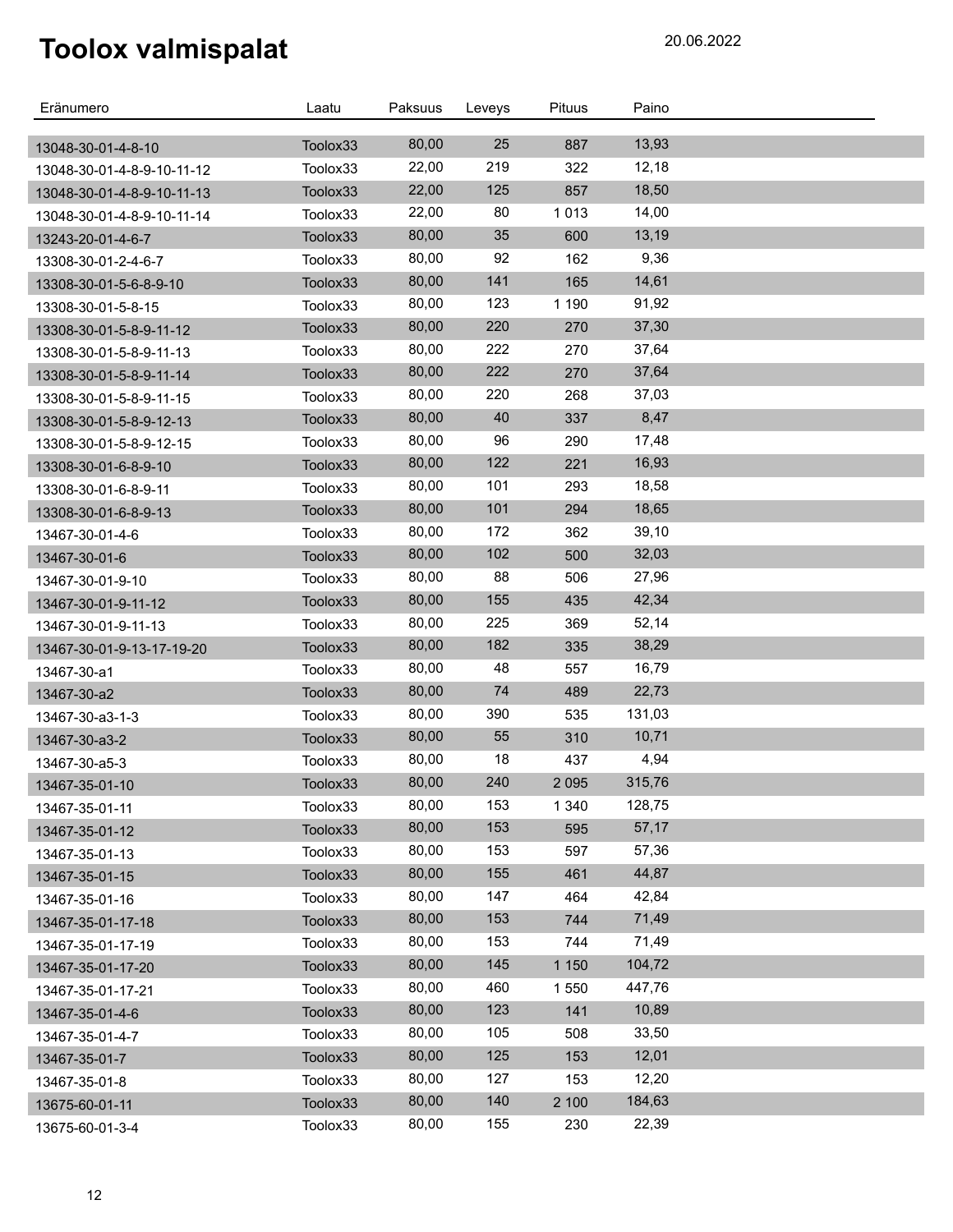| Eränumero                 | Laatu     | Paksuus | Leveys | <b>Pituus</b> | Paino    |  |
|---------------------------|-----------|---------|--------|---------------|----------|--|
|                           | Toolox33  | 80,00   | 155    | 230           | 22,39    |  |
| 13675-60-01-3-5           | Toolox33  | 80,00   | 155    | 230           | 22,39    |  |
| 13675-60-01-3-6           | Toolox33  | 80,00   | 155    | 230           | 22,39    |  |
| 13675-60-01-3-7           | Toolox33  | 80,00   | 155    | 230           | 22,39    |  |
| 13675-60-01-4             |           | 80,00   | 153    | 744           | 71,49    |  |
| 13675-60-01-6             | Toolox33  | 80,00   | 155    | 745           | 72,52    |  |
| 13675-60-01-7             | Toolox33  | 80,00   | 54     |               | 25,26    |  |
| 13675-60-01-8             | Toolox33  | 80,00   | 744    | 745           | 503,68   |  |
| 13675-60-01-9             | Toolox33  | 80,00   | 2 100  | 1078          | 5 798,76 |  |
| 13675-60-02               | Toolox33  | 80,00   | 70     | 4 3 9 7       |          |  |
| 80702-8                   | Toolox33  |         |        | 207           | 9,10     |  |
| X182                      | Toolox33  | 80,00   | 98     | 130           | 8,00     |  |
| X186                      | Toolox33  | 80,00   | 64     | 505           | 20,30    |  |
| X215                      | Toolox33  | 80,00   | 113    | 125           | 8,87     |  |
| X230                      | Toolox33  | 50,00   | 80     | 807           | 25,34    |  |
| X235-3                    | Toolox33  | 80,00   | 79     | 233           | 11,56    |  |
| 018793                    | Toolox 33 | 90,00   | 61     | 230           | 9,91     |  |
| 023365-1                  | Toolox 33 | 90,00   | 56     | 149           | 5,90     |  |
| 023526                    | Toolox 33 | 90,00   | 90     | 90            | 5,72     |  |
| 10371-90-01-45-55-77      | Toolox 33 | 90,00   | 34     | 224           | 5,38     |  |
| 10690-40-01-17            | Toolox 33 | 90,00   | 45     | 700           | 22,26    |  |
| 11022-30-01-6-8           | Toolox 33 | 90,00   | 102    | 160           | 11,53    |  |
| 11022-30-01-6-9           | Toolox 33 | 90,00   | 120    | 160           | 13,57    |  |
| 11354-10-01-2-4-6         | Toolox 33 | 90,00   | 35     | 307           | 7,59     |  |
| 11354-10-01-5-6           | Toolox 33 | 90,00   | 30     | 806           | 17,08    |  |
| 11354-10-01-5-9           | Toolox 33 | 90,00   | 52     | 304           | 11,17    |  |
| 11614-40-01-4-11-14-15-16 | Toolox 33 | 90,00   | 102    | 165           | 11,89    |  |
| 11614-40-01-4-11-15       | Toolox 33 | 90,00   | 67     | 258           | 12,21    |  |
| 11614-40-01-6             | Toolox 33 | 90,00   | 48     | 276           | 9,36     |  |
| 12079-40-01-2-16          | Toolox 33 | 49,00   | 90     | 266           | 9,21     |  |
| 12079-40-01-3-13          | Toolox 33 | 72,00   | 90     | 164           | 8,34     |  |
| 12079-40-01-3-13-15       | Toolox 33 | 45,00   | 90     | 482           | 15,32    |  |
| 12079-40-01-3-6-9-10      | Toolox 33 | 90,00   | 101    | 155           | 11,06    |  |
| 12438-40-01-20-22         | Toolox 33 | 90,00   | 134    | 174           | 16,47    |  |
| 12438-40-01-21            | Toolox 33 | 90,00   | 45     | 726           | 23,08    |  |
| 12438-40-01-3-4-6-7       | Toolox 33 | 90,00   | 100    | 114           | 8,05     |  |
| 12438-40-01-3-4-8         | Toolox 33 | 82,00   | 90     | 110           | 6,37     |  |
| 12733-50-01-2-11-13       | Toolox 33 | 90,00   | 19     | 726           | 9,75     |  |
| 12733-50-01-2-16-17-19    | Toolox 33 | 90,00   | 48     | 2 0 9 0       | 70,88    |  |
| 12733-50-01-2-16-18       | Toolox 33 | 90,00   | 34     | 460           | 11,05    |  |
| 12733-50-01-2-19-22       | Toolox 33 | 42,00   | 90     | 662           | 19,64    |  |
| 12733-50-01-2-21-22-23    | Toolox 33 | 68,00   | 90     | 254           | 12,20    |  |
| 12733-50-01-2-6-8-9-10-12 | Toolox 33 | 90,00   | 74     | 336           | 17,57    |  |
| 12733-50-a2               | Toolox 33 | 90,00   | 69     | 248           | 12,09    |  |
| 12733-50-a4-1-2-5         | Toolox 33 | 90,00   | 48     | 1590          | 53,92    |  |
|                           |           |         |        |               |          |  |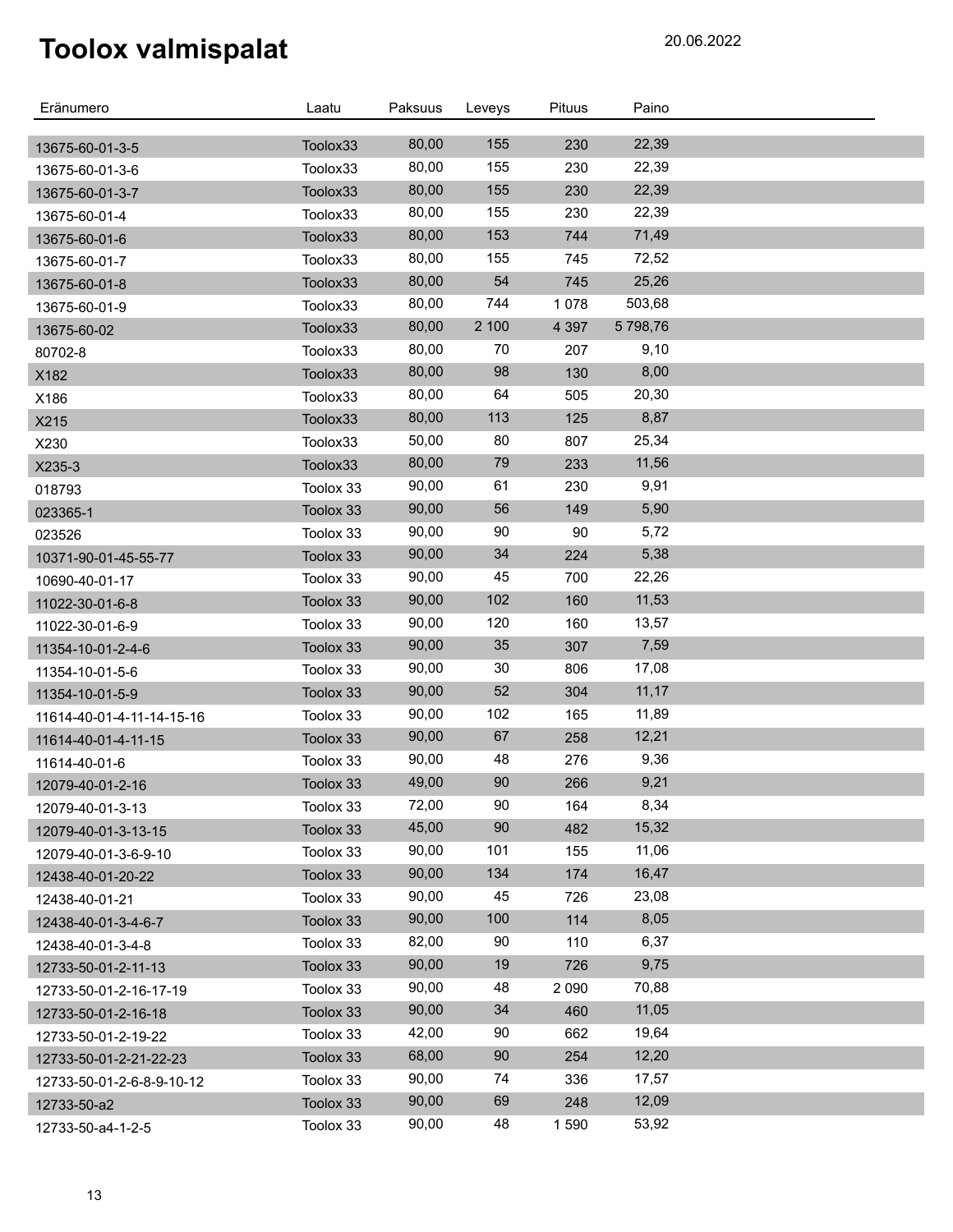| Eränumero                                          | Laatu     | Paksuus | Leveys | <b>Pituus</b> | Paino    |  |
|----------------------------------------------------|-----------|---------|--------|---------------|----------|--|
|                                                    | Toolox 33 | 88,00   | 90     | 195           | 12,12    |  |
| 12733-50-a5                                        | Toolox 33 | 90,00   | 261    | 303           | 55,87    |  |
| 13022-10-01-10-13-14-16<br>13022-10-01-12-14-18-20 | Toolox 33 | 90,00   | 175    | 1 0 7 5       | 132,91   |  |
| 13022-10-01-12-14-22                               | Toolox 33 | 90,00   | 130    | 3 3 9 5       | 311,81   |  |
| 13022-10-01-8                                      | Toolox 33 | 90,00   | 100    | 243           | 17,17    |  |
| 13022-10-01-9-10                                   | Toolox 33 | 90,00   | 30     | 1 2 7 2       | 26,96    |  |
| 13022-10-01-9-12-13-14                             | Toolox 33 | 90,00   | 82     | 209           | 12,11    |  |
| 13022-10-01-9-12-15                                | Toolox 33 | 90,00   | 65     | 250           | 11,48    |  |
| 13243-30-01-2-3-4                                  | Toolox 33 | 90,00   | 70     | 207           | 10,24    |  |
| 13243-30-01-2-3-5                                  | Toolox 33 | 90,00   | 45     | 207           | 6,58     |  |
| 13243-30-01-2-5-6                                  | Toolox 33 | 90,00   | 430    | 665           | 202,02   |  |
| 13243-30-01-4-6                                    | Toolox 33 | 90,00   | 88     | 481           | 29,91    |  |
| 13243-30-01-5                                      | Toolox 33 | 50,00   | 90     | 1 0 0 5       | 35,50    |  |
| 13243-30-01-6                                      | Toolox 33 | 48,00   | 90     | 1 0 0 0       | 33,91    |  |
| 13243-30-01-8                                      | Toolox 33 | 47,00   | 90     | 998           | 33,14    |  |
| 13447-20-01-2                                      | Toolox 33 | 90,00   | 305    | 1653          | 356,19   |  |
| 13447-20-01-3                                      | Toolox 33 | 90,00   | 315    | 475           | 105,71   |  |
| 13447-20-01-5                                      | Toolox 33 | 90,00   | 314    | 473           | 104,93   |  |
| 13447-20-01-6                                      | Toolox 33 | 90,00   | 1653   | 3 5 6 0       | 4 157,53 |  |
| 90453                                              | Toolox 33 | 90,00   | 45     | 312           | 9,92     |  |
| 99950                                              | Toolox 33 | 92,00   | 42     | 137           | 4,16     |  |
| 99950-1                                            | Toolox 33 | 92,00   | 47     | 725           | 24,61    |  |
| x111-1                                             | Toolox 33 | 90,00   | 65     | 593           | 27,23    |  |
| x114                                               | Toolox 33 | 90,00   | 64     | 175           | 7,91     |  |
| X242-1                                             | Toolox 33 | 63,00   | 90     | 283           | 12,60    |  |
| 10583-30-01-17                                     | Toolox 33 | 100,00  | 54     | 168           | 7,12     |  |
| 10583-30-01-18                                     | Toolox 33 | 100,00  | 34     | 625           | 16,68    |  |
| 10825-40-01-20-21                                  | Toolox 33 | 100,00  | 79     | 150           | 9,30     |  |
| 10975-60-01-12-13-16                               | Toolox 33 | 100,00  | 75     | 570           | 33,56    |  |
| 11444-20-01-11                                     | Toolox 33 | 80,00   | 100    | 410           | 25,75    |  |
| 11876-20-01-2-3-4                                  | Toolox 33 | 90,00   | 100    | 290           | 20,49    |  |
| 11876-20-01-2-4-7                                  | Toolox 33 | 100,00  | 84     | 1 2 4 5       | 82,10    |  |
| 12079-50-01-16                                     | Toolox 33 | 100,00  | 70     | 365           | 20,06    |  |
| 12079-50-01-19-20                                  | Toolox 33 | 95,00   | 100    | 185           | 13,80    |  |
| 12079-50-01-19-21                                  | Toolox 33 | 95,00   | 100    | 185           | 13,80    |  |
| 12079-50-01-19-22                                  | Toolox 33 | 95,00   | 100    | 185           | 13,80    |  |
| 12438-50-01-12                                     | Toolox 33 | 83,00   | 100    | 120           | 7,82     |  |
| 12438-50-01-13-16                                  | Toolox 33 | 60,00   | 100    | 200           | 9,42     |  |
| 12438-50-01-21-22                                  | Toolox 33 | 78,00   | 100    | 460           | 28,17    |  |
| 12438-50-01-21-24                                  | Toolox 33 | 100,00  | 136    | 150           | 16,01    |  |
| 12438-50-01-24                                     | Toolox 33 | 100,00  | 106    | 187           | 15,56    |  |
| 12438-50-01-26                                     | Toolox 33 | 100,00  | 105    | 187           | 15,41    |  |
| 12438-50-01-28                                     | Toolox 33 | 100,00  | 70     | 162           | 8,90     |  |
| 12438-50-01-6-11-13-14                             | Toolox 33 | 45,00   | 100    | 704           | 24,87    |  |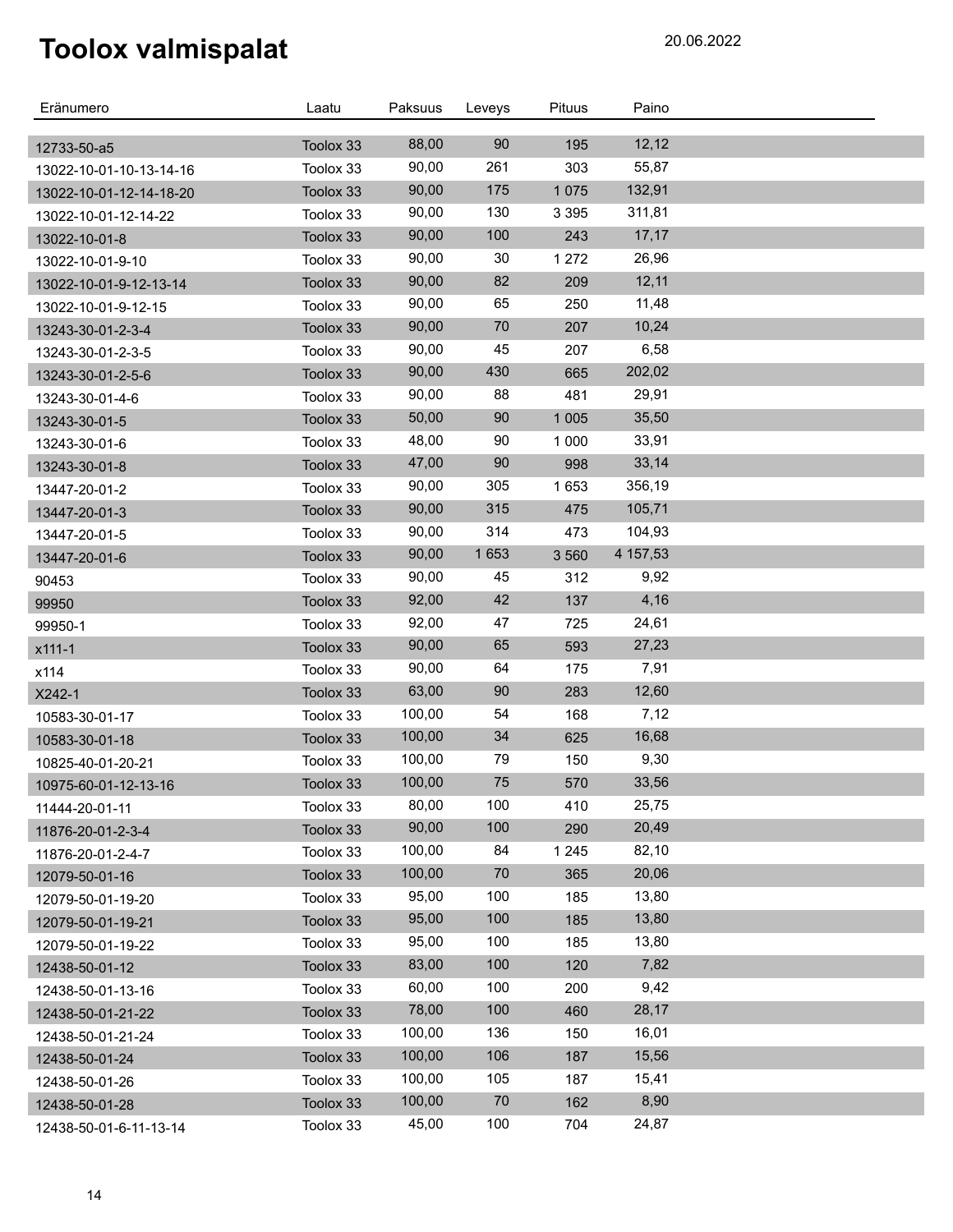| Eränumero                                        | Laatu                  | Paksuus | Leveys | <b>Pituus</b> | Paino  |  |
|--------------------------------------------------|------------------------|---------|--------|---------------|--------|--|
|                                                  |                        | 100,00  | 125    | 155           | 15,21  |  |
| 12438-50-01-6-11-13-17<br>12438-50-01-6-11-14-16 | Toolox 33<br>Toolox 33 | 100,00  | 57     | 196           | 8,77   |  |
|                                                  | Toolox 33              | 100,00  | 59     | 196           | 9,08   |  |
| 12438-50-01-6-11-14-17                           | Toolox 33              | 55,00   | 100    | 560           | 24,18  |  |
| 12438-50-01-6-8                                  | Toolox 33              | 100,00  | 127    | 155           | 15,45  |  |
| 12692-10-01-2-3<br>12692-10-01-2-5               | Toolox 33              | 100,00  | 125    | 154           | 15,11  |  |
| 12692-10-01-3-8                                  | Toolox 33              | 100,00  | 51     | 198           | 7,93   |  |
| 12692-10-01-5                                    | Toolox 33              | 100,00  | 107    | 532           | 44,69  |  |
| 12692-10-01-8-10-11-14                           | Toolox 33              | 65,00   | 100    | 145           | 7,40   |  |
| 12692-10-01-8-11-12                              | Toolox 33              | 100,00  | 100    | 197           | 15,46  |  |
| 12692-10-01-8-12-16-18                           | Toolox 33              | 100,00  | 99     | 110           | 8,55   |  |
| 12970-10-01-2-3                                  | Toolox 33              | 100,00  | 45     | 107           | 3,78   |  |
| 12970-10-01-4                                    | Toolox 33              | 100,00  | 108    | 533           | 45,19  |  |
| 12970-10-01-5                                    | Toolox 33              | 100,00  | 108    | 528           | 44,76  |  |
| 12970-10-01-6                                    | Toolox 33              | 100,00  | 108    | 530           | 44,93  |  |
| 12970-10-01-8-10-11-16-17                        | Toolox 33              | 100,00  | 133    | 162           | 16,91  |  |
| 12970-10-01-8-10-11-16-19                        | Toolox 33              | 77,00   | 100    | 430           | 25,99  |  |
| 12970-10-01-8-9-14-15                            | Toolox 33              | 100,00  | 90     | 564           | 39,85  |  |
| 12970-10-a1                                      | Toolox 33              | 100,00  | 140    | 375           | 41,21  |  |
| 12970-10-a2-1-4                                  | Toolox 33              | 100,00  | 62     | 160           | 7,79   |  |
| 12970-10-a2-3-5-6                                | Toolox 33              | 44,00   | 100    | 212           | 7,32   |  |
| 12970-10-a2-3-5-8                                | Toolox 33              | 100,00  | 143    | 248           | 27,84  |  |
| 12970-10-a2-3-5-9                                | Toolox 33              | 100,00  | 139    | 248           | 27,06  |  |
| 12970-10-a2-3-7                                  | Toolox 33              | 100,00  | 34     | 220           | 5,87   |  |
| 12970-10-a3                                      | Toolox 33              | 100,00  | 100    | 100           | 7,85   |  |
| 12970-10-a4                                      | Toolox 33              | 100,00  | 99     | 100           | 7,77   |  |
| 12970-10-a5                                      | Toolox 33              | 100,00  | 99     | 100           | 7,77   |  |
| 12970-10-a6                                      | Toolox 33              | 100,00  | 99     | 100           | 7,77   |  |
| 12970-10-a7                                      | Toolox 33              | 100,00  | 99     | 100           | 7,77   |  |
| 12970-10-a8                                      | Toolox 33              | 100,00  | 99     | 100           | 7,77   |  |
| 13048-40-01-10-11                                | Toolox 33              | 100,00  | 55     | 157           | 6,78   |  |
| 13048-40-01-13-17                                | Toolox 33              | 100,00  | 100    | 1490          | 116,97 |  |
| 13048-40-01-13-20-21-22-24                       | Toolox 33              | 100,00  | 70     | 630           | 34,62  |  |
| 13048-40-01-13-20-21-23                          | Toolox 33              | 100,00  | 35     | 364           | 10,00  |  |
| 13048-40-01-13-20-22                             | Toolox 33              | 100,00  | 340    | 360           | 96,08  |  |
| 13048-40-01-13-23-26-29                          | Toolox 33              | 100,00  | 100    | 220           | 17,27  |  |
| 13048-40-01-13-24                                | Toolox 33              | 100,00  | 92     | 493           | 35,60  |  |
| 13048-40-01-13-25-26                             | Toolox 33              | 100,00  | 155    | 180           | 21,90  |  |
| 13048-40-01-2-3-4                                | Toolox 33              | 100,00  | 135    | 210           | 22,26  |  |
| 13048-40-01-2-4                                  | Toolox 33              | 67,00   | 100    | 580           | 30,51  |  |
| 13048-40-01-2-6-7-9                              | Toolox 33              | 60,00   | 100    | 162           | 7,63   |  |
| 13048-40-01-2-6-9                                | Toolox 33              | 64,00   | 100    | 580           | 29,14  |  |
| 13048-40-a1-1                                    | Toolox 33              | 100,00  | 140    | 445           | 48,91  |  |
| 13048-40-a1-3-4                                  | Toolox 33              | 100,00  | 106    | 321           | 26,71  |  |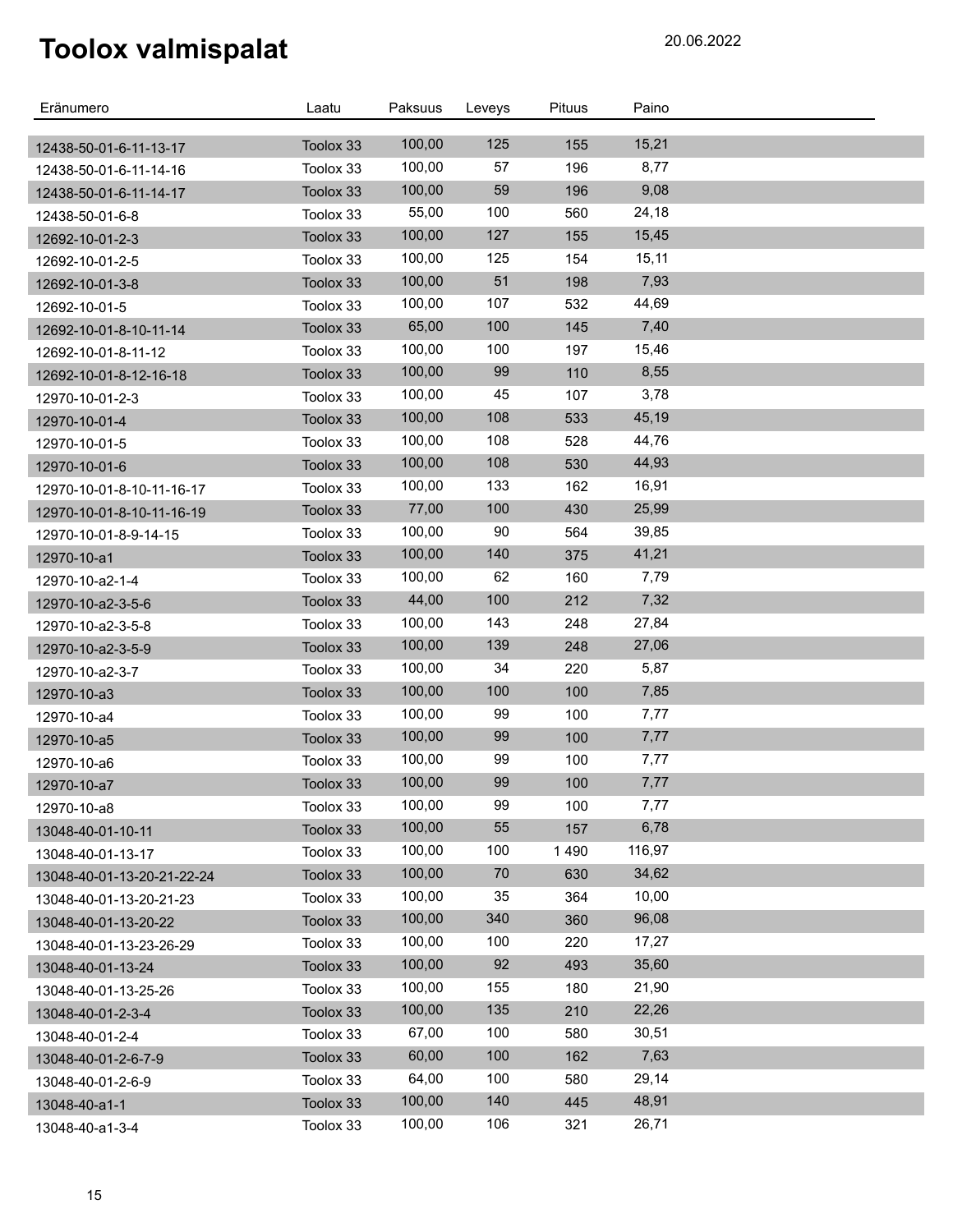| Eränumero                                  | Laatu                  | Paksuus | Leveys | Pituus  | Paino    |  |
|--------------------------------------------|------------------------|---------|--------|---------|----------|--|
|                                            |                        | 100,00  | 72     | 490     | 27,70    |  |
| 13048-40-a1-3-6-7-8                        | Toolox 33<br>Toolox 33 | 100,00  | 105    | 296     | 24,40    |  |
| 13048-40-a1-3-6-9                          | Toolox 33              | 35,00   | 80     | 290     | 6,37     |  |
| 13243-40-01-5                              | Toolox 33              | 100,00  | 110    | 155     | 13,38    |  |
| 13243-40-01-7-8                            | Toolox 33              | 100,00  | 35     | 245     | 6,73     |  |
| 13243-40-01-9-12-13                        | Toolox 33              | 100,00  | 34     | 210     | 5,61     |  |
| 13243-40-01-9-16-18                        | Toolox 33              | 100,00  | 52     | 246     | 10,04    |  |
| 13243-40-01-9-16-19                        | Toolox 33              | 100,00  | 240    | 247     | 46,54    |  |
| 13243-40-01-9-16-20-22                     | Toolox 33              | 100,00  | 177    | 193     | 26,82    |  |
| 13243-40-01-9-16-20-24-27                  | Toolox 33              | 100,00  | 140    | 169     | 18,57    |  |
| 13243-40-01-9-20-21                        | Toolox 33              | 100,00  | 70     | 210     | 11,54    |  |
| 13243-40-01-9-21-22                        | Toolox 33              | 100,00  | 108    | 253     | 21,45    |  |
| 13243-40-a3-2-4-6                          | Toolox 33              | 100,00  | 180    | 180     | 25,43    |  |
| 13243-40-a3-2-5-6-8<br>13243-40-a3-2-5-6-9 | Toolox 33              | 100,00  | 58     | 246     | 11,20    |  |
| 13243-40-a3-2-5-7                          | Toolox 33              | 100,00  | 115    | 147     | 13,27    |  |
| 13532-20-01-2-5-7                          | Toolox 33              | 100,00  | 95     | 400     | 29,83    |  |
| 13532-20-01-4-10                           | Toolox 33              | 100,00  | 124    | 162     | 15,77    |  |
| 13532-20-01-4-12-14-15                     | Toolox 33              | 100,00  | 196    | 570     | 87,70    |  |
| 13532-20-01-4-12-14-17-20                  | Toolox 33              | 100,00  | 159    | 432     | 53,92    |  |
| 13532-20-01-4-12-14-17-21                  | Toolox 33              | 100,00  | 170    | 405     | 54,05    |  |
| 13532-20-01-4-12-15                        | Toolox 33              | 100,00  | 860    | 2 3 8 2 | 1 608,09 |  |
| 13532-20-01-4-12-16                        | Toolox 33              | 100,00  | 206    | 329     | 53,20    |  |
| 13532-20-01-4-12-17                        | Toolox 33              | 100,00  | 33     | 1 2 3 0 | 31,86    |  |
| 13532-20-01-4-12-19                        | Toolox 33              | 100,00  | 163    | 370     | 47,34    |  |
| 13532-20-01-4-8                            | Toolox 33              | 100,00  | 250    | 266     | 52,20    |  |
| 13532-20-01-4-9                            | Toolox 33              | 100,00  | 81     | 1 1 9 8 | 76,18    |  |
| 13675-70-01                                | Toolox 33              | 100,00  | 1680   | 4 2 9 0 | 5 657,65 |  |
| X193                                       | Toolox 33              | 100,00  | 45     | 224     | 7,91     |  |
| 022829                                     | Toolox 33              | 104,00  | 36     | 180     | 5,29     |  |
| 022993                                     | Toolox 33              | 105,00  | 85     | 150     | 10,51    |  |
| 023725-1                                   | Toolox 33              | 104,00  | 87     | 109     | 7,74     |  |
| 10144-20-01                                | Toolox 33              | 104,00  | 80     | 137     | 8,95     |  |
| 10144-20-01-34                             | Toolox 33              | 104,00  | 88     | 158     | 11,35    |  |
| 10183-20-01-12-13                          | Toolox 33              | 104,00  | 65     | 87      | 4,62     |  |
| 10183-20-01-44-78                          | Toolox 33              | 104,00  | 61     | 480     | 23,90    |  |
| 10183-20-01-67                             | Toolox 33              | 104,00  | 64     | 322     | 16,82    |  |
| 10265-30-01                                | Toolox 33              | 104,00  | 60     | 115     | 5,63     |  |
| 10265-30-01-11-45-57                       | Toolox 33              | 104,00  | 33     | 213     | 5,74     |  |
| 10265-30-01-12                             | Toolox 33              | 46,00   | 46     | 1 2 6 0 | 20,93    |  |
| 10413                                      | Toolox 33              | 104,00  | 135    | 150     | 16,53    |  |
| 10418                                      | Toolox 33              | 55,00   | 57     | 850     | 20,92    |  |
| 10418-2                                    | Toolox 33              | 45,00   | 55     | 485     | 9,42     |  |
| 10439                                      | Toolox 33              | 104,00  | 44     | 1 0 4 6 | 37,57    |  |
| 10440-1                                    | Toolox 33              | 104,00  | 40     | 215     | 7,02     |  |
|                                            |                        |         |        |         |          |  |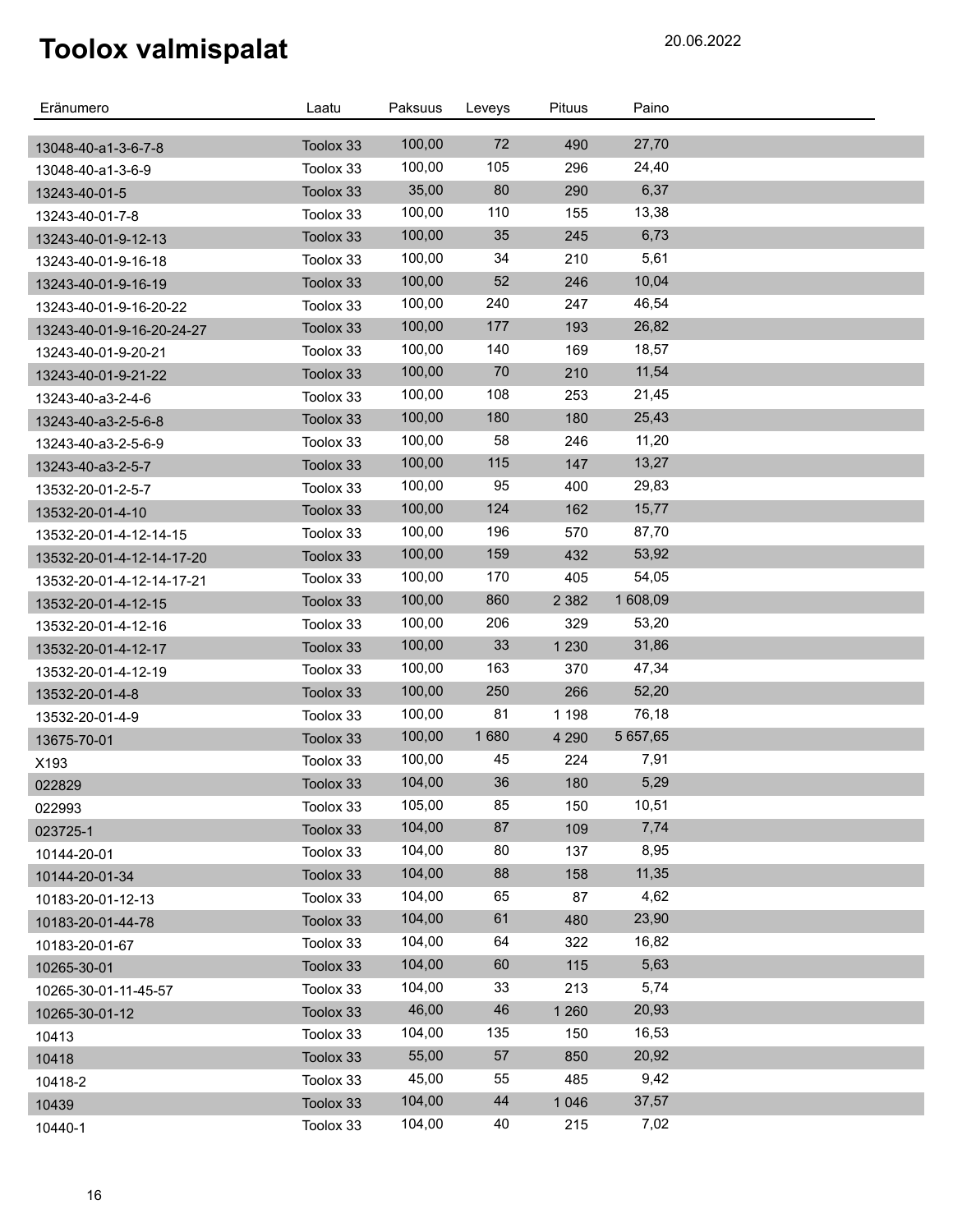| Eränumero                 | Laatu     | Paksuus | Leveys | <b>Pituus</b> | Paino |  |
|---------------------------|-----------|---------|--------|---------------|-------|--|
| 10448-1                   | Toolox 33 | 104,00  | 48     | 365           | 14,30 |  |
| 10460-1                   | Toolox 33 | 104,00  | 60     | 370           | 18,12 |  |
| 10466-10-01               | Toolox 33 | 105,00  | 10     | 519           | 4,28  |  |
| 10466-10-01-11-12-22      | Toolox 33 | 105,00  | 56     | 787           | 36,33 |  |
| 10466-10-01-23            | Toolox 33 | 100,00  | 115    | 152           | 13,72 |  |
| 10466-10-01-44            | Toolox 33 | 104,00  | 89     | 387           | 28,12 |  |
| 10470-1                   | Toolox 33 | 104,00  | 70     | 173           | 9,89  |  |
| 10480-1                   | Toolox 33 | 104,00  | 80     | 240           | 15,68 |  |
| 10490                     | Toolox 33 | 104,00  | 90     | 90            | 6,61  |  |
| 10502-10-01-33            | Toolox 33 | 105,00  | 49     | 442           | 17,85 |  |
| 10591-1                   | Toolox 33 | 105,00  | 91     | 160           | 12,00 |  |
| 10702-30-01-10-15         | Toolox 33 | 105,00  | 42     | 145           | 5,02  |  |
| 10702-30-01-13-15         | Toolox 33 | 104,00  | 90     | 120           | 8,82  |  |
| 10702-30-01-13-16         | Toolox 33 | 104,00  | 90     | 165           | 12,12 |  |
| 10702-30-01-13-18         | Toolox 33 | 105,00  | 90     | 110           | 8,16  |  |
| 10702-30-01-13-22         | Toolox 33 | 105,00  | 136    | 153           | 17,15 |  |
| 10857-10-01-13-16-17      | Toolox 33 | 105,00  | 130    | 167           | 17,89 |  |
| 10857-10-01-8             | Toolox 33 | 105,00  | 143    | 160           | 18,86 |  |
| 11022-40-01-14-19-21      | Toolox 33 | 105,00  | 30     | 1 0 8 0       | 26,71 |  |
| 11022-40-01-15-16-17      | Toolox 33 | 105,00  | 99     | 130           | 10,61 |  |
| 11022-40-01-17-18-21      | Toolox 33 | 105,00  | 125    | 143           | 14,73 |  |
| 11614-50-01-2-3-4-5-6-7-9 | Toolox 33 | 104,00  | 70     | 485           | 27,72 |  |
| 11981-50-02-7-12-14       | Toolox 33 | 100,00  | 105    | 105           | 8,66  |  |
| 11981-50-02-7-18-19       | Toolox 33 | 105,00  | 35     | 400           | 11,54 |  |
| 11981-50-02-7-20          | Toolox 33 | 105,00  | 106    | 442           | 38,62 |  |
| 11981-50-02-7-22          | Toolox 33 | 105,00  | 126    | 443           | 46,01 |  |
| 11981-50-02-7-23-25       | Toolox 33 | 105,00  | 87     | 394           | 28,25 |  |
| 11981-50-02-7-23-26       | Toolox 33 | 105,00  | 91     | 394           | 29,55 |  |
| 11981-50-02-7-23-28       | Toolox 33 | 105,00  | 115    | 397           | 37,63 |  |
| 11981-50-02-7-23-29       | Toolox 33 | 105,00  | 115    | 399           | 37,82 |  |
| 11981-50-02-7-23-30-32-34 | Toolox 33 | 105,00  | 106    | 295           | 25,77 |  |
| 11981-50-02-7-23-30-32-36 | Toolox 33 | 105,00  | 106    | 295           | 25,77 |  |
| 11981-50-02-7-23-30-32-37 | Toolox 33 | 105,00  | 108    | 294           | 26,17 |  |
| 11981-50-02-7-23-30-32-38 | Toolox 33 | 105,00  | 122    | 294           | 29,56 |  |
| 11981-50-02-7-23-30-32-39 | Toolox 33 | 105,00  | 122    | 288           | 28,96 |  |
| 11981-50-02-7-23-30-32-40 | Toolox 33 | 105,00  | 121    | 293           | 29,22 |  |
| 11981-50-02-7-23-30-32-41 | Toolox 33 | 105,00  | 120    | 280           | 27,70 |  |
| 11981-50-02-8-16          | Toolox 33 | 60,00   | 105    | 380           | 18,79 |  |
| 11981-50-a1-1-2           | Toolox 33 | 104,00  | 67     | 413           | 22,59 |  |
| 12551-10-01-3-4-5         | Toolox 33 | 104,00  | 107    | 390           | 34,07 |  |
| 12551-10-01-3-4-6         | Toolox 33 | 104,00  | 23     | 512           | 9,61  |  |
| 12551-10-01-3-5-6         | Toolox 33 | 104,00  | 107    | 390           | 34,07 |  |
| 12551-10-01-3-5-7         | Toolox 33 | 104,00  | 23     | 512           | 9,61  |  |
| 12551-10-01-3-8-10-11-13  | Toolox 33 | 105,00  | 120    | 553           | 54,70 |  |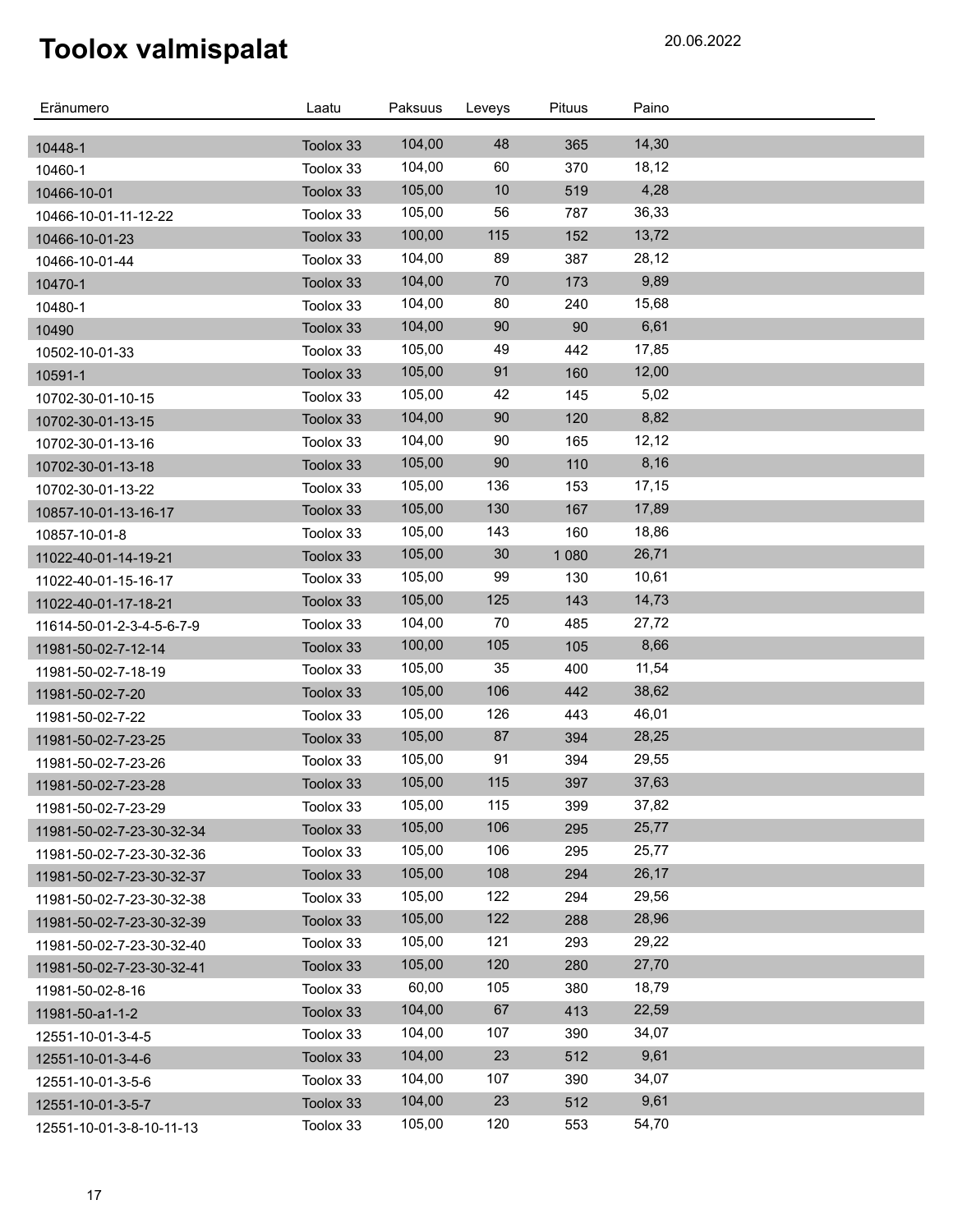| Eränumero                 | Laatu     | Paksuus | Leveys | <b>Pituus</b> | Paino    |  |
|---------------------------|-----------|---------|--------|---------------|----------|--|
| 12551-10-01-3-8-10-12     | Toolox 33 | 104,00  | 120    | 902           | 88,37    |  |
| 12551-10-01-3-8-10-13     | Toolox 33 | 104,00  | 120    | 901           | 88,27    |  |
| 12551-10-01-3-8-10-14     | Toolox 33 | 104,00  | 120    | 908           | 88,96    |  |
| 12551-10-01-3-8-10-15     | Toolox 33 | 104,00  | 120    | 907           | 88,86    |  |
| 12551-10-01-3-8-10-16-17  | Toolox 33 | 104,00  | 105    | 900           | 77,15    |  |
| 12551-10-01-3-8-10-16-18  | Toolox 33 | 104,00  | 120    | 908           | 88,96    |  |
| 12551-10-01-3-8-10-17     | Toolox 33 | 104,00  | 120    | 904           | 88,56    |  |
| 12551-10-01-3-8-10-19     | Toolox 33 | 28,00   | 104    | 3 4 0 5       | 77,84    |  |
| 12970-20-01-2             | Toolox 33 | 98,00   | 105    | 277           | 22,38    |  |
| 12970-20-01-6-10-14-15    | Toolox 33 | 105,00  | 120    | 160           | 15,83    |  |
| 12970-20-01-6-8-10        | Toolox 33 | 105,00  | 174    | 232           | 33,27    |  |
| 12970-20-01-8-11          | Toolox 33 | 105,00  | 118    | 265           | 25,77    |  |
| 12970-20-01-8-12          | Toolox 33 | 105,00  | 115    | 260           | 24,65    |  |
| 12970-20-01-8-14          | Toolox 33 | 92,00   | 105    | 270           | 20,47    |  |
| 12970-20-01-8-16-17       | Toolox 33 | 105,00  | 115    | 235           | 22,28    |  |
| 12970-20-01-8-16-18       | Toolox 33 | 105,00  | 115    | 238           | 22,56    |  |
| 12970-20-01-8-16-20-21-25 | Toolox 33 | 105,00  | 260    | 970           | 207,88   |  |
| 12970-20-a1               | Toolox 33 | 105,00  | 560    | 765           | 353,11   |  |
| 13243-50-01-3             | Toolox 33 | 105,00  | 695    | 3 0 9 5       | 1772,98  |  |
| 13243-50-01-3-5           | Toolox 33 | 105,00  | 104    | 1825          | 156,44   |  |
| 13243-50-01-5-6           | Toolox 33 | 105,00  | 125    | 155           | 15,97    |  |
| 13243-50-01-5-8-15        | Toolox 33 | 105,00  | 85     | 1 1 7 2       | 82,11    |  |
| 13243-50-01-5-8-16-17-18  | Toolox 33 | 105,00  | 115    | 1 1 7 3       | 111,19   |  |
| 13243-50-01-5-8-16-17-19  | Toolox 33 | 105,00  | 104    | 1 2 0 8       | 103,55   |  |
| 13243-50-01-5-8-16-18     | Toolox 33 | 105,00  | 100    | 1 1 5 5       | 95,20    |  |
| 13243-50-01-5-8-17        | Toolox 33 | 105,00  | 104    | 1 1 3 0       | 96,87    |  |
| 13718-10-01               | Toolox 33 | 105,00  | 1510   | 4 0 1 0       | 4 990,92 |  |
| x107                      | Toolox 33 | 104,00  | 120    | 125           | 12,25    |  |
| x122                      | Toolox 33 | 36,00   | 104    | 1 2 4 7       | 36,65    |  |
| X174-1                    | Toolox 33 | 105,00  | 80     | 146           | 9,63     |  |
| X228                      | Toolox 33 | 31,00   | 105    | 1 2 5 7       | 32,12    |  |
| X229                      | Toolox 33 | 104,00  | 45     | 1 2 9 0       | 47,39    |  |
| 018572                    | Toolox 33 | 110,00  | 43     | 645           | 23,95    |  |
| 018573                    | Toolox 33 | 110,00  | 87     | 131           | 9,84     |  |
| 018765                    | Toolox 33 | 110,00  | 68     | 168           | 9,87     |  |
| 019015                    | Toolox 33 | 40,00   | 110    | 256           | 8,84     |  |
| 020514                    | Toolox 33 | 110,00  | 77     | 301           | 20,01    |  |
| 020836                    | Toolox 33 | 110,00  | 44     | 115           | 4,37     |  |
| 020837                    | Toolox 33 | 110,00  | 67     | 312           | 18,05    |  |
| 021461                    | Toolox 33 | 110,00  | 85     | 385           | 28,26    |  |
| 021518                    | Toolox 33 | 110,00  | 18     | 540           | 8,39     |  |
| 021639                    | Toolox 33 | 110,00  | 30     | 289           | 7,49     |  |
| 021844                    | Toolox 33 | 110,00  | 65     | 220           | 12,35    |  |
| 022024                    | Toolox 33 | 110,00  | 42     | 145           | 5,26     |  |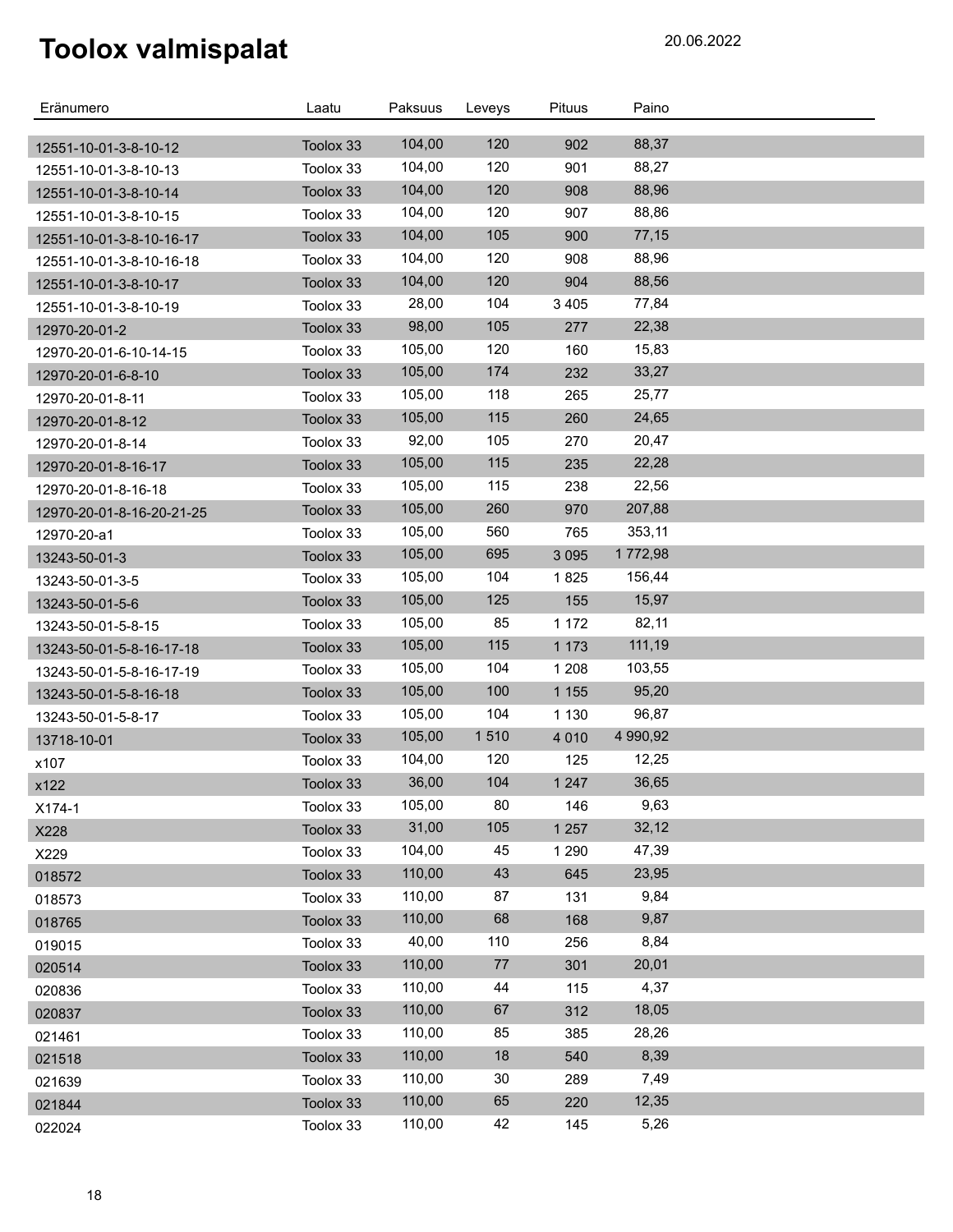| Eränumero                  | Laatu     | Paksuus | Leveys | Pituus  | Paino  |  |
|----------------------------|-----------|---------|--------|---------|--------|--|
| 022177                     | Toolox 33 | 110,00  | 45     | 868     | 33,73  |  |
| 022916                     | Toolox 33 | 110,00  | 95     | 169     | 13,86  |  |
| 023883                     | Toolox 33 | 110,00  | 65     | 505     | 28,34  |  |
| 10330-50-01                | Toolox 33 | 110,00  | 37     | 665     | 21,25  |  |
| 10583-40-01-10             | Toolox 33 | 108,00  | 75     | 135     | 8,58   |  |
| 10583-40-01-10-13          | Toolox 33 | 108,00  | 50     | 625     | 26,49  |  |
| 10583-40-01-3-4            | Toolox 33 | 110,00  | 102    | 155     | 13,65  |  |
| 10583-40-01-3-5-7          | Toolox 33 | 110,00  | 97     | 310     | 25,97  |  |
| 10773-30-01-12             | Toolox 33 | 110,00  | 76     | 333     | 21,85  |  |
| 10773-30-01-18-20          | Toolox 33 | 110,00  | 64     | 312     | 17,24  |  |
| 10773-30-01-19             | Toolox 33 | 110,00  | 115    | 125     | 12,41  |  |
| 10773-30-01-5-8            | Toolox 33 | 110,00  | 45     | 425     | 16,51  |  |
| 10773-30-01-8              | Toolox 33 | 110,00  | 50     | 1 2 5 0 | 53,97  |  |
| 11013-1-2                  | Toolox 33 | 110,00  | 138    | 249     | 29,67  |  |
| 11036-1                    | Toolox 33 | 110,00  | 36     | 635     | 19,74  |  |
| 11444-10-01-5-11-13-14     | Toolox 33 | 48,00   | 80     | 1 1 1 8 | 33,70  |  |
| 11767-9-01-4               | Toolox 33 | 110,00  | 113    | 274     | 26,74  |  |
| 12079-60-01-2-4-5-6        | Toolox 33 | 110,00  | 65     | 370     | 20,77  |  |
| 12079-60-01-2-4-5-7        | Toolox 33 | 110,00  | 20     | 520     | 8,98   |  |
| 12079-60-01-6-10           | Toolox 33 | 110,00  | 110    | 415     | 39,42  |  |
| 12079-60-01-6-11           | Toolox 33 | 110,00  | 110    | 415     | 39,42  |  |
| 12079-60-01-6-8-10         | Toolox 33 | 110,00  | 90     | 490     | 38,08  |  |
| 12489-20-01-3-4-7-13       | Toolox 33 | 110,00  | 151    | 295     | 38,47  |  |
| 12489-20-01-3-4-7-16       | Toolox 33 | 40,00   | 110    | 244     | 8,43   |  |
| 12489-20-01-3-4-7-20       | Toolox 33 | 76,00   | 110    | 172     | 11,29  |  |
| 12489-20-01-3-4-7-21-23-24 | Toolox 33 | 110,00  | 22     | 895     | 17,00  |  |
| 12489-20-01-3-4-7-21-23-25 | Toolox 33 | 110,00  | 51     | 150     | 6,61   |  |
| 12551-20-01-14-17          | Toolox 33 | 110,00  | 87     | 512     | 38,46  |  |
| 12551-20-01-15-17          | Toolox 33 | 110,00  | 47     | 370     | 15,02  |  |
| 12551-20-01-16-18-19       | Toolox 33 | 110,00  | 110    | 267     | 25,36  |  |
| 12551-20-01-16-18-21       | Toolox 33 | 110,00  | 69     | 356     | 21,21  |  |
| 12551-20-01-17-18          | Toolox 33 | 110,00  | 226    | 290     | 56,59  |  |
| 12551-20-01-4              | Toolox 33 | 110,00  | 130    | 270     | 30,31  |  |
| 12551-20-01-6              | Toolox 33 | 102,00  | 110    | 133     | 11,71  |  |
| 12970-30-01-2              | Toolox 33 | 85,00   | 110    | 273     | 20,04  |  |
| 12970-30-01-3              | Toolox 33 | 86,00   | 110    | 272     | 20,20  |  |
| 12970-30-01-5              | Toolox 33 | 86,00   | 110    | 270     | 20,05  |  |
| 12970-30-01-8-10           | Toolox 33 | 110,00  | 131    | 1460    | 165,15 |  |
| 12970-30-01-8-12-18        | Toolox 33 | 110,00  | 405    | 420     | 146,88 |  |
| 12970-30-01-8-12-19-21-23  | Toolox 33 | 110,00  | 177    | 682     | 104,24 |  |
| 12970-30-01-8-12-20-22     | Toolox 33 | 110,00  | 150    | 191     | 24,74  |  |
| 12970-30-01-8-12-22-24     | Toolox 33 | 110,00  | 134    | 582     | 67,34  |  |
| 13243-60-01-3-5            | Toolox 33 | 110,00  | 172    | 203     | 30,15  |  |
| 13243-60-01-3-6-8          | Toolox 33 | 110,00  | 60     | 285     | 14,77  |  |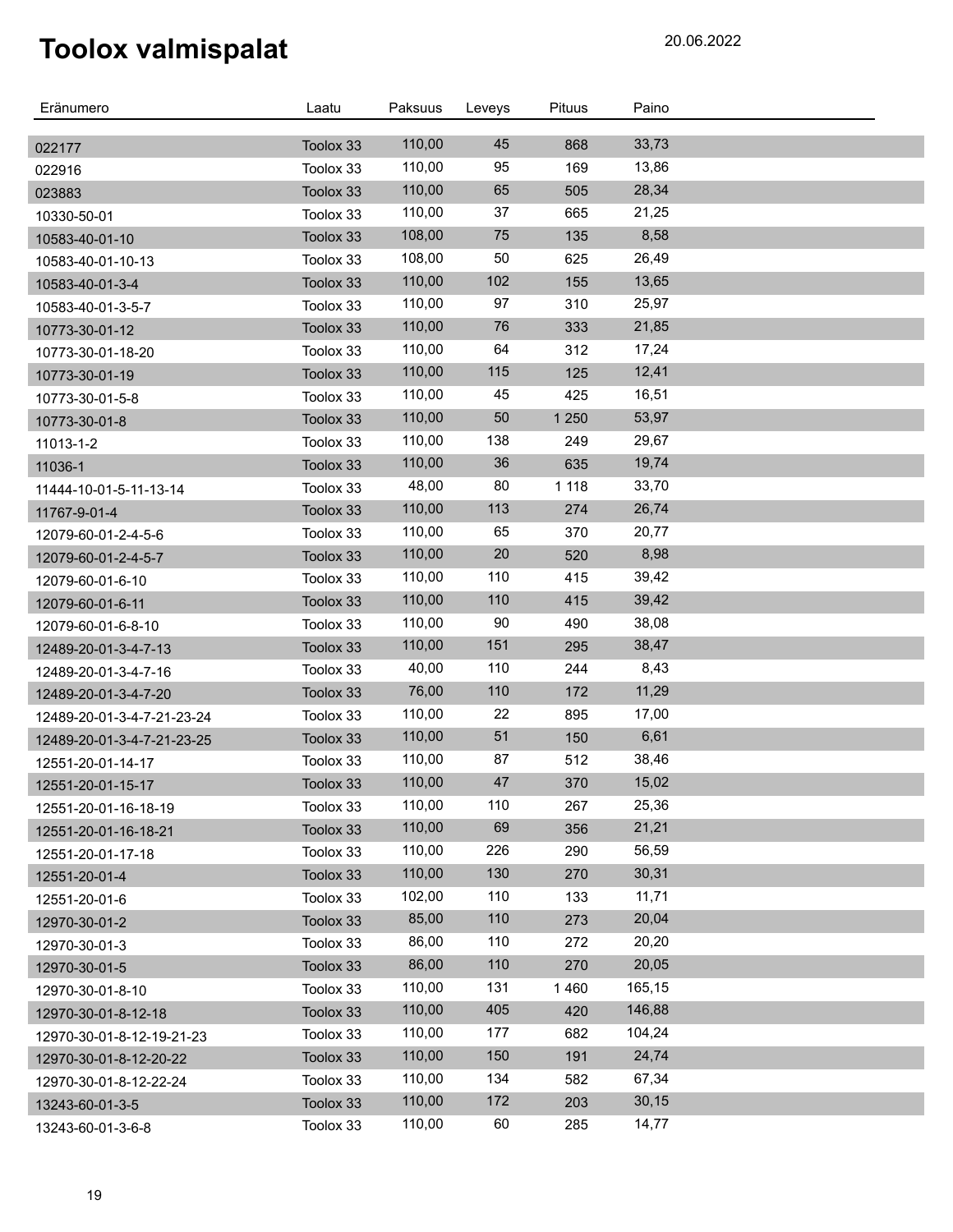| Eränumero                                     | Laatu     | Paksuus | Leveys | Pituus  | Paino    |  |
|-----------------------------------------------|-----------|---------|--------|---------|----------|--|
|                                               | Toolox 33 | 110,00  | 135    | 300     | 34,97    |  |
| 13243-60-01-3-8<br>13243-60-01-5-6-8          | Toolox 33 | 110,00  | 123    | 143     | 15,19    |  |
|                                               | Toolox 33 | 110,00  | 60     | 203     | 10,52    |  |
| 13396-10-01-2-5-6-9-10                        | Toolox 33 | 110,00  | 60     | 204     | 10,57    |  |
| 13396-10-01-2-5-6-9-11                        | Toolox 33 | 110,00  | 55     | 715     | 33,96    |  |
| 13396-10-01-2-5-6-9-13<br>13396-10-01-2-5-7-9 | Toolox 33 | 110,00  | 95     | 163     | 13,37    |  |
| 13654-30-01-7                                 | Toolox 33 | 110,00  | 640    | 3610    | 1 995,03 |  |
| 13654-30-01-8                                 | Toolox 33 | 110,00  | 535    | 2 3 2 5 | 1 074,09 |  |
| 13654-30-01-9                                 | Toolox 33 | 110,00  | 100    | 269     | 23,23    |  |
| 99984-1                                       | Toolox 33 | 110,00  | 48     | 238     | 9,87     |  |
| 99984-1-2-3                                   | Toolox 33 | 75,00   | 110    | 320     | 20,72    |  |
| 99984-1-2-3-4                                 | Toolox 33 | 47,00   | 110    | 320     | 12,99    |  |
| x138                                          | Toolox 33 | 110,00  | 72     | 480     | 29,84    |  |
| X244-2                                        | Toolox 33 | 110,00  | 115    | 225     | 22,34    |  |
| 023404                                        | Toolox 33 | 120,00  | $77$   | 1 0 0 5 | 72,90    |  |
| 023609                                        | Toolox 33 | 40,00   | 120    | 170     | 6,41     |  |
| 023610                                        | Toolox 33 | 40,00   | 120    | 171     | 6,44     |  |
| 023647                                        | Toolox 33 | 49,00   | 120    | 710     | 32,77    |  |
| 023678                                        | Toolox 33 | 120,00  | 106    | 187     | 18,67    |  |
| 023756                                        | Toolox 33 | 120,00  | 65     | 603     | 36,92    |  |
| 023756-4                                      | Toolox 33 | 120,00  | 30     | 1 2 4 5 | 35,18    |  |
| 023756-8                                      | Toolox 33 | 120,00  | 38     | 651     | 23,30    |  |
| 023765                                        | Toolox 33 | 120,00  | 85     | 110     | 8,81     |  |
| 10330-60-01-22-33                             | Toolox 33 | 120,00  | 45     | 290     | 12,29    |  |
| 10330-60-01-34-45                             | Toolox 33 | 120,00  | 29     | 301     | 8,22     |  |
| 10330-60-01-56                                | Toolox 33 | 120,00  | 69     | 165     | 10,73    |  |
| 10330-60-01-67                                | Toolox 33 | 120,00  | $70\,$ | 162     | 10,68    |  |
| 10564-60-01-55                                | Toolox 33 | 120,00  | 63     | 285     | 16,91    |  |
| 10623-20-01                                   | Toolox 33 | 120,00  | 60     | 285     | 16,11    |  |
| 10623-20-01-11-13                             | Toolox 33 | 120,00  | 42     | 870     | 34,42    |  |
| 10623-20-01-12                                | Toolox 33 | 120,00  | 20     | 793     | 14,94    |  |
| 10623-20-01-15                                | Toolox 33 | 120,00  | 50     | 425     | 20,02    |  |
| 10623-20-01-2-4                               | Toolox 33 | 120,00  | 65     | 670     | 41,02    |  |
| 10623-20-01-2-7                               | Toolox 33 | 120,00  | 40     | 350     | 13,19    |  |
| 10623-20-01-4                                 | Toolox 33 | 120,00  | 87     | 340     | 27,86    |  |
| 10943-10-01-15-17-19                          | Toolox 33 | 120,00  | 45     | 202     | 8,56     |  |
| 11328-10-01-10-13-14-16                       | Toolox 33 | 120,00  | 151    | 160     | 22,76    |  |
| 11328-10-01-11-12-14                          | Toolox 33 | 120,00  | 42     | 875     | 34,62    |  |
| 11328-10-01-11-12-15                          | Toolox 33 | 120,00  | 50     | 365     | 17,19    |  |
| 11328-10-01-11-12-16                          | Toolox 33 | 120,00  | 50     | 365     | 17,19    |  |
| 11328-10-01-11-12-17                          | Toolox 33 | 120,00  | 55     | 365     | 18,91    |  |
| 11328-10-01-12-15                             | Toolox 33 | 120,00  | 58     | 270     | 14,75    |  |
| 11328-10-01-3-7                               | Toolox 33 | 120,00  | 43     | 490     | 19,85    |  |
| 11328-10-01-3-8                               | Toolox 33 | 120,00  | 133    | 177     | 22,18    |  |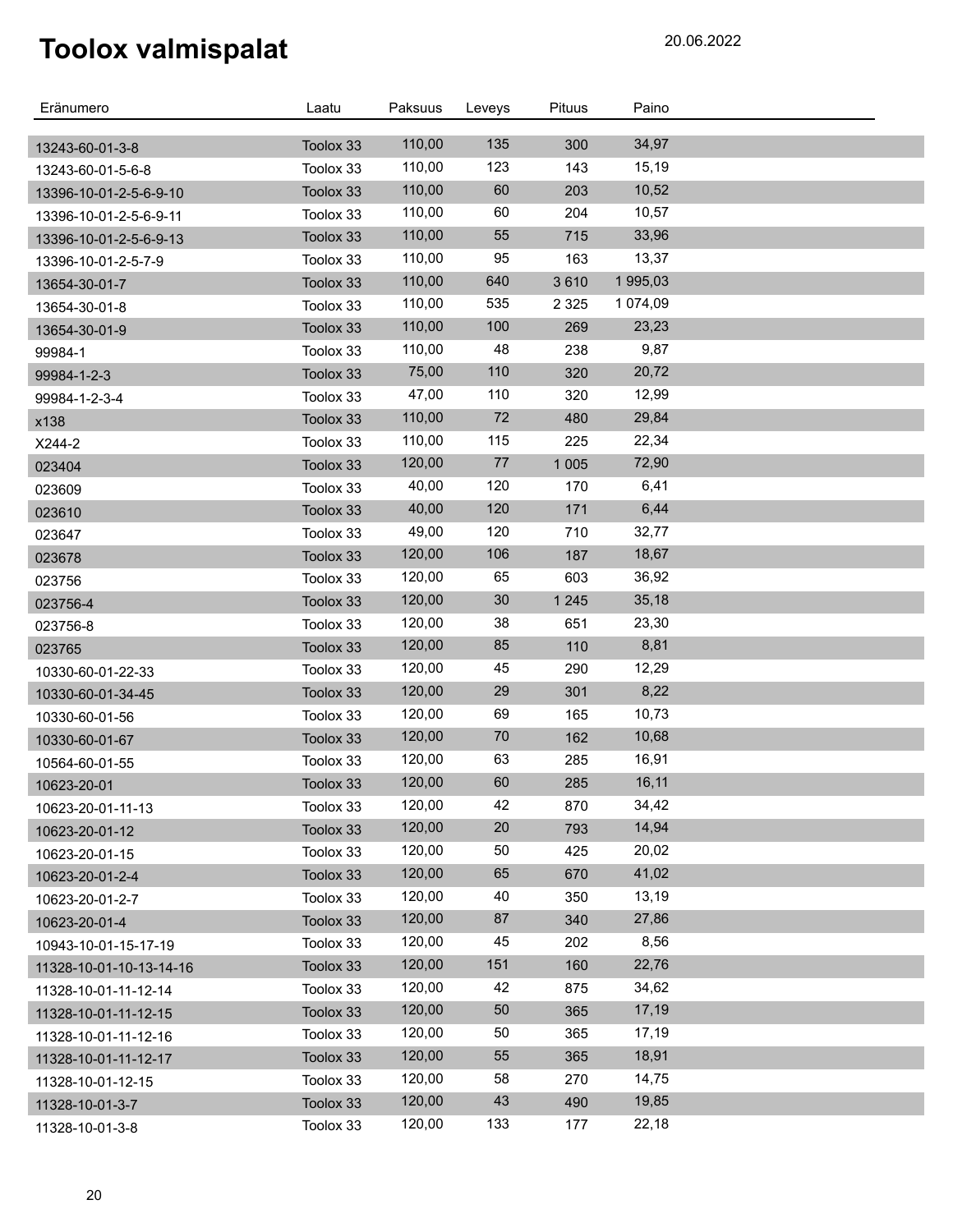| Eränumero                | Laatu     | Paksuus | Leveys | Pituus | Paino |  |
|--------------------------|-----------|---------|--------|--------|-------|--|
|                          |           |         |        |        |       |  |
| 11328-10-01-3-9-10-11-12 | Toolox 33 | 120,00  | 56     | 237    | 12,50 |  |
| 11641-10-01-2-3-4-5      | Toolox 33 | 120,00  | 110    | 266    | 27,56 |  |
| 11641-10-01-2-3-4-6      | Toolox 33 | 120,00  | 110    | 267    | 27,67 |  |
| 11641-10-01-2-3-4-7      | Toolox 33 | 120,00  | 110    | 269    | 27,87 |  |
| 11641-10-01-2-3-4-8-10   | Toolox 33 | 120,00  | 105    | 271    | 26,81 |  |
| 11641-10-01-2-3-4-8-11   | Toolox 33 | 120,00  | 105    | 270    | 26,71 |  |
| 11641-10-01-2-3-4-8-12   | Toolox 33 | 120,00  | 105    | 269    | 26,61 |  |
| 11641-10-01-2-3-4-8-9-11 | Toolox 33 | 120,00  | 110    | 270    | 27,98 |  |
| 11641-10-01-2-3-4-8-9-12 | Toolox 33 | 120,00  | 110    | 270    | 27,98 |  |
| 11641-10-01-2-3-4-8-9-13 | Toolox 33 | 120,00  | 110    | 270    | 27,98 |  |
| 11641-10-01-3-4          | Toolox 33 | 120,00  | 44     | 320    | 13,26 |  |
| 11641-10-a1-2-4          | Toolox 33 | 65,00   | 120    | 515    | 31,53 |  |
| 11641-10-a1-2-7-9        | Toolox 33 | 80,00   | 120    | 168    | 12,66 |  |
| 11641-10-a2              | Toolox 33 | 120,00  | 106    | 273    | 27,26 |  |
| 11641-10-a3              | Toolox 33 | 120,00  | 105    | 272    | 26,90 |  |
| 11641-10-a4              | Toolox 33 | 120,00  | 106    | 275    | 27,46 |  |
| 12057-1                  | Toolox 33 | 120,00  | 57     | 852    | 45,75 |  |
| 12489-10-01-2-15         | Toolox 33 | 45,00   | 120    | 500    | 21,20 |  |
| 12489-10-01-2-15-16      | Toolox 33 | 70,00   | 120    | 455    | 30,00 |  |
| 12489-10-01-2-16-18      | Toolox 33 | 120,00  | 102    | 148    | 14,22 |  |
| 12489-10-01-3-5          | Toolox 33 | 21,00   | 120    | 355    | 7,02  |  |
| 12489-10-01-3-7          | Toolox 33 | 84,00   | 120    | 231    | 18,28 |  |
| 12489-10-01-4            | Toolox 33 | 120,00  | 62     | 711    | 41,53 |  |
| 12539-20-01-3-6          | Toolox 33 | 55,00   | 120    | 285    | 14,77 |  |
| 12539-20-01-3-8          | Toolox 33 | 47,00   | 120    | 937    | 41,49 |  |
| 12539-20-01-8-11-13      | Toolox 33 | 120,00  | 105    | 160    | 15,83 |  |
| 12539-20-01-8-15-18      | Toolox 33 | 120,00  | 45     | 406    | 17,21 |  |
| 12539-20-01-8-15-19      | Toolox 33 | 120,00  | 46     | 406    | 17,59 |  |
| 12539-20-01-8-17-19      | Toolox 33 | 120,00  | 52     | 282    | 13,81 |  |
| 12539-20-01-8-9-11       | Toolox 33 | 90,00   | 120    | 330    | 27,98 |  |
| 12539-20-01-8-9-11-12    | Toolox 33 | 60,00   | 120    | 580    | 32,78 |  |
| 12857-40-01-2-4-6        | Toolox 33 | 120,00  | 94     | 685    | 60,66 |  |
| 12857-40-01-2-4-7        | Toolox 33 | 120,00  | 65     | 255    | 15,61 |  |
| 12857-40-01-2-6-10-14-17 | Toolox 33 | 120,00  | 57     | 236    | 12,67 |  |
| 12857-40-01-2-6-8-10     | Toolox 33 | 35,00   | 105    | 158    | 4,56  |  |
| 12857-40-01-2-6-8-11     | Toolox 33 | 35,00   | 105    | 157    | 4,53  |  |
| 12857-40-01-2-6-8-13     | Toolox 33 | 35,00   | 105    | 471    | 13,59 |  |
| 12857-40-01-3-4          | Toolox 33 | 120,00  | 37     | 395    | 13,77 |  |
| 12857-40-a2-1-10         | Toolox 33 | 120,00  | 32     | 205    | 6,18  |  |
| 12857-40-a2-1-8          | Toolox 33 | 120,00  | 159    | 262    | 39,24 |  |
| 12857-40-a2-1-9          | Toolox 33 | 120,00  | 72     | 322    | 21,84 |  |
| 12857-40-a2-3            | Toolox 33 | 120,00  | 29     | 555    | 15,16 |  |
| 12857-40-a3-1            | Toolox 33 | 120,00  | 100    | 255    | 24,02 |  |
| 13243-70-01-4            | Toolox 33 | 110,00  | 120    | 140    | 14,51 |  |
|                          |           |         |        |        |       |  |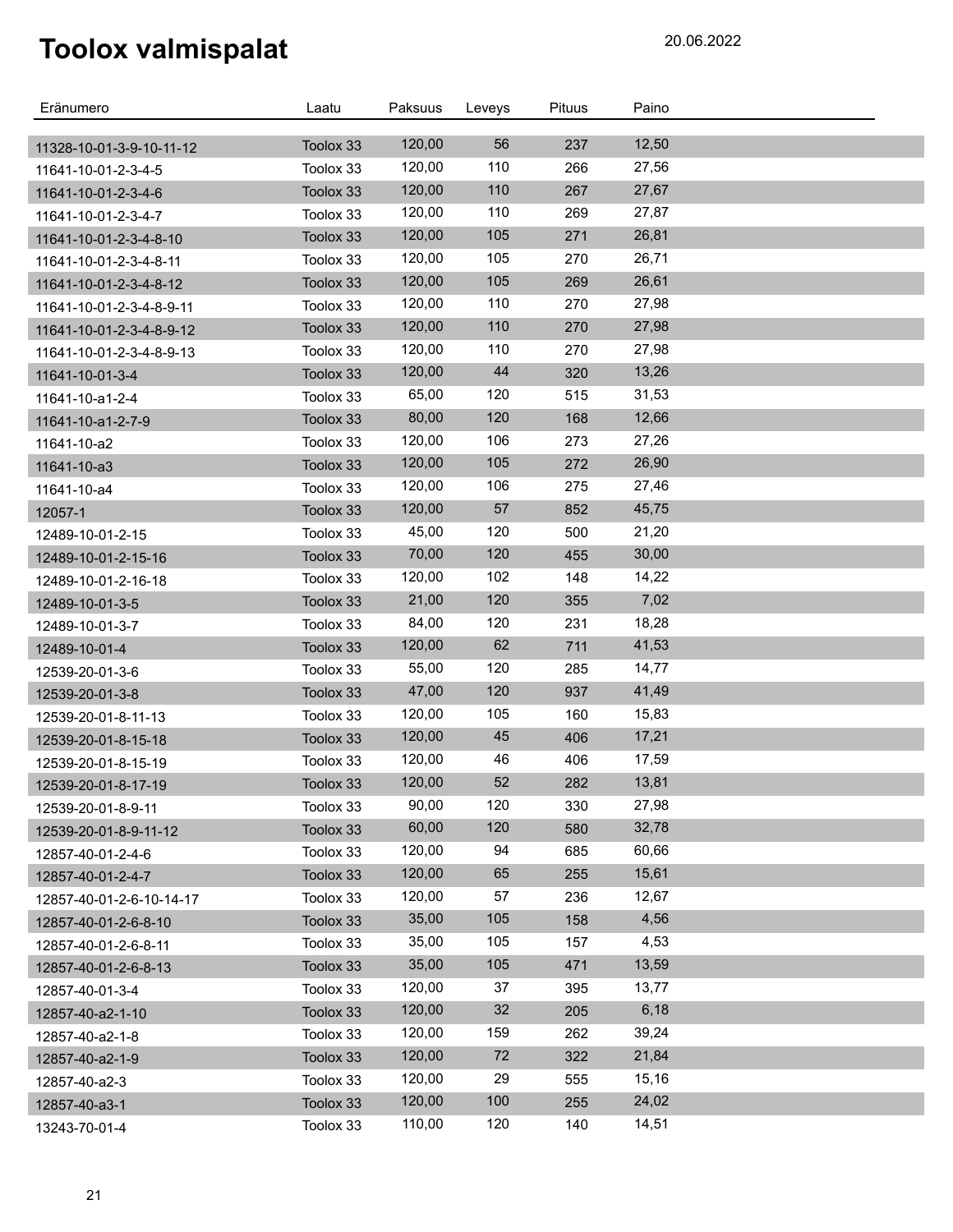| Eränumero                 | Laatu     | Paksuus | Leveys  | <b>Pituus</b> | Paino          |  |
|---------------------------|-----------|---------|---------|---------------|----------------|--|
|                           |           | 120,00  | 182     |               |                |  |
| 13243-70-01-8-10-14-15-16 | Toolox 33 | 120,00  | 75      | 370<br>299    | 63,43<br>21,12 |  |
| 13243-70-01-8-10-14-15-17 | Toolox 33 | 120,00  | 50      | 322           | 15,17          |  |
| 13243-70-01-8-10-14-17    | Toolox 33 |         |         |               |                |  |
| 13243-70-01-8-10-15       | Toolox 33 | 120,00  | 57      | 316           | 16,97          |  |
| 13243-70-a2               | Toolox 33 | 120,00  | 38      | 332           | 11,88          |  |
| 13243-70-a3-2             | Toolox 33 | 120,00  | 60      | 627           | 35,44          |  |
| 13243-70-a6-1             | Toolox 33 | 120,00  | 295     | 685           | 190,36         |  |
| 13243-70-a6-3             | Toolox 33 | 120,00  | 240     | 440           | 99,48          |  |
| 13243-70-a7               | Toolox 33 | 120,00  | 190     | 395           | 70,70          |  |
| 13532-30-01               | Toolox 33 | 120,00  | 1 0 8 5 | 4 0 1 0       | 4 098,50       |  |
| x109                      | Toolox 33 | 38,00   | 120     | 137           | 4,90           |  |
| 021584                    | Toolox33  | 125,00  | 40      | 1 0 9 0       | 42,78          |  |
| 021585                    | Toolox33  | 125,00  | 51      | 183           | 9,16           |  |
| 021645                    | Toolox33  | 95,00   | 125     | 150           | 13,98          |  |
| 021653                    | Toolox33  | 125,00  | 38      | 1 3 0 2       | 48,55          |  |
| 021761-1                  | Toolox33  | 44,00   | 125     | 322           | 13,90          |  |
| 021761-3-4                | Toolox33  | 31,00   | 125     | 698           | 21,23          |  |
| 022665                    | Toolox33  | 125,00  | 104     | 232           | 23,68          |  |
| 023121                    | Toolox33  | 125,00  | 38      | 132           | 4,92           |  |
| 023303                    | Toolox33  | 125,00  | 160     | 160           | 25,12          |  |
| 023304                    | Toolox33  | 125,00  | 75      | 345           | 25,39          |  |
| 023339                    | Toolox33  | 125,00  | 73      | 160           | 11,46          |  |
| 023529                    | Toolox33  | 125,00  | 75      | 130           | 9,57           |  |
| 023886                    | Toolox33  | 125,00  | 145     | 160           | 22,77          |  |
| 12545                     | Toolox33  | 125,00  | 45      | 160           | 7,07           |  |
| 019192                    |           | 60,00   | 140     | 195           | 12,86          |  |
| 019830                    |           | 60,00   | 57      | 250           | 6,71           |  |
| 020942                    |           | 60,00   | 176     | 229           | 18,98          |  |
| 022452                    |           | 60,00   | 57      | 370           | 9,93           |  |
| 13675-100-01              | Toolox44  | 10,00   | 2075    | 5792          | 943,44         |  |
| 12906-40-01-12            | Toolox44  | 12,00   | 439     | 870           | 35,98          |  |
| 12906-40-01-5             | Toolox44  | 12,00   | 157     | 869           | 12,85          |  |
| 12906-40-01-6-8           | Toolox44  | 12,00   | 76      | 205           | 1,47           |  |
| 12906-30-01-23            | Toolox 44 | 14,00   | 45      | 153           | 0,76           |  |
| 13117-20-01-14            | Toolox 44 | 14,00   | 154     | 1 1 0 8       | 18,75          |  |
| 13308-40-01               | Toolox 44 | 14,00   | 1 0 0 0 | 2 0 4 0       | 224,20         |  |
| 13308-40-01-10            | Toolox 44 | 14,00   | 485     | 843           | 44,93          |  |
| 12857-10-01-28-31         | Toolox 44 | 20,00   | 143     | 225           | 5,05           |  |
| 13048-20-01-34            | Toolox 44 | 20,00   | 343     | 535           | 28,81          |  |
| 13232-30-01-16            | Toolox 44 | 20,00   | 226     | 255           | 9,05           |  |
| 13232-30-01-20-23-24      | Toolox 44 | 20,00   | 193     | 290           | 8,79           |  |
| 13232-30-01-20-23-25      | Toolox 44 | 20,00   | 193     | 290           | 8,79           |  |
| 13232-30-01-24            | Toolox 44 | 20,00   | 62      | 1 0 5 3       | 10,25          |  |
| 13675-80-01               | Toolox 44 | 20,00   | 2 110   | 5801          | 1921,70        |  |
|                           |           |         |         |               |                |  |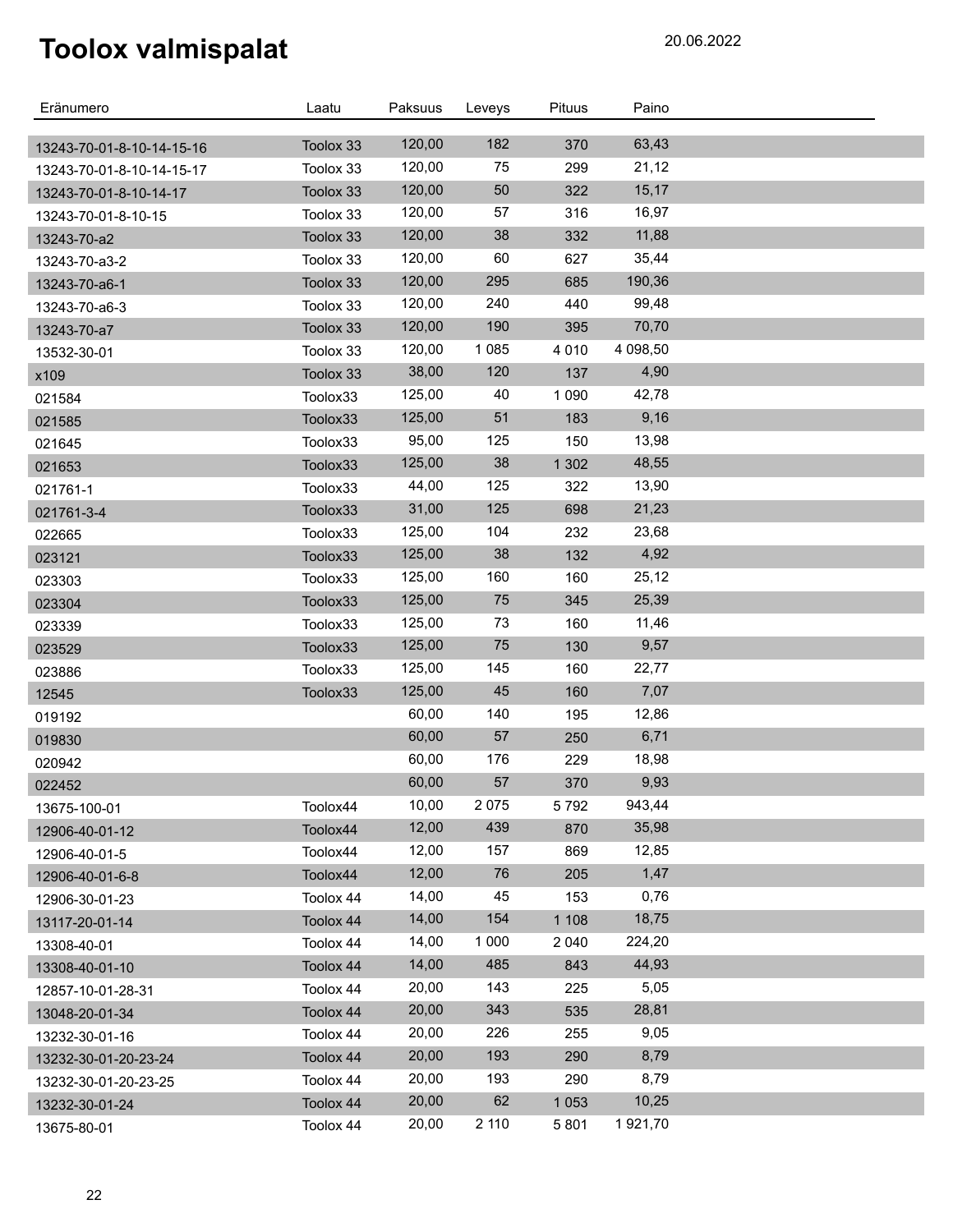| Eränumero                                          | Laatu     | Paksuus | Leveys  | Pituus | Paino    |  |
|----------------------------------------------------|-----------|---------|---------|--------|----------|--|
|                                                    | Toolox44  | 25,00   | 165     | 1410   | 45,66    |  |
| 13396-20-01-10-12                                  | Toolox44  | 25,00   | 600     | 580    | 68,30    |  |
| 13396-20-01-18<br>12857-20-01-21-23                | Toolox 44 | 30,00   | 53      | 265    | 3,31     |  |
| 12947-70-01                                        | Toolox 44 | 30,00   | 370     | 740    | 64,48    |  |
|                                                    | Toolox 44 | 30,00   | 205     | 595    | 28,73    |  |
| 12947-70-01-18-20-21<br>12947-70-01-18-20-23-25-27 | Toolox 44 | 30,00   | 150     | 226    | 7,98     |  |
|                                                    | Toolox 44 | 30,00   | 163     | 340    | 13,05    |  |
| 12947-70-01-20-22                                  | Toolox 44 | 30,00   | 2 0 7 5 | 5796   | 2 832,29 |  |
| 13546-10-01<br>10201-30-01-45                      | Toolox 44 | 39,00   | 90      | 160    | 4,41     |  |
| 10201-30-01-88-89                                  | Toolox 44 | 39,00   | 75      | 210    | 4,82     |  |
|                                                    | Toolox 44 | 40,00   | 38      | 335    | 4,00     |  |
| 10371-40-01-78                                     | Toolox 44 | 40,00   | 146     | 169    | 7,75     |  |
| 12606-40-01-23-27-28-29                            | Toolox 44 | 40,00   | 19      | 481    | 2,87     |  |
| 12606-40-01-26-28-30<br>12606-40-01-26-28-31       | Toolox 44 | 40,00   | 70      | 236    | 5,19     |  |
|                                                    | Toolox 44 | 40,00   | 59      | 692    | 12,82    |  |
| 12606-40-01-26-28-32<br>12606-40-01-32             | Toolox 44 | 40,00   | 57      | 840    | 15,03    |  |
| 12606-40-01-5-7-8                                  | Toolox 44 | 40,00   | 83      | 180    | 4,69     |  |
| 12606-40-01-6                                      | Toolox 44 | 40,00   | 98      | 196    | 6,03     |  |
| 12906-20-01-11-17-24-27                            | Toolox 44 | 40,00   | 120     | 200    | 7,54     |  |
| 12906-20-01-2-3                                    | Toolox 44 | 40,00   | 71      | 81     | 1,81     |  |
| 12906-20-01-3                                      | Toolox 44 | 40,00   | 85      | 300    | 8,01     |  |
| 12906-20-01-6                                      | Toolox 44 | 40,00   | 93      | 302    | 8,82     |  |
| 13232-40-01-15-16-17                               | Toolox 44 | 40,00   | 90      | 272    | 7,69     |  |
| 13232-40-01-15-16-18                               | Toolox 44 | 40,00   | 90      | 272    | 7,69     |  |
| 13232-40-01-15-17                                  | Toolox 44 | 40,00   | 70      | 187    | 4,11     |  |
| 13232-40-01-15-18                                  | Toolox 44 | 40,00   | 72      | 115    | 2,60     |  |
| 13232-40-01-15-19                                  | Toolox 44 | 40,00   | 65      | 135    | 2,76     |  |
| 13232-40-01-7-9                                    | Toolox 44 | 40,00   | 69      | 120    | 2,60     |  |
| 13627-20-01-10                                     | Toolox 44 | 40,00   | 490     | 649    | 99,86    |  |
| 13627-20-01-3-4                                    | Toolox 44 | 40,00   | 110     | 250    | 8,64     |  |
| 13627-20-01-3-7                                    | Toolox 44 | 40,00   | 110     | 250    | 8,64     |  |
| x160                                               | Toolox 44 | 40,00   | 90      | 217    | 6,13     |  |
| X207                                               | Toolox 44 | 40,00   | 106     | 194    | 6,46     |  |
| 12906-10-01                                        | Toolox 44 | 50,00   | 488     | 795    | 152,27   |  |
| 12906-10-01-25                                     | Toolox 44 | 50,00   | 91      | 598    | 21,36    |  |
| 12906-10-01-26                                     | Toolox 44 | 50,00   | 91      | 598    | 21,36    |  |
| 12906-10-01-27                                     | Toolox 44 | 50,00   | 91      | 598    | 21,36    |  |
| 12906-10-01-28                                     | Toolox 44 | 50,00   | 91      | 598    | 21,36    |  |
| 13467-40-01-5                                      | Toolox 44 | 50,00   | 320     | 787    | 98,85    |  |
| 13546-20-01                                        | Toolox 44 | 50,00   | 2 0 6 0 | 5412   | 4 375,87 |  |
| 021847                                             | Toolox44  | 60,00   | 104     | 112    | 5,49     |  |
| 023864                                             | Toolox44  | 60,00   | 91      | 113    | 4,84     |  |
| 023864-1                                           | Toolox44  | 60,00   | 77      | 103    | 3,74     |  |
| 10466-20-01-44                                     | Toolox44  | 60,00   | 37      | 185    | 3,22     |  |
|                                                    |           |         |         |        |          |  |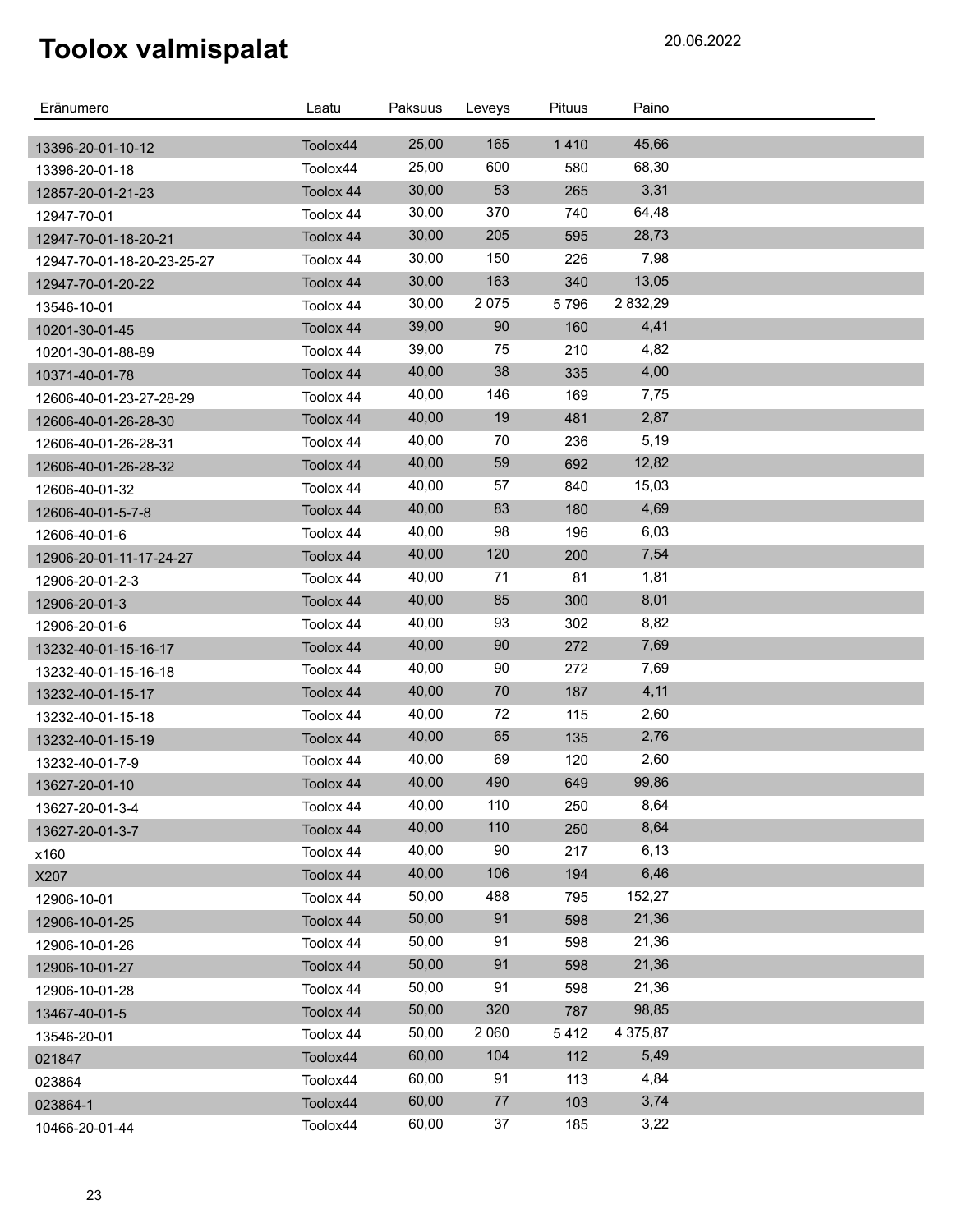| Eränumero            | Laatu    | Paksuus | Leveys | Pituus | Paino  |  |
|----------------------|----------|---------|--------|--------|--------|--|
| 10466-20-01-44-56    | Toolox44 | 60,00   | 42     | 347    | 6,86   |  |
| 10564-70-01-10-16-17 | Toolox44 | 60,00   | 140    | 200    | 13,19  |  |
| 10709-20-01-12       | Toolox44 | 60,00   | 40     | 408    | 7,69   |  |
| 10803-10-01-25       | Toolox44 | 60,00   | 108    | 114    | 5,80   |  |
| 10996-10-01-10-12    | Toolox44 | 60,00   | 98     | 98     | 4,52   |  |
| 10996-10-01-15       | Toolox44 | 60,00   | 146    | 190    | 13,07  |  |
| 10996-10-01-24       | Toolox44 | 60,00   | 93     | 112    | 4,91   |  |
| 10996-10-01-27-29    | Toolox44 | 60,00   | 143    | 167    | 11,25  |  |
| 11168-10-01-12       | Toolox44 | 60,00   | 50     | 285    | 6,71   |  |
| 11317-10-01-11       | Toolox44 | 60,00   | 134    | 311    | 19,63  |  |
| 11340-10-01-12       | Toolox44 | 60,00   | 55     | 308    | 7,98   |  |
| 11340-10-01-22-23    | Toolox44 | 60,00   | 146    | 215    | 14,79  |  |
| 11340-10-01-26-29    | Toolox44 | 60,00   | 29     | 302    | 4,13   |  |
| 12247-40-01-14-15-21 | Toolox44 | 60,00   | 66     | 407    | 12,65  |  |
| 12247-40-01-14-15-22 | Toolox44 | 60,00   | 31     | 183    | 2,67   |  |
| 12582-20-01-3-10     | Toolox44 | 60,00   | 61     | 96     | 2,76   |  |
| 12582-20-01-3-11     | Toolox44 | 60,00   | 61     | 101    | 2,90   |  |
| 12582-20-01-3-7      | Toolox44 | 60,00   | 61     | 136    | 3,91   |  |
| 12582-20-01-3-8      | Toolox44 | 60,00   | 61     | 111    | 3,19   |  |
| 12582-20-01-3-9      | Toolox44 | 60,00   | 61     | 86     | 2,47   |  |
| 12582-20-01-7-9-10   | Toolox44 | 60,00   | 130    | 310    | 18,98  |  |
| 12678-50-01-15-16    | Toolox44 | 60,00   | 90     | 700    | 29,67  |  |
| 12678-50-01-17       | Toolox44 | 60,00   | 101    | 345    | 16,41  |  |
| 12678-50-01-21-24    | Toolox44 | 60,00   | 73     | 653    | 22,45  |  |
| 12906-5-01-3         | Toolox44 | 60,00   | 157    | 994    | 73,50  |  |
| 12906-5-01-6-14-16   | Toolox44 | 60,00   | 98     | 224    | 10,34  |  |
| 12906-5-01-6-15-18   | Toolox44 | 60,00   | 55     | 350    | 9,07   |  |
| 12906-5-01-6-20      | Toolox44 | 60,00   | 404    | 438    | 83,34  |  |
| 12906-5-01-6-9-10-11 | Toolox44 | 60,00   | 41     | 107    | 2,07   |  |
| 13232-50-01          | Toolox44 | 60,00   | 299    | 1 150  | 161,95 |  |
| 13232-50-01-12-13    | Toolox44 | 60,00   | 375    | 576    | 101,74 |  |
| 13232-50-01-12-14    | Toolox44 | 60,00   | 105    | 108    | 5,34   |  |
| 13232-50-01-14       | Toolox44 | 60,00   | 222    | 785    | 82,08  |  |
| 13232-50-01-15       | Toolox44 | 60,00   | 201    | 386    | 36,54  |  |
| 13232-50-01-16       | Toolox44 | 60,00   | 201    | 386    | 36,54  |  |
| 13232-50-01-17       | Toolox44 | 60,00   | 93     | 351    | 15,38  |  |
| 13232-50-01-18       | Toolox44 | 60,00   | 223    | 353    | 37,08  |  |
| 13232-50-01-19-20    | Toolox44 | 60,00   | 50     | 708    | 16,67  |  |
| 13232-50-01-32       | Toolox44 | 60,00   | 120    | 575    | 32,50  |  |
| 13232-50-01-8-10     | Toolox44 | 60,00   | 208    | 230    | 22,53  |  |
| 13532-40-01-5        | Toolox44 | 60,00   | 92     | 707    | 30,64  |  |
| 13532-40-01-8        | Toolox44 | 60,00   | 240    | 864    | 97,67  |  |
| 60351-1              | Toolox44 | 60,00   | 136    | 230    | 14,73  |  |
| 60351-5              | Toolox44 | 60,00   | 60     | 210    | 5,94   |  |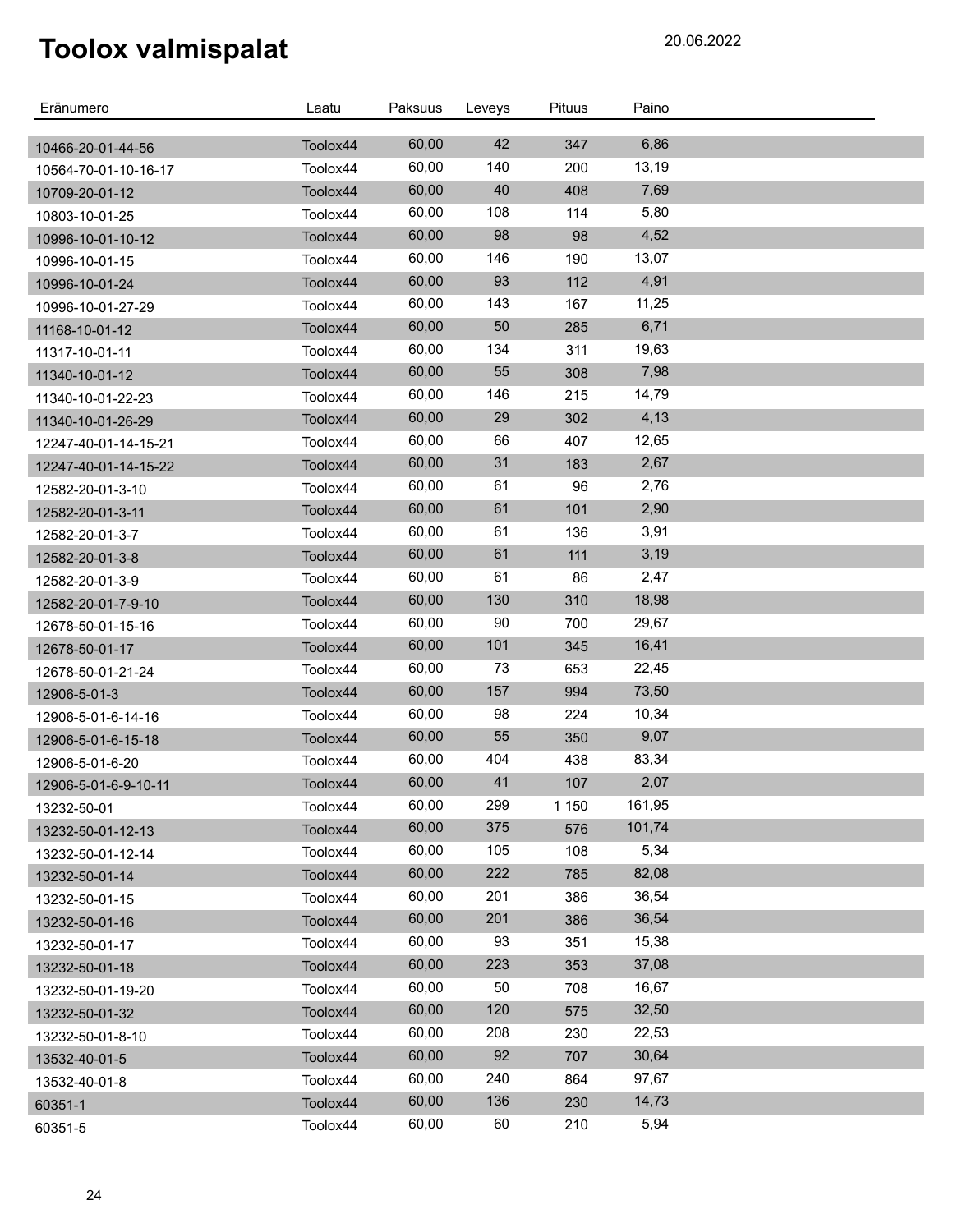| Eränumero                  | Laatu     | Paksuus | Leveys | Pituus | Paino |  |
|----------------------------|-----------|---------|--------|--------|-------|--|
| 91100-1                    | Toolox44  | 60,00   | 48     | 206    | 4,66  |  |
| 91100-1-3                  | Toolox44  | 60,00   | 49     | 206    | 4,75  |  |
| 91100-1-4                  | Toolox44  | 60,00   | 49     | 206    | 4,75  |  |
| 91102-1                    | Toolox44  | 60,00   | 55     | 140    | 3,63  |  |
| 91105                      | Toolox44  | 60,00   | 60     | 380    | 10,74 |  |
| 99990                      | Toolox44  | 60,00   | 41     | 540    | 10,43 |  |
| x167                       | Toolox44  | 60,00   | 191    | 203    | 18,26 |  |
| X197                       | Toolox44  | 35,00   | 60     | 353    | 5,82  |  |
| X204                       | Toolox44  | 60,00   | 60     | 210    | 5,94  |  |
| X208-1                     | Toolox44  | 60,00   | 130    | 465    | 28,47 |  |
| Ö100-4-5                   | Toolox44  | 60,00   | 73     | 174    | 5,98  |  |
| Ö101-2-3                   | Toolox44  | 60,00   | 107    | 132    | 6,65  |  |
| Ö101-2-5                   | Toolox44  | 60,00   | 106    | 132    | 6,59  |  |
| 022184-3-5-7               | Toolox 44 | 80,00   | 72     | 90     | 4,07  |  |
| 023892                     | Toolox 44 | 80,00   | 48     | 167    | 5,03  |  |
| 10371-60-01-65             | Toolox 44 | 80,00   | 45     | 202    | 5,71  |  |
| 10371-60-01-67             | Toolox 44 | 80,00   | 36     | 102    | 2,31  |  |
| 11383-20-01-11             | Toolox 44 | 80,00   | 45     | 190    | 5,37  |  |
| 11383-20-01-20             | Toolox 44 | 80,00   | 80     | 118    | 5,93  |  |
| 11383-20-01-7-10           | Toolox 44 | 80,00   | 53     | 464    | 15,44 |  |
| 11884-10-01-6-8            | Toolox 44 | 80,00   | 61     | 299    | 11,45 |  |
| 12500-10-01-15-16          | Toolox 44 | 80,00   | 34     | 584    | 12,47 |  |
| 12500-10-01-15-17          | Toolox 44 | 80,00   | 49     | 170    | 5,23  |  |
| 12500-10-01-19-21-22       | Toolox 44 | 80,00   | 122    | 293    | 22,45 |  |
| 12500-10-01-21-26-27       | Toolox 44 | 80,00   | 75     | 205    | 9,66  |  |
| 12500-10-01-21-27-29       | Toolox 44 | 80,00   | 90     | 270    | 15,26 |  |
| 12500-10-01-21-28-30-31-33 | Toolox 44 | 80,00   | 40     | 190    | 4,77  |  |
| 12500-10-01-21-28-32       | Toolox 44 | 80,00   | 38     | 170    | 4,06  |  |
| 12500-10-01-21-28-33       | Toolox 44 | 80,00   | 38     | 170    | 4,06  |  |
| 12500-10-01-21-32-33       | Toolox 44 | 80,00   | 43     | 155    | 4,19  |  |
| 12500-10-01-21-37-39       | Toolox 44 | 80,00   | 40     | 172    | 4,32  |  |
| 12500-10-01-21-41-42-45    | Toolox 44 | 80,00   | 28     | 205    | 3,61  |  |
| 12500-10-01-21-41-43-44    | Toolox 44 | 80,00   | 20     | 183    | 2,30  |  |
| 12692-30-01-11-12-13       | Toolox 44 | 80,00   | 82     | 117    | 6,03  |  |
| 12692-30-01-13-15          | Toolox 44 | 48,00   | 81     | 88     | 2,69  |  |
| 12692-30-01-22-23          | Toolox 44 | 80,00   | 60     | 188    | 7,08  |  |
| 12692-30-01-25-28          | Toolox 44 | 80,00   | 51     | 362    | 11,59 |  |
| 12692-30-01-25-29          | Toolox 44 | 80,00   | 51     | 280    | 8,97  |  |
| 12692-30-01-32-33          | Toolox 44 | 80,00   | 74     | 153    | 7,11  |  |
| 13117-10-01-2-4-7-11-12    | Toolox 44 | 80,00   | 90     | 105    | 5,94  |  |
| 13117-10-01-2-4-7-8        | Toolox 44 | 80,00   | 30     | 685    | 12,91 |  |
| 13117-10-01-2-5-10-11      | Toolox 44 | 80,00   | 120    | 218    | 16,43 |  |
| 13117-10-01-2-5-14-15      | Toolox 44 | 80,00   | 134    | 150    | 12,62 |  |
| 13117-10-01-2-5-8-9        | Toolox 44 | 80,00   | 44     | 303    | 8,37  |  |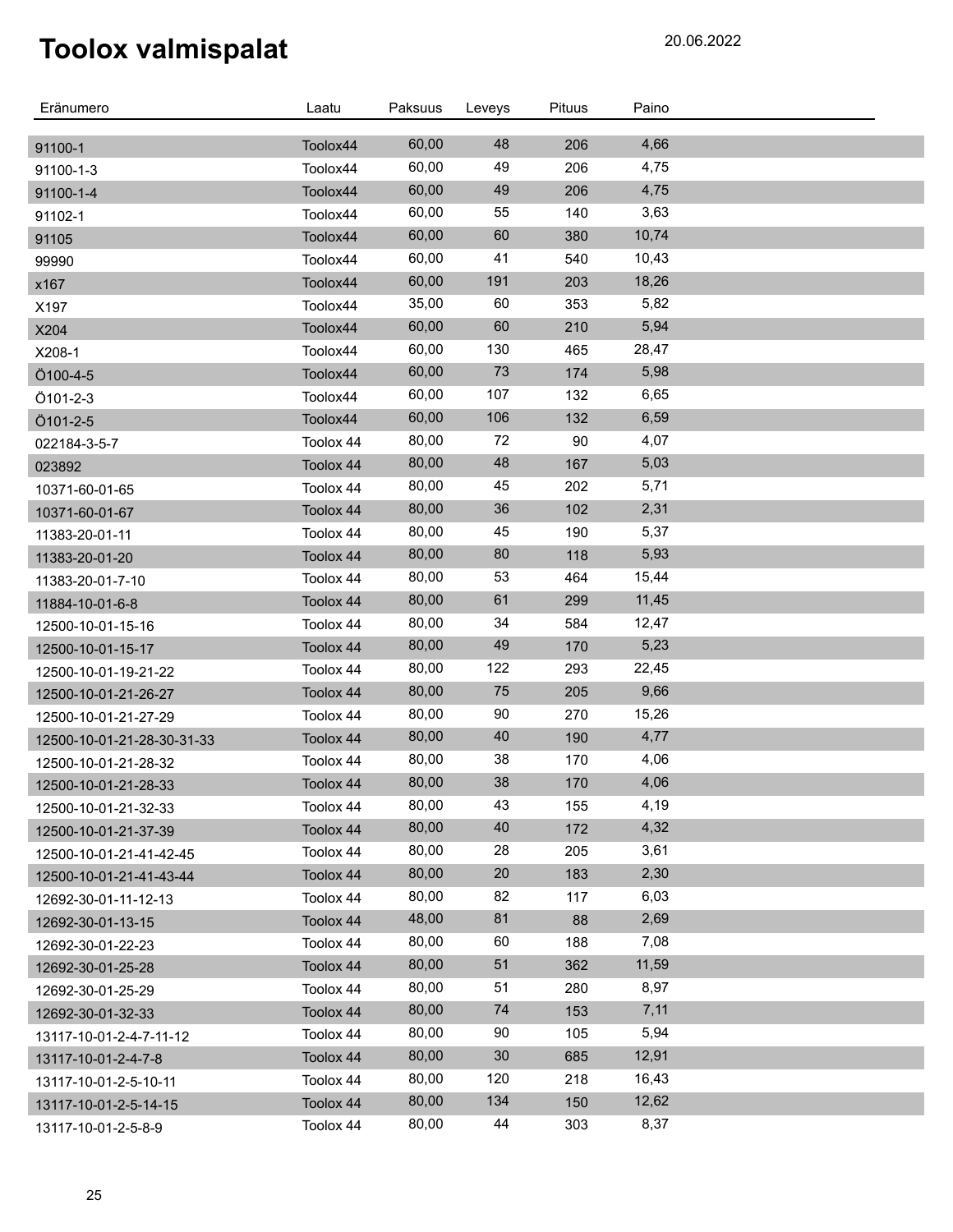| Eränumero                 | Laatu     | Paksuus        | Leveys  | Pituus     | Paino    |  |
|---------------------------|-----------|----------------|---------|------------|----------|--|
|                           |           |                | 150     |            | 19,03    |  |
| 13243-80-01-10            | Toolox 44 | 80,00<br>80,00 | 58      | 202<br>414 | 15,08    |  |
| 13243-80-01-12-14         | Toolox 44 |                | 77      |            |          |  |
| 13243-80-01-15            | Toolox 44 | 80,00          |         | 183        | 8,85     |  |
| 13243-80-01-17            | Toolox 44 | 80,00          | 130     | 700        | 57,15    |  |
| 13243-80-01-18            | Toolox 44 | 80,00          | 133     | 345        | 28,82    |  |
| 13430-20-01-3-4           | Toolox 44 | 80,00          | 135     | 142        | 12,04    |  |
| 13430-20-01-3-5           | Toolox 44 | 80,00          | 135     | 142        | 12,04    |  |
| 13430-20-01-3-6-7         | Toolox 44 | 80,00          | 111     | 117        | 8,16     |  |
| 13430-20-01-4-10-12       | Toolox 44 | 80,00          | 170     | 175        | 18,68    |  |
| 13430-20-01-4-10-13       | Toolox 44 | 80,00          | 170     | 175        | 18,68    |  |
| 13430-20-01-4-10-15       | Toolox 44 | 80,00          | 175     | 233        | 25,61    |  |
| 13430-20-01-4-6           | Toolox 44 | 80,00          | 145     | 330        | 30,05    |  |
| 13430-20-01-4-8-10        | Toolox 44 | 80,00          | 165     | 170        | 17,62    |  |
| 13430-20-01-4-8-9         | Toolox 44 | 80,00          | 60      | 360        | 13,57    |  |
| 13532-50-01-13            | Toolox 44 | 80,00          | 136     | 430        | 36,73    |  |
| 13532-50-01-15            | Toolox 44 | 0,00           |         |            |          |  |
| 13532-50-01-16            | Toolox 44 | 80,00          | 141     | 206        | 18,24    |  |
| 13532-50-01-18            | Toolox 44 | 80,00          | 75      | 180        | 8,48     |  |
| 13532-50-01-4-5-6         | Toolox 44 | 0,00           |         |            |          |  |
| 13532-50-01-7-10          | Toolox 44 | 80,00          | 111     | 123        | 8,57     |  |
| 13532-50-01-7-8           | Toolox 44 | 80,00          | 111     | 111        | 7,74     |  |
| 13532-50-01-7-9           | Toolox 44 | 80,00          | 100     | 237        | 14,88    |  |
| 13654-10-01               | Toolox 44 | 80,00          | 2 0 9 0 | 4 3 8 0    | 5 748,84 |  |
| 13654-20-01-2             | Toolox 44 | 80,00          | 175     | 960        | 105,50   |  |
| 13654-20-01-4-5           | Toolox 44 | 80,00          | 416     | 700        | 182,87   |  |
| 13654-20-01-4-6           | Toolox 44 | 80,00          | 171     | 205        | 22,02    |  |
| 13654-20-01-4-7           | Toolox 44 | 80,00          | 171     | 205        | 22,02    |  |
| 13654-20-01-4-8           | Toolox 44 | 80,00          | 171     | 204        | 21,91    |  |
| 12152-60-01-15-20-21      | Toolox 44 | 110,00         | 90      | 283        | 21,99    |  |
| 12313-25-01               | Toolox 44 | 110,00         | 160     | 423        | 58,44    |  |
| 12313-25-01-10-12         | Toolox 44 | 101,00         | 110     | 237        | 20,67    |  |
| 12313-25-01-11-12         | Toolox 44 | 102,00         | 110     | 236        | 20,79    |  |
| 12313-25-01-14-15-16      | Toolox 44 | 110,00         | 118     | 120        | 12,23    |  |
| 12313-25-01-15            | Toolox 44 | 110,00         | 115     | 125        | 12,41    |  |
| 12313-25-01-8-9-10        | Toolox 44 | 105,00         | 110     | 378        | 34,27    |  |
| 12313-25-01-9-11          | Toolox 44 | 110,00         | 115     | 127        | 12,61    |  |
| 12313-25-01-9-12          | Toolox 44 | 70,00          | 110     | 410        | 24,78    |  |
| 12313-25-01-9-12-13       | Toolox 44 | 22,00          | 110     | 165        | 3,14     |  |
| 12857-30-01-2-3-4         | Toolox 44 | 110,00         | 70      | 134        | 8,10     |  |
| 12857-30-01-2-4           | Toolox 44 | 110,00         | 48      | 570        | 23,63    |  |
| 12857-30-01-4-11          | Toolox 44 | 110,00         | 114     | 215        | 21,16    |  |
| 12857-30-01-4-12-13-14    | Toolox 44 | 40,00          | 110     | 580        | 20,03    |  |
| 12857-30-01-4-12-13-16-17 | Toolox 44 | 110,00         | 67      | 121        | 7,00     |  |
| 12857-30-01-4-15-16-17    | Toolox 44 | 110,00         | 47      | 135        | 5,48     |  |
|                           |           |                |         |            |          |  |